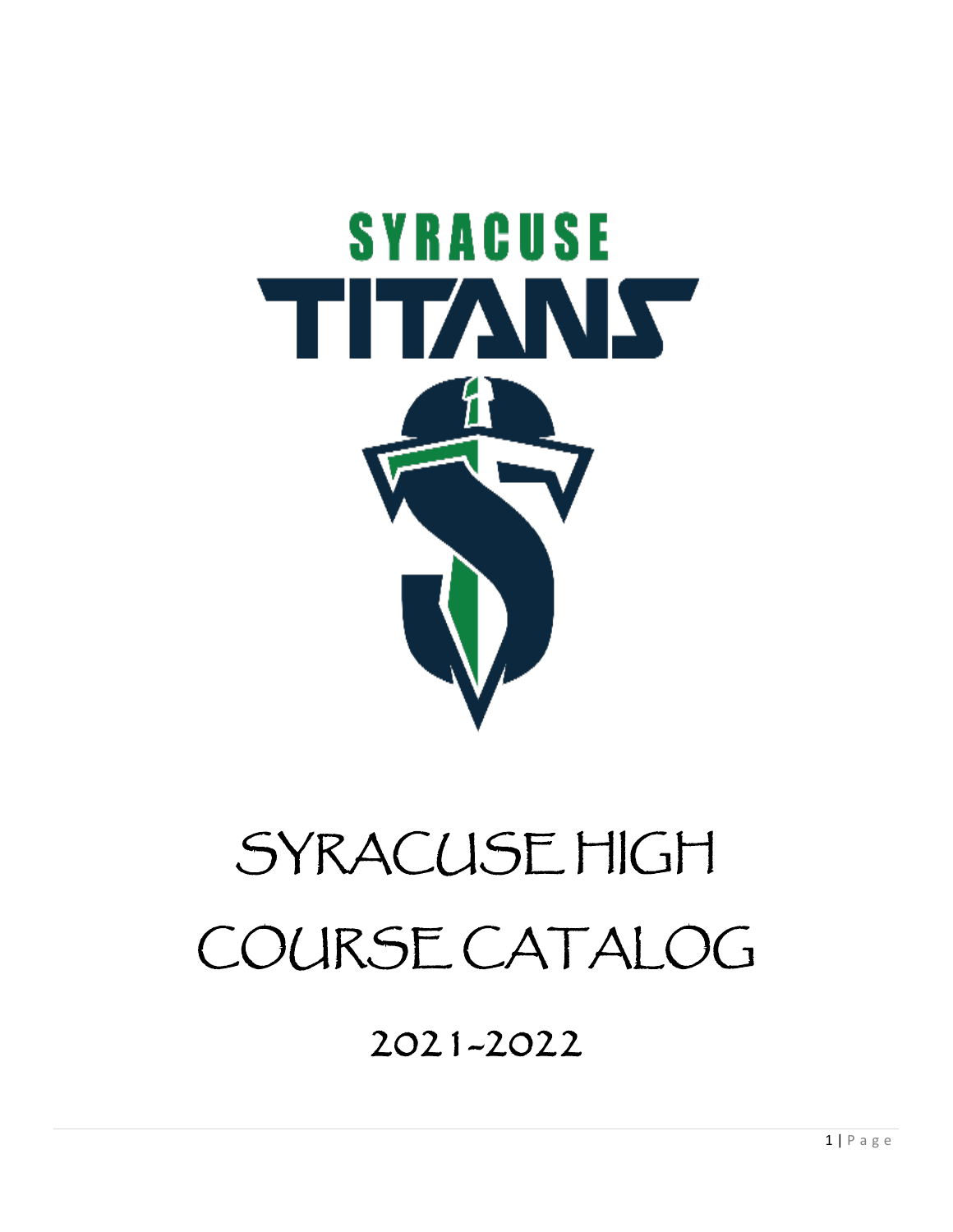# Table of Contents

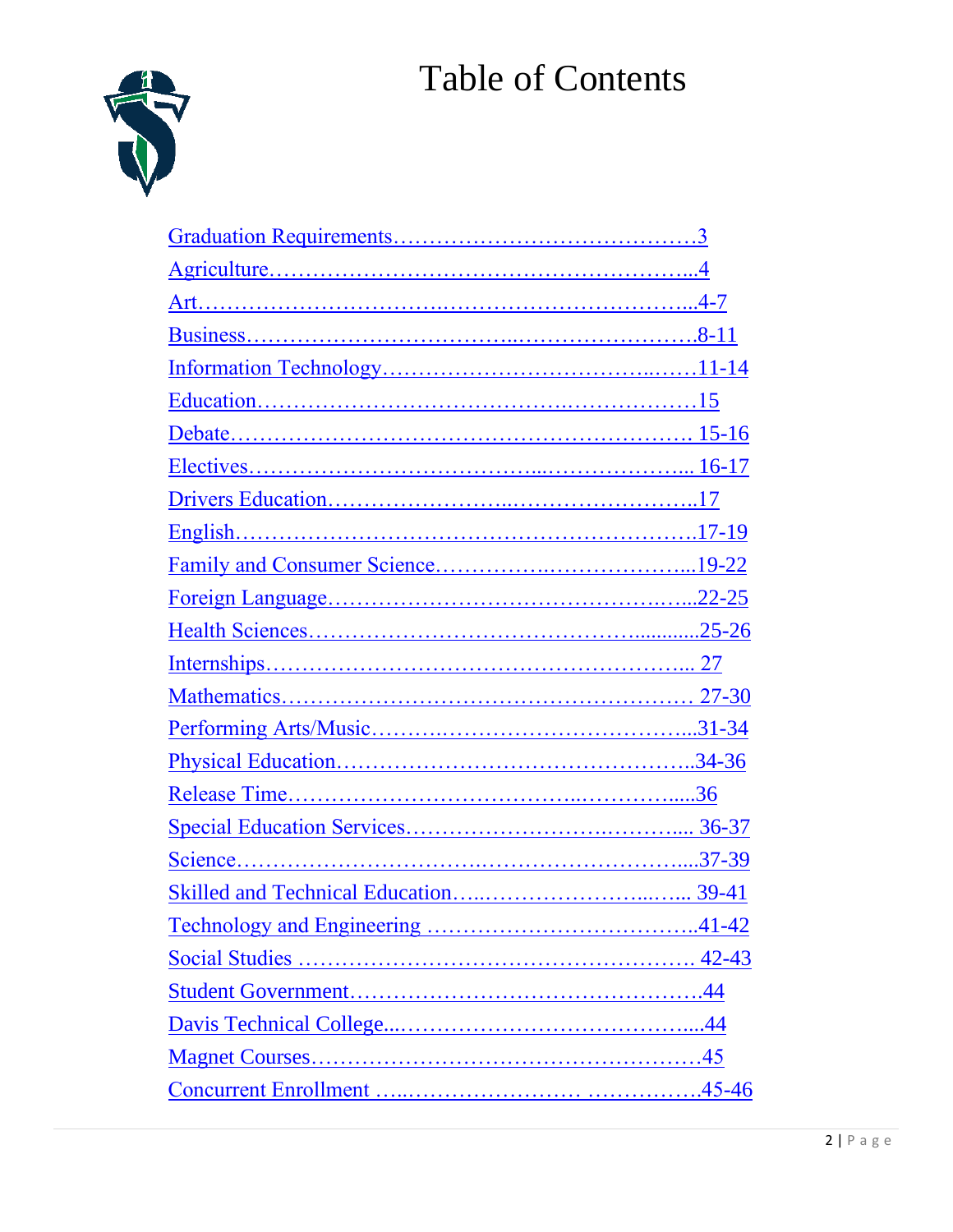

# **GRADUATION REQUIREMENTS**

<span id="page-2-0"></span>**Students wishing to graduate must earn at least twenty-seven (27.0) total credits in grades nine through twelve.**

| <b>Subject</b>                        | <b>Credit Required</b> |  |  |  |
|---------------------------------------|------------------------|--|--|--|
| <b>ENGLISH</b>                        | 4.0                    |  |  |  |
| <b>MATHEMATICS</b>                    | 3.0                    |  |  |  |
| <b>SCIENCE</b>                        | 3.0                    |  |  |  |
| <b>SOCIAL STUDIES</b>                 | 3.0                    |  |  |  |
| <b>FINE ARTS</b>                      | 1.5                    |  |  |  |
| PHYSICAL EDUCATION                    | 1.0                    |  |  |  |
| <b>CAREER AND TECHNICAL EDUCATION</b> | 1.0                    |  |  |  |
| <b>FIT FOR LIFE</b>                   | $\overline{.5}$        |  |  |  |
| <b>GENERAL FINANCIAL LITERACY</b>     | .5                     |  |  |  |
| <b>DIGITAL STUDIES</b>                | .5                     |  |  |  |
| <b>HEALTH</b>                         | .5                     |  |  |  |
| <b>ELECTIVES</b>                      | 8.5                    |  |  |  |

# **CITIZENSHIP REQUIREMENT**

Each student is required to earn thirty-five (35.0) citizenship credits in grades 9-12. All "U" (unsatisfactory) citizenship marks must be made up prior to graduation.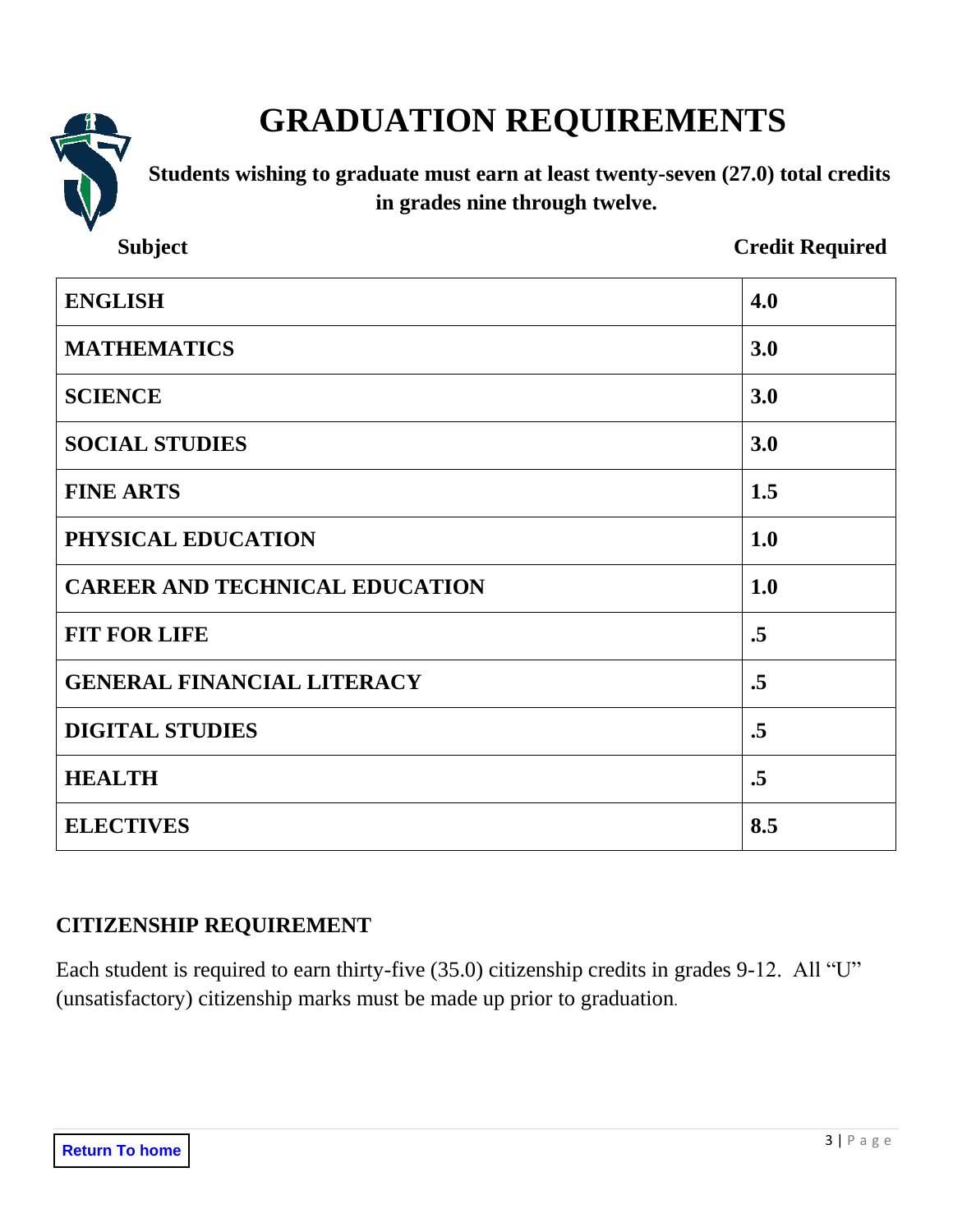#### **All Agriculture classes may require the following:**

- **FFA membership encouraged (dues \$15.00)**
	- **Utah Skill Certification Available**

#### **BIOLOGY/ AGRICULTURE SCIENCE (7145)**

#### **(10-12) Year**

This course meets the state standards and objectives for Biology with application in agriculture. The scientific process is learned and practiced in the classroom, laboratory, and in the field.

#### **ANIMAL SCIENCE (7131)**

#### **(10-12) Year**

This course exposes students to scientific principles of livestock production. Includes genetics, anatomy & physiology, nutrition, disease, and management practices of domestic animals. Learning takes place in the classroom and laboratory.

#### **FLORICULTURE & GREENHOUSE MGMT. (7151)**

#### **(10-12) Year**

Students receive basic instruction in floriculture crop production and processing as well as greenhouse management practices. Labs include designing floral arrangements such as corsage, boutonniere, centerpiece, etc. Other hands-on-learning experiences involve working with bedding plants, testing soil, water, plant tissue, and propagation techniques.

#### **CE PLANT AND SOIL SCIENCE (7161)**

#### **(10-12) Year**

This course exposes students to scientific principles of plant production and care. Includes genetics, disease, pests, and management practices of field crops and ornamental plants. Career opportunities and educational preparation are examined. Learning activities are varied, with classroom, laboratory, and field experiences emphasized.

<span id="page-3-0"></span>*\*WSU concurrent enrollment fees apply.*

# **ART**

#### **AP STUDIO ART 2D (2126)**

#### **(11-12) Year**

#### **Course Fees: \$30.00 lab fee + MATERIALS FEE AS NEEDED PER INDIVIDUAL INTEREST**

This course focuses on in-depth individual work, the creation of a two- part portfolio of both depth and breadth and offers the possibility of college credit for those students who successfully complete all AP Art requirements. Students enrolled in this class usually have some work already completed for their portfolio which consists of at least 24 best examples of their art.

#### **AP STUDIO ART 3D DESIGN (2127)**

#### **(11, 12) Year**

#### **Course Fees: \$30.00 lab fee (includes clay)**

It is strongly suggested that you have taken Ceramics 1 & 2 before taking AP Studio 3D. For students with a mastery of elementary ceramic principles who wish to further develop their knowledge and skill. Students who take this class will be exploring advanced building and decorating techniques in pottery and sculpture. Students will be required to submit a portfolio to the College Board for AP credit.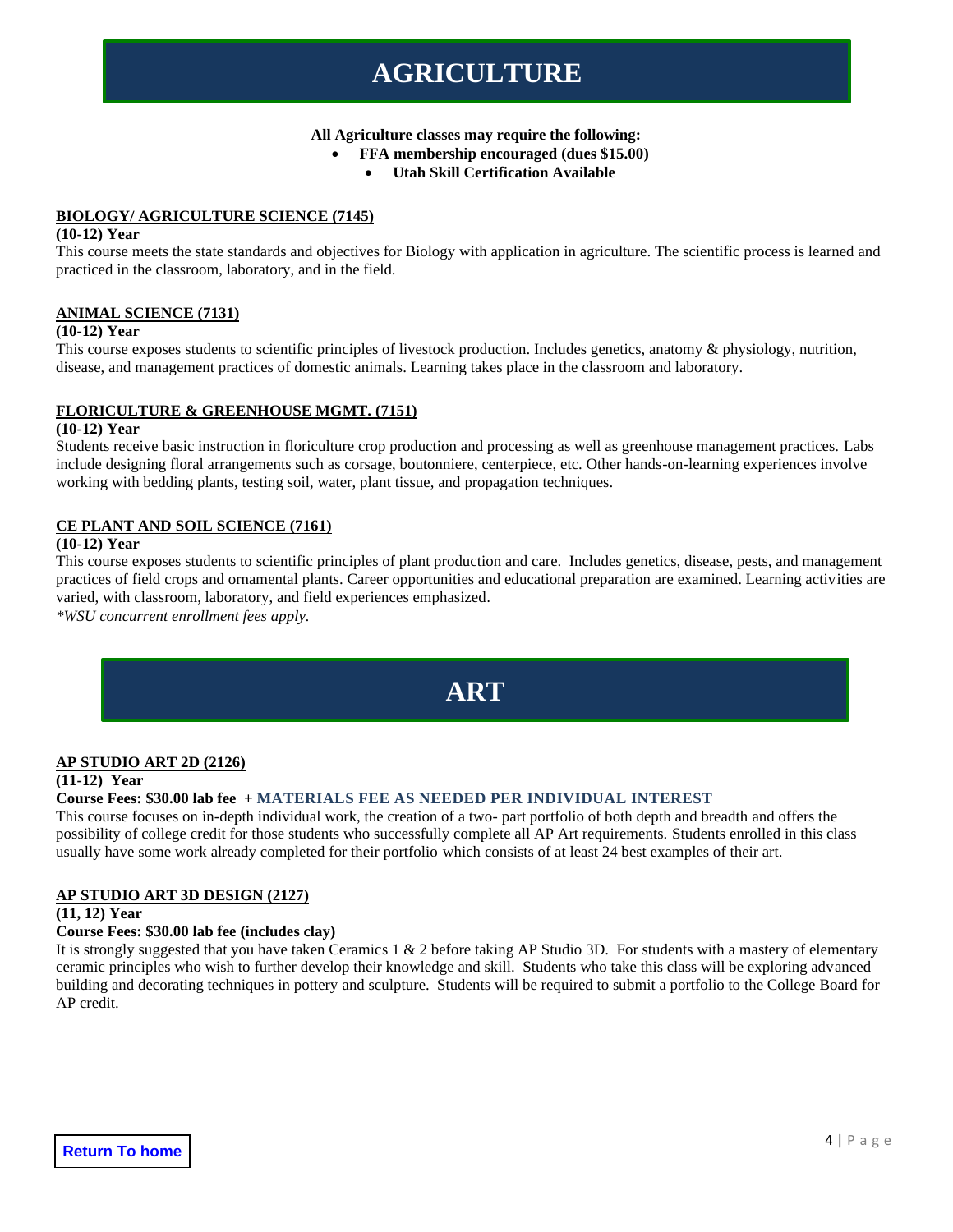#### **CE ART HISTORY (2132)**

#### **(11-12) Semester Course Fee: \$15.00**

This class is a college level course that investigates art works from the past and present. Student will learn to critically analyze works of art within diverse historical and cultural contexts, issues such as politics, religion, patronage, gender, and ethnicity. Participation through presentations and discussions is emphasized. Writing skills are used in essay format tests to clearly demonstrate understanding. This course provides insight into the values and concerns of various peoples and the ways in which they interpreted.

*\*WSU concurrent enrollment fees apply.*

# **CE ART 1030 STUDIO ART (2130)**

#### **(11-12)**

#### **Course Fee: \$15.00**

A general education course for the non-art majors desiring to broaden their academic background in visual literacy that includes a series of hands-on art experiences (such as drawing and sculpture). Class discussion draws from the disciplines of art history, art criticism, and aesthetics through visual presentations.

*\*WSU concurrent enrollment fees apply.*

#### **CERAMICS 1 (2112)**

#### **(10-12) Semester**

#### **Lab Fee: \$20.00 and \$10.00 per bag of clay.**

This course introduces basic procedures for preparing, forming, glazing, and firing works in clay. Students apply these procedures through the creation of hand-built, wheel-thrown, and sculptural forms of functional, decorative, and abstract art. (Repeat if taken in Junior High)

#### **CERAMICS 2 (2113)**

#### **(11-12) Semester**

#### **Prerequisite: Ceramics 1 at the High School level or portfolio review.**

#### **Lab Fee: \$20.00 and \$10.00 per bag of clay.**

This course provides students with opportunities to refine the basics and techniques in the production of hand-built, wheel- thrown and sculptural forms of functional, representational, and abstract art.

#### **CERAMICS 3 STUDIO (2114)**

#### **(11-12) Semester Prerequisite: Ceramics 1 & 2 and portfolio review Lab Fee: \$20.00 and \$10.00 per bag of clay.**

This course is an advanced pottery and sculpture course. For students with a mastery of elementary ceramic principles who wish to further develop their knowledge and skill. Students should have been able to develop projects and promote processes that are their own. Students must be proficient with wheel- thrown as well as being adept in hand-built construction. Students will analyze and evaluate ceramic and sculptured projects. All students will be encouraged to complete an *AP 3-Dimensional Art Portfolio.* 

# **DRAWING 1 (2110)**

#### **(10-12) Semester Lab Fee: \$15.00**

Students will review the elements and principles of two- dimensional art and learn methodology of learning to draw accurately. Great emphasis will be placed on composition and proportion. A variety of media will be used. The primary subject of study will be realistic and from life, not cartooning or animation (mostly). Homework is required.

#### **DRAWING 2 (2111) (11-12) Semester**

#### **Prerequisite: Intro to Drawing Lab Fee: \$15.00**

Drawing 2 students will build upon the fundamental skills gained in Intro to Drawing 1. Students will further explore problem solving and concept development, practicing methods of creative development. Students in Drawing 2 will explore working in several media, including color media.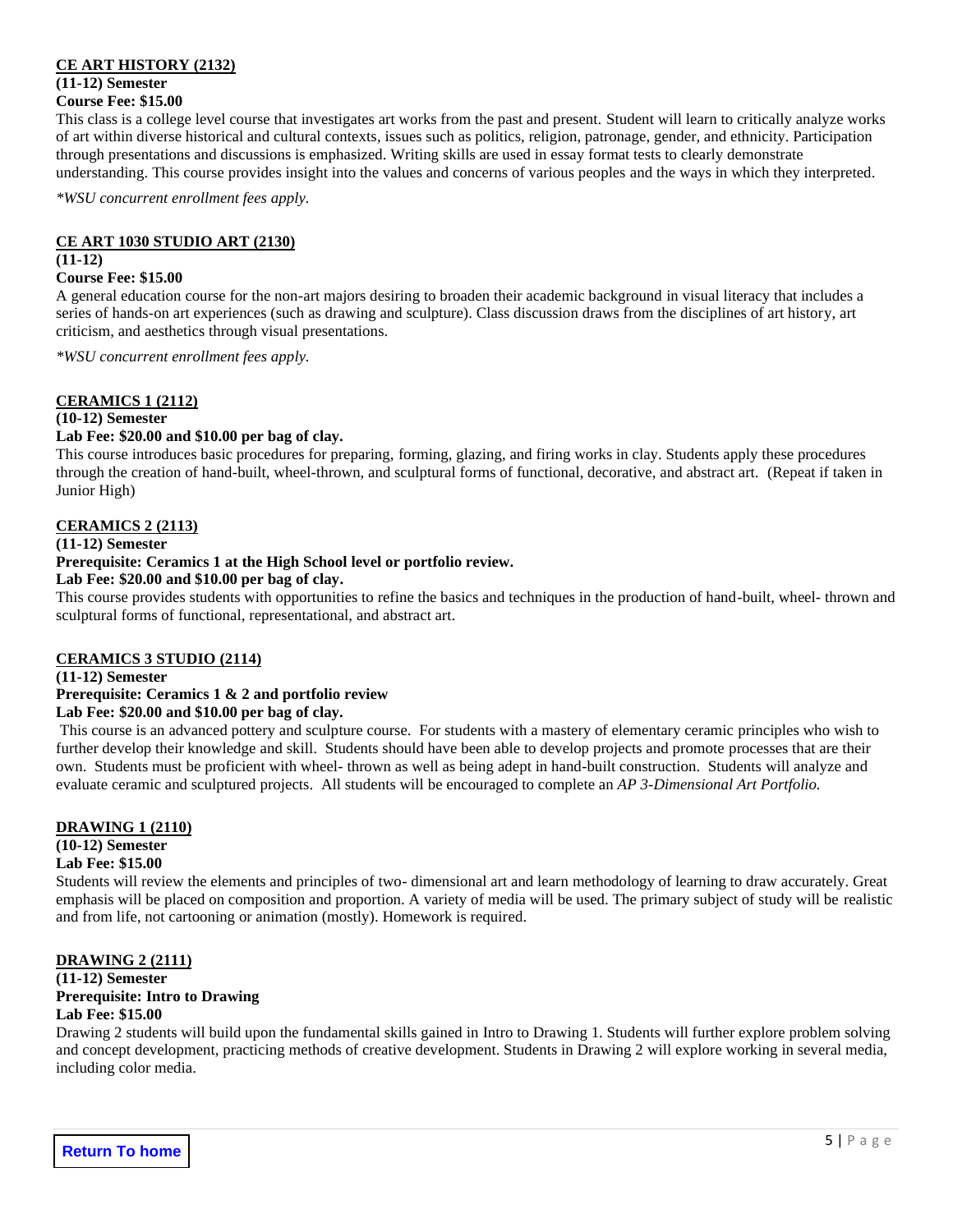#### **DIGITAL PHOTOGRAPHY (7696)**

#### **(11-12) Semester Must have your own digital camera. Lab Fee: \$15.00**

Students will learn the basic functions of a digital camera, editing software for photos, and compositional techniques used in photography. Skills that relate to the operation and control of camera functions are taught by demonstration and practice in and outside of class time. Art elements and principles are emphasized throughout the semester to increase the effectiveness and quality of the photo. Computer skills are essential to the output of photography.

Art or CTE credit can be given.

#### **PAINTING 1 (2107)**

#### **(10-12) Semester**

#### **Prerequisite: Drawing 1 (High School level -** *no exceptions)* **Lab Fee: \$15.00**

This course explores the elements and principles of art through application of paint. Students will gain confidence in values and color theory through learning painting techniques as well as the importance and appreciation of historical and contemporary painters. Through demonstration, exploration and experimentation, students will learn how to paint landscapes, portraits, non-objective paintings, and still-life. This course will include instruction on basic techniques and skills relating to the use of acrylic and oil paint.

#### **PAINTING 2 (2108)**

#### **(11-12) Semester Prerequisite: Drawing 1 and Painting 1 Lab Fee \$15.00 and materials as individually needed.**

This is an extension of Painting 1 also employing the elements and principles of art. Painting 2 students will further explore concept and meaning in art more than the beginning class. Students may choose a major paint media of interest to work with. More selfdirected work and more outside-of-class work should be expected. This class is intended for the committed and motivated art student.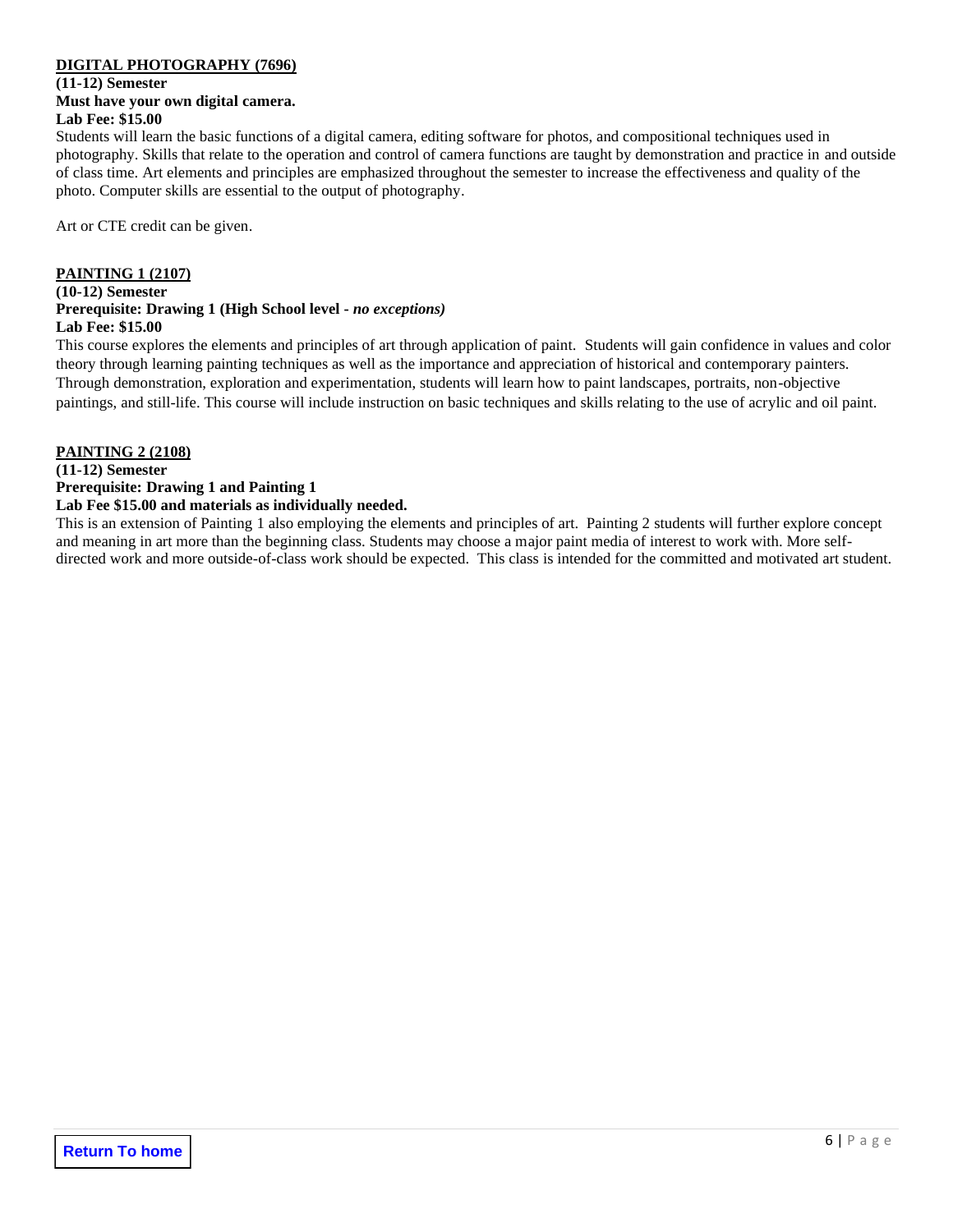# Junior High to Syracuse High Art Class Flow Chart



- Painting II and Drawing II will be treated as Pre AP Studio courses
- Note: Drawing I and CE Drawing are both entry level, no prerequisite
- Portfolio review required to skip entry level courses
- \* No Prerequisite classes required For CE Art 1010 and Digital Photography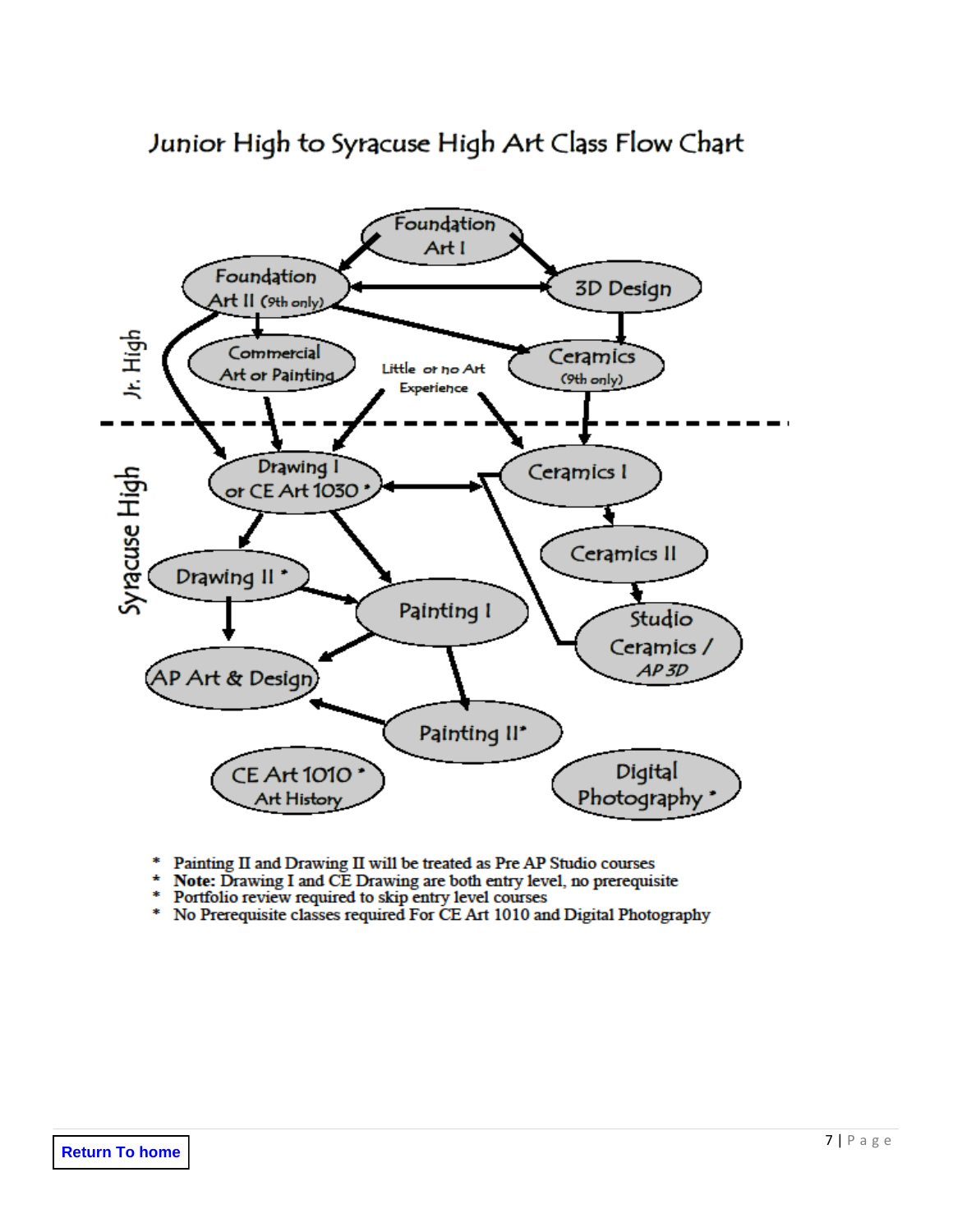# **BUSINESS**

#### • **Future Business Leaders of America (FBLA) membership is strongly encouraged** • **DECA membership is encouraged**

#### <span id="page-7-0"></span>**ACCOUNTING 1 (7501)**

#### **(10-12) Semester Course Fee: \$5.00**

Accounting is one of the most sought-after backgrounds by employers. All career choices and jobs involve Accounting; therefore, this course is invaluable to students, no matter what their career goal is. This course includes 2 one- semester classes (Accounting 1 and Accounting 2). This class will focus on how a business manages its funds through accounting systems. The basic accounting cycle for a service business organized as a sole proprietorship will be taught, along with financial records, financial statements, cash control, and banking activities. A state competency test is administered, and a certificate is awarded for competency in Accounting 1. Completion of Accounting 1 with a passing grade can be counted for .50 Math credit.

*\*Accounting 1 AND Accounting 2 can count for a third Math credit.*

#### **ACCOUNTING (7502) (10-12) Semester**

**Prerequisite: Accounting 1 Course Fee: \$5.00**

This class is a continuation of Accounting 2. Financial records, financial statements, cash control, payroll, petty cash, depreciation, and notes are emphasized during the second semester as students learn the accounting cycle for a merchandising business organized as a corporation. Computerized accounting will be used. Students will be well prepared for entry-level accounting/business positions in industry. A state competency test is administered, and a certificate is awarded for competency in Accounting 2. Accounting 2 MUST be taken second semester the same school year as Accounting 1 to be eligible to receive .50 Math credit.

*\*Accounting 1 AND Accounting 2 can count for a third Math credit.*

#### **BUSINESS COMMUNICATIONS (7515)**

### **(11-12) Semester**

#### **Course Fee: \$5.00**

Business communication affects all aspects of our lives. This introductory course will teach students to communicate in a clear, courteous, concise, complete, and correct manner on both the personal and professional levels. Competency will be developed in oral, written, interpersonal, technological, and employment communication. Listening skills will be incorporated throughout the semester. The overriding goal is to provide students with a solid communication base, so they can communicate effectively.

#### **BUSINESS LAW (7520)**

#### **(10-12) Semester**

#### **Course Fee: \$8.00**

Students will gain an understanding of the law as it relates to them currently and the implications of the law in their future lives as well as the lives of their family and friends. The course will include an understanding of the court system at the local, state, and national level. Students will gain an understanding of basic legal vocabulary, contract law, their rights and responsibilities as citizens, utilization of financial transactions, employment and agency relationships, and the understanding of the regulations governing different types of business organizations. This class will go on at least one field trip and have several guest speakers. As a culminating project, students will participate in a mock trial.

#### **CE BUSINESS MANAGEMENT (7525)**

#### **(11-12) Semester**

Leadership and management skills are valuable to any industry and will benefit all students regardless of their future endeavors. Alongside developing positive problem-solving and decision-making skills, students will learn the basic ins and outs of what makes a business function. Business Management is a 3-credit concurrent enrollment course and serves as a pre-requisite for all courses offered through Weber State's Business Administration program.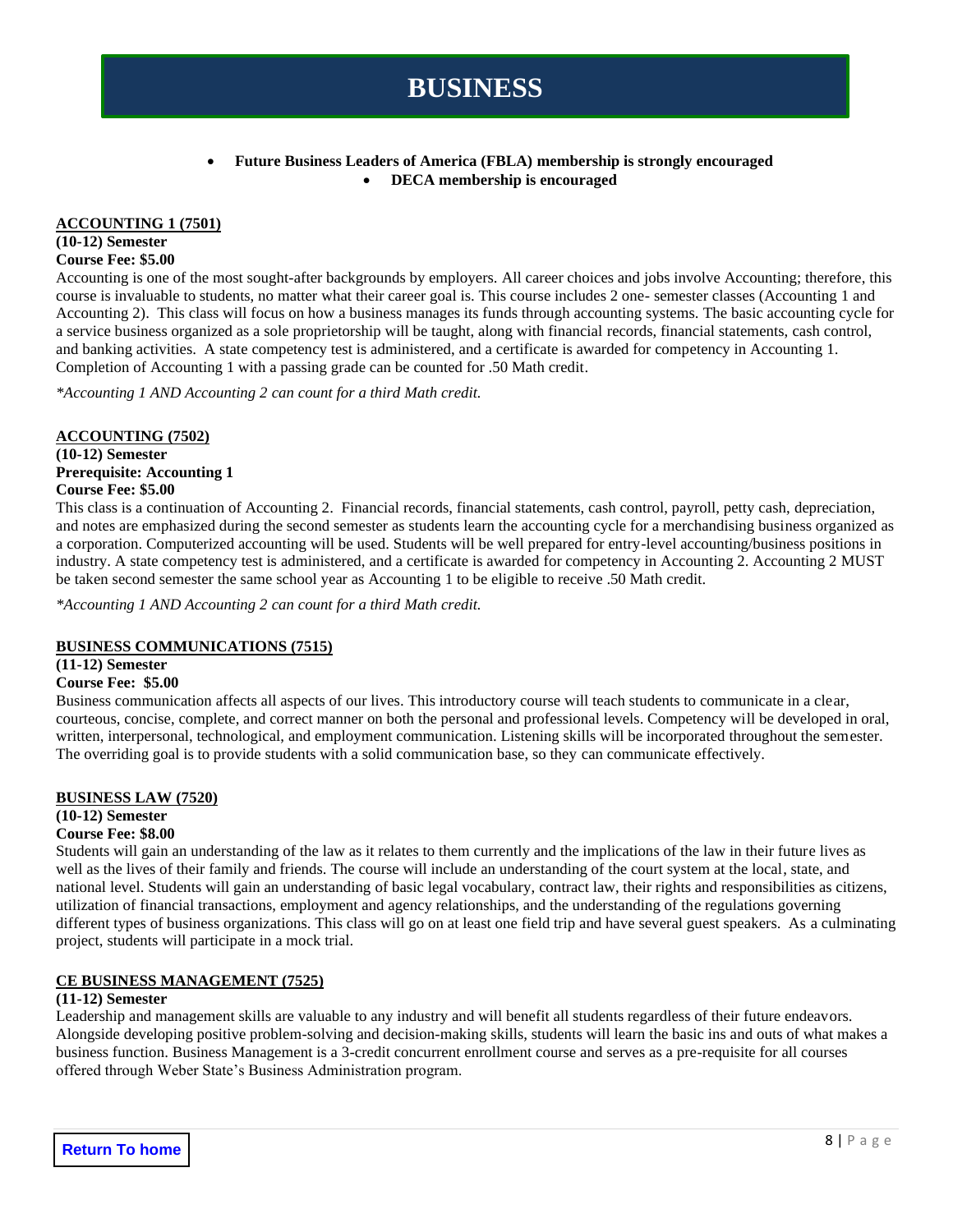#### **CE CUSTOMER SERVICE (7532)**

# **(10-12) Semester**

#### **Course Fee: \$5.00**

The focus of this course is for students to gain an understanding of the skills, aptitudes, and thought processes necessary to achieve customer satisfaction and loyalty in a variety of settings. Students will learn and develop customer service strategies as well as the skills and abilities necessary for working with customers; this will include helping customers to make decisions as well as resolving concerns and issues that may arise.

*\*WSU concurrent enrollment fees apply.*

#### **GENERAL FINANCIAL LITERACY (7075)**

**(11-12) Semester Course Fee: \$8.00**

#### *\*COURSE REQUIRED FOR GRADUATION*

This semester course focuses on personal finance principles as they relate to income, money management, spending, budgeting, credit, savings, and investing. Students will use this knowledge and related skills to take individual responsibility for personal economic well-being. Students will also participate in the interactive Stock Market Game to learn about investing and the ways the stock market reflects our economy.

#### **CE BUSINESS OFFICE SPECIALIST (7530)**

#### **(10-12) Semester Prerequisite: Digital Studies Course Course Fee: \$5.00**

Utilizing the advanced features of the Microsoft Office Suite 2013 students will develop advanced skills in word processing, spreadsheet, and electronic presentation software. Students will improve productivity by using the most efficient, timesaving methods to produce and format documents. Proofreading, document composition, and communication competencies are also included. MOS (Microsoft Office Specialist) tests will be given for Word, Excel, and PowerPoint. If a student passes a test, they will receive a certificate which is recognized worldwide as the best method for employers to validate computer skill proficiency.

*\*WSU concurrent enrollment fees apply.*

#### **DIGITAL MARKETING (7539)**

### **(11-12) Semester**

#### **Course Fee: \$10.00**

TV commercials? Meet the DVR. Email? Old school? It is all about Facebook, Pinterest, Twitter, QR codes and apps. This course will provide students with a foundation and skill set in the new, evolving world of social media tools and strategies. Topics covered: • What social media is and why it is important

- How to use social media tools to build relationships and increase productivity
- The importance of building an online community
- Creating and executing social media campaigns
- Trends in mobile applications

This is a hands-on class as students will create QR codes, develop mobile apps and launch Facebook Pages.

#### **MARKETING 1 (7560)**

#### **(10-12) Semester**

#### **Course Fee: \$10.00**

Marketing remains one of the most popular choices as a major in college as well as for employment. This introductory course includes 2 one-semester classes. Marketing 1 and 2 provide the foundations necessary to gain a basic understating of this field of study and to allow students to determine if they would like to continue their study of the industry with additional marketing courses. Topics of study include determining how to effectively advertise a product; development of professional sales skills, understanding the purpose of packaging and labeling; and why one brand succeeds, and another fails.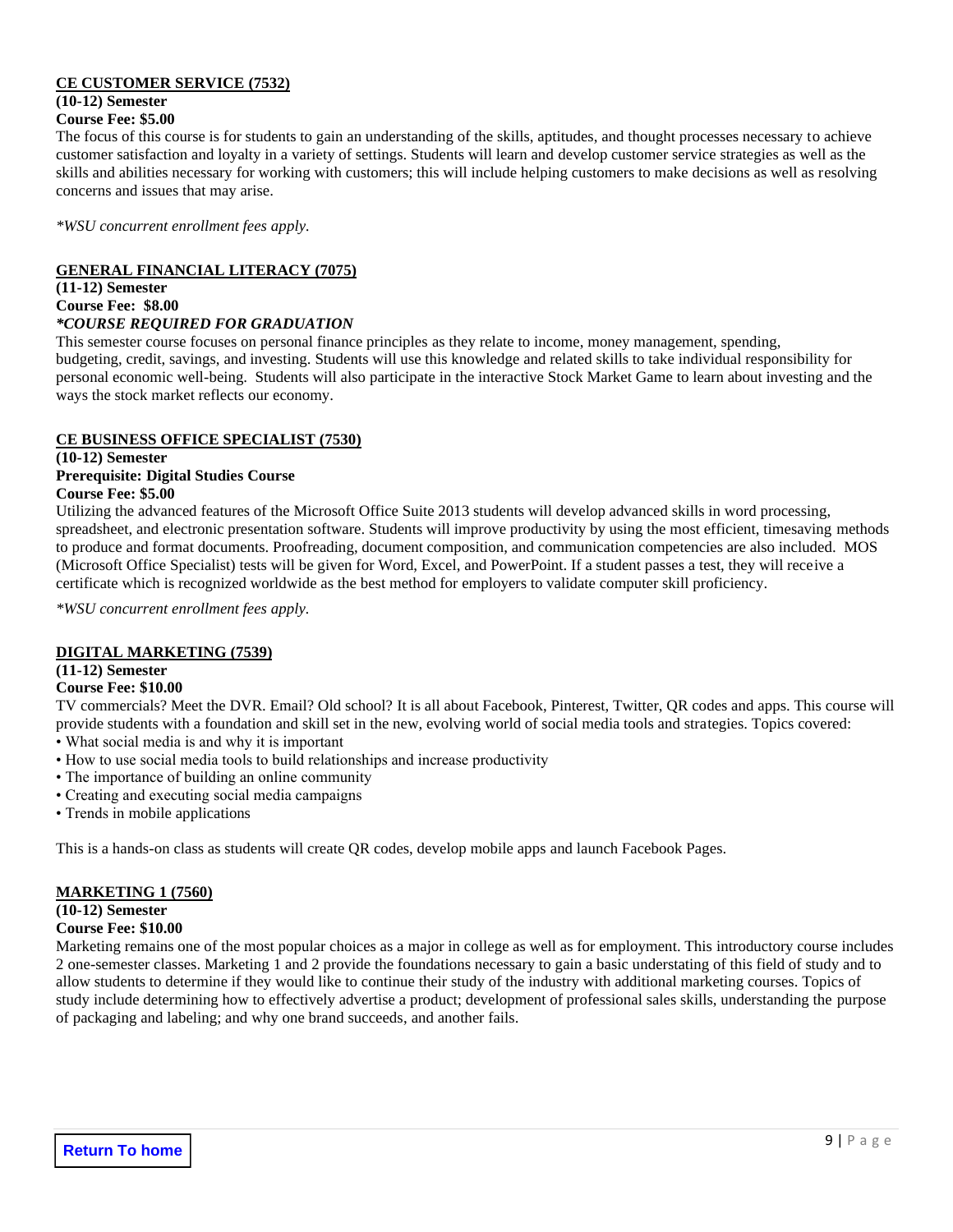#### **CE MARKETING 2 (7561) (11-12) Semester Prerequisite: Marketing 1 Course Fee: \$10.00**

This class takes all the fundamentals of marketing and gives students the hands-on opportunity to use those fundamentals. This project-based course allows students to develop and demonstrate management level marketing skills. Students will learn advanced marketing principles then demonstrate proficiency by completing a marketing project.

*\*WSU concurrent enrollment fees apply.*

#### **SPORTS AND ENT. MARKETING (7570)**

#### **(10- 12) Semester**

#### **Prerequisite: Marketing 1 and Marketing 2 (or take Marketing 2 concurrently)**

#### **Lab Fee: \$10.00**

This course examines the business side of the industry. Students will learn how teams' market and promote themselves and how a business uses sports to increase their profitability. Class discussions and opportunities to work on a variety of projects create a balance between "traditional" class work and hands-on activities. Topics covered include how teams effectively sell tickets; why companies want to be involved with the sports industry; how to make a sporting event entertaining; methods of advertising and promoting a team or event.

#### **CE RETAILING (Student Store) (7565)**

#### **(11 -12) Year Teacher Approval Required Prerequisite: Any Marketing Class Course Fee: \$10.00**

The Retail class allows students to learn about the world of business by operating the "*The Edge."* This course will provide insight into the theory behind buying, storing, pricing, advertising, display, selling, financing, and other activities necessary for successful business operations. DECA-related activities and curricula may be used as an approved part of all marketing classes.

*\*WSU concurrent enrollment fees apply.*

#### **CE FASHION DESIGN STUDIO (7440)**

**(10-12) Semester**

#### **Course Fee: \$10.00**

This course is for students who enjoyed fashion but want to learn more of the fashion industry. Students will learn about the fundamentals of elements and principles of design, color theory, ward-robing, fashion marketing, basic fashion and business concepts, size categories, and caring for clothing.

*\*WSU concurrent enrollment fees apply.*

#### **CE ENTREPRENEURSHIP (7542)**

**(10- 12) Semester Course Fee: \$10.00**

#### **Prerequisite: Any Marketing Classes**

Students will learn basic economic principles related to business ownership, compare the risks and rewards. Primary focus of the course is to help students understand the process of analyzing a business opportunity, determining feasibility of an idea utilizing research, developing a plan to organize and promote the business and its products/services, and finally, to understand the capital required, the return on investment desired, and the potential for profit. Entrepreneurship is designed for students enrolled in marketing, business, and upper-level courses who have an interest in developing the skills, attitudes, and knowledge necessary for successful entrepreneurs.

*\*WSU concurrent enrollment fees apply.*

#### **HOSPITALITY AND TOURISM (7550)**

#### **(10- 12) Semester Course Fee: \$10.00**

Do you love to travel? Think about a career in the Travel industry. This course provides the student with an understanding of one of the largest industries in the world. Specific applications include the evolution of the tourism industry, destination geography, airlines, international travel, traveling by rail, car rentals, cruising, hospitality industry, tours, meetings, and marketing and sales.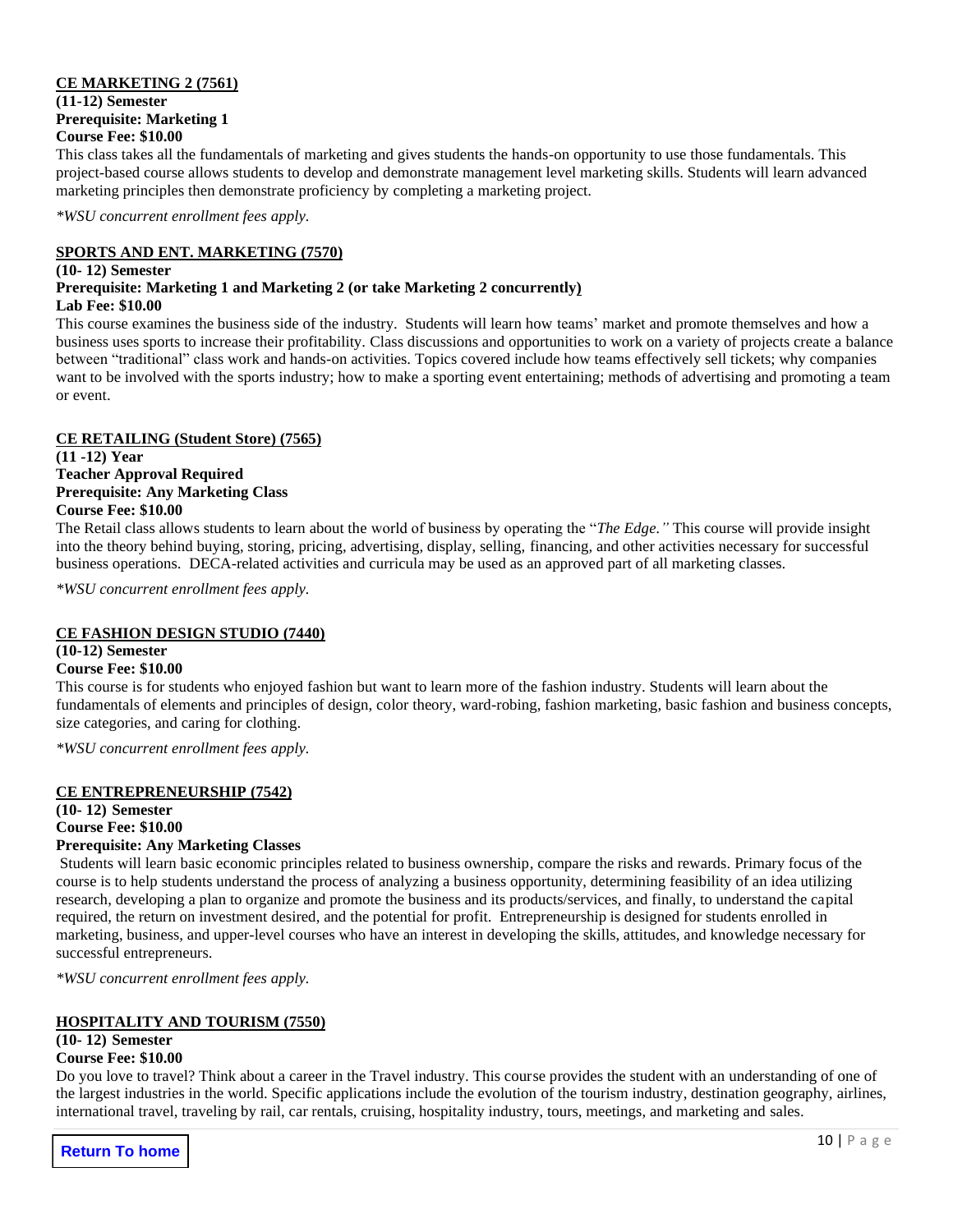#### **ECONOMICS (7540) (10- 12) Semester Course Fee: \$10.00**

This course focuses on the study of economic problems and the methods by which societies solve them. Characteristics of the market economy of the United States, its function in the world, and methods of applying economics to one's life will be explored. A State certificate is awarded for excellence.

# **INFORMATION AND TECHNOLOGY**

#### <span id="page-10-0"></span>**MOBILE DEV. FUNDAMENTALS (7787)**

**(11-12) Semester Course Fee: \$10.00**

### **Prerequisite: Computer Programming 2**

This course is designed to teach skills to develop apps for phones, tablets, and other devices that run on a variety of operating system. Students will learn core mobile development skills. Before taking this course, students should have solid foundational knowledge of the following topics: C#, Visual Studio, .NET, HTML5, SQLite, CSS, JavaScript, ASP.NET MVC, Swift, and other phone operating system tools.

#### **CYBER SECURITY ETHICAL HACKING (7748)**

#### **(10-12) Semester**

#### **Course Fee: \$10.00**

This course will immerse you into the Hacker Mindset, so that you will be able to ethically defend against future attacks. The security mindset in any organization must not be limited to the silos of a certain vendor, technologies, or pieces of equipment. This course puts you in the driver's seat of a hands-on environment with a systematic process. Here, you will be exposed to an entirely different way of achieving optimal information security posture in their organization, by hacking it! You will scan, test, hack, and secure your own systems. You will be taught the five phases of ethical hacking and the ways to secure and approach your target to succeed! The five phases include Reconnaissance, Gaining Access, Enumeration, Maintaining Access, and Covering Your Tracks.

#### **DIGITAL GRAPHIC ARTS/DIGITAL MEDIA 1 (7752/7755)**

#### **(10-12) Year**

#### **Course Fee: \$10.00**

This course students will create interactive computer projects. Students will learn basic graphic design and audio editing. Digital Media is the second half of Digital Graphic Arts where students will create interactive computer projects. They will learn basic video editing, animation, and web design through individual and team assignments.

#### **DIGITAL MEDIA 2 (7756)**

#### **(11- 12) Year**

#### **Course Fee: \$10.00**

Digital Media 2 is the second-year multimedia course where students will create advanced interactive computer applications using the elements of text, 2D and 3D graphics, animation, sound, video, and game making. A major emphasis will be placed on 3D Modeling and Animation.

#### **CE DATABASE DEVELOPMENT (7750)**

### **(10-12) Semester**

#### **Course Fee: \$10.00**

Students will learn relational database concepts and how data is stored in tables. They will also learn about how to manipulate data (DML) and database objects (DDL.) Emphasis will be placed on how to create database objects and how to interface with them. The SQL programming training is designed to give the student hands-on exposure to Oracle SQL. The student learns by coding, and this class has dozens of in-class exercises and the student will be guided from very simple SQL programs to increasingly complex SQL coding techniques.

*\*WSU concurrent enrollment fees apply.*

**Return To home**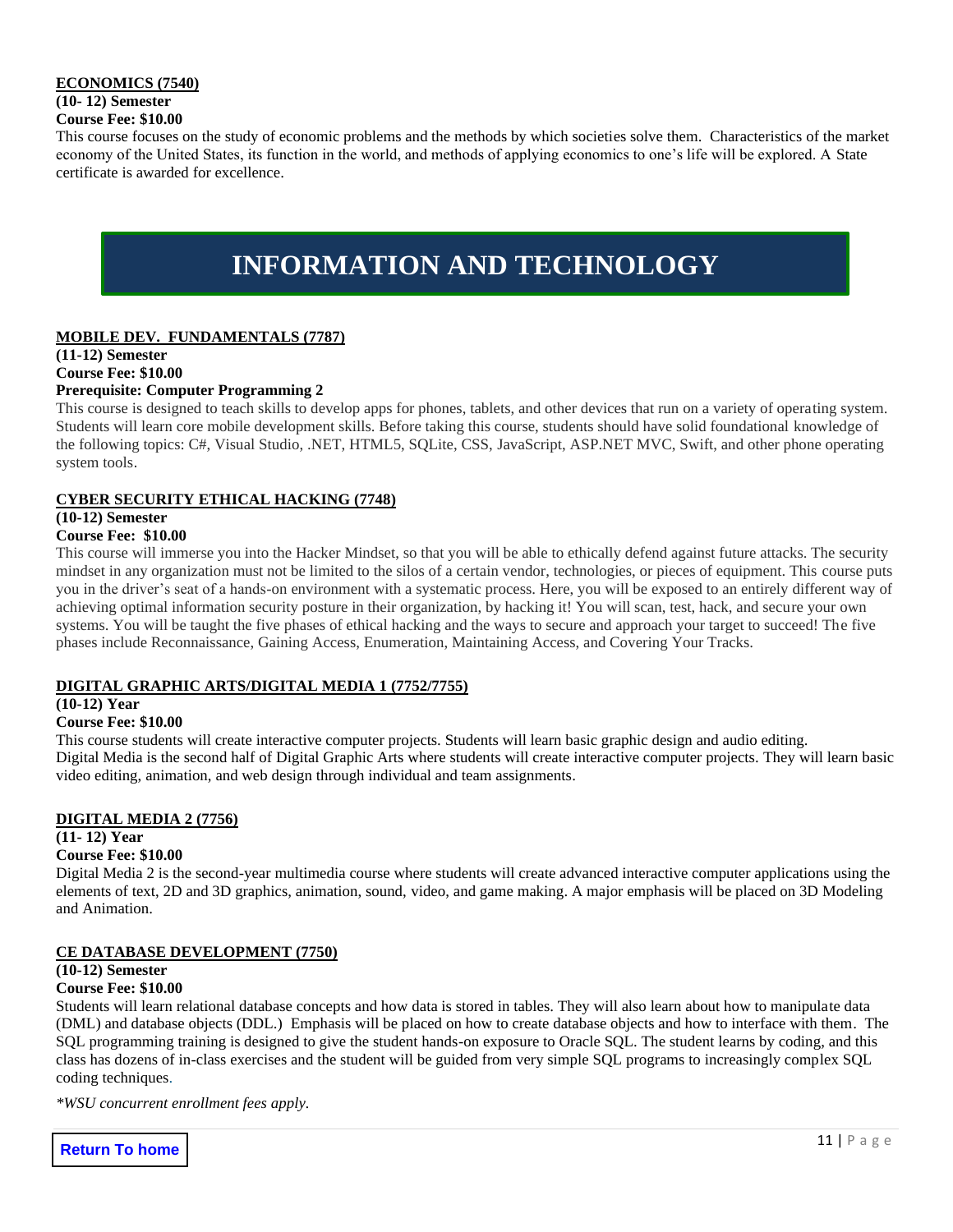#### **COMPUTER PROGRAMING 1 / CE COMPUTER PROGRAMING 2 (7734 / 7735)**

#### **(10-12) Year**

#### **Course Fee: \$10.00**

This is a beginning through intermediate course in computer programming. This course introduces students to the computer programming fundamentals of simple control and data structures, basic operating system commands, sequential files, arrays, recursive processes, and the use of text files. Students will learn to design, code, and test their own programs. Strong Math skills are required, and problem-solving skills will be stressed with students solving problems in the areas of Engineering, Science, Math and Business. *This course can count as a 3rd year Math credit.* College credit for Computer Programming 2 only if requested. If wanting CE credit for Computer Programming 2, must have CE Computer Science Principles as prerequisite or co-req.

#### **ADVANCED COMPUTER PROGRAMING (7706)**

#### **(11-12) Year Prerequisite: Computer Prog. 1 & 2**

# **Course Fee: \$10.00**

This is an advanced course in computer programming/software engineering and applications. It reviews and builds on the concepts introduced in CP I. It Introduces students to dynamic allocation of data, advanced utilization of classes, advanced GUI techniques, and advanced applications of recursion through the application of mathematical concepts. Students will develop a significantly complex program as part of a portfolio. They will also take part in a work-based learning experience.

#### **CE COMPUTER SCI PRINCIPLES (7740)**

#### **(10-12) Semester**

#### **Course Fee: \$10.00**

The course places emphasis on the principles of computer science rather than just programming. Big ideas and concepts include: Computing is a creative activity. Abstraction reduces information and detail to facilitate focus on relevant concepts. Data and information facilitate the creation of knowledge. Algorithms are used to develop and express solutions to computational problems. Programming enables problem solving, human expression, and creation of knowledge. The Internet pervades modern computing. Computing has global impacts. Prereq for CE Computer Programming 2 and CE Database Development. Can be taken without CE credit.

*\*WSU concurrent enrollment fees apply.*

#### **AP COMPUTER SCIENCE (7712)**

#### **(11-12) Year**

This course introduces students to the foundational concepts of computer science and challenges them to explore how computing and technology can impact the world. More than a traditional introduction to programming, it is a rigorous, engaging, and approachable course that explores many of the foundational ideas of computing, so all students understand how these concepts are transforming the world we live in and prepares students for the AP exam at the end of the year.

#### **CE WEB DEVELOPMENT 1 (7795)**

#### **(10-12) Semester**

#### **Course Fee: \$10.00**

This course is designed to guide students in a project-based environment in the development of up-to-date concepts and skills that are used in the development of today's websites. Students will learn the fundamentals of how the Internet works. They will learn and use the basic building blocks of the World Wide Web: HTML5 coding, cascading style sheets (CSS), and JavaScript. They follow the steps to create a website by planning, designing, developing, deploying, and maintaining of the website projects. Students will learn and use different scripting technologies to create more dynamic and interactive websites. They will learn what it takes for a career in web development as they complete projects and create their own website.

*\*WSU concurrent enrollment fees apply.*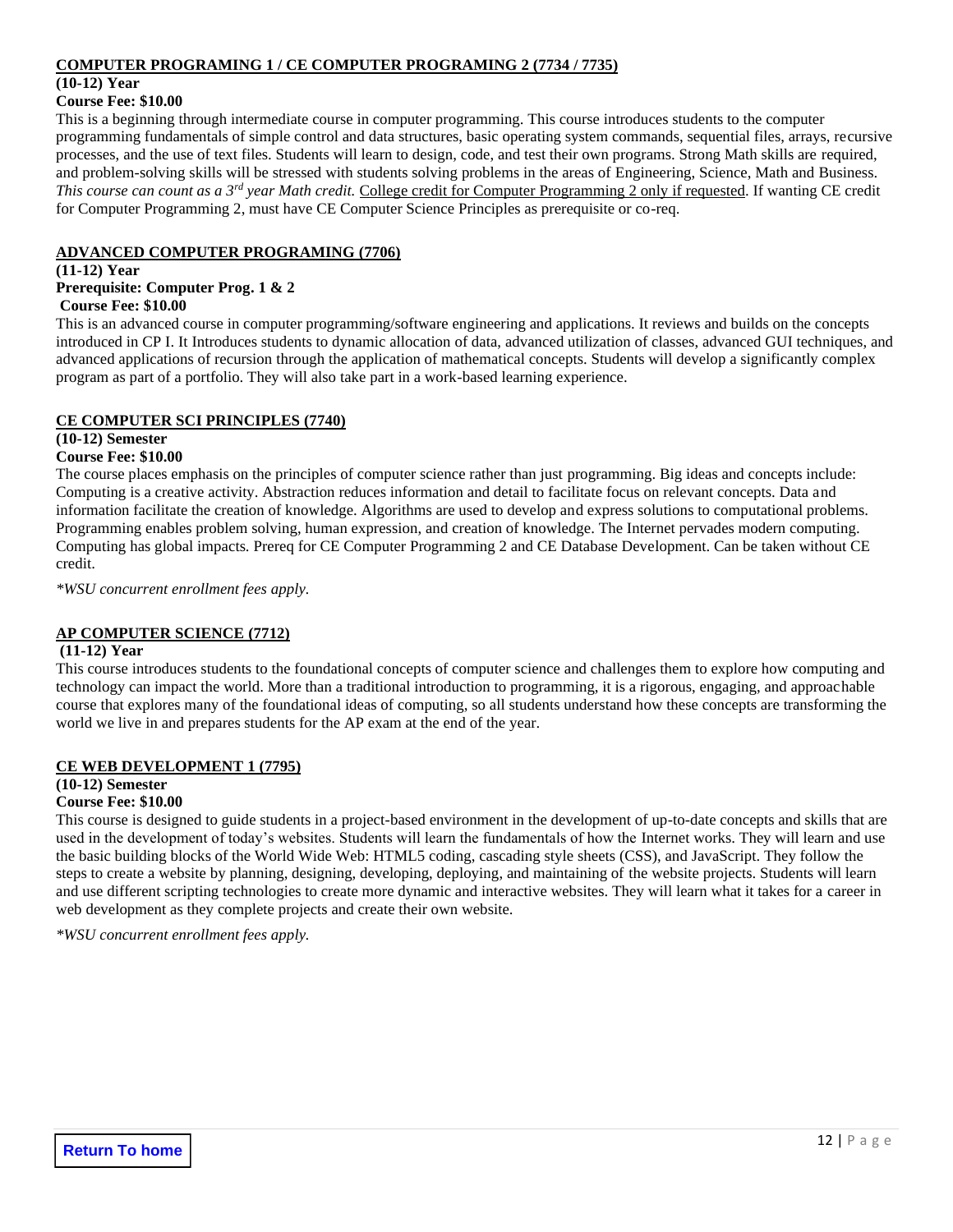# **Information Technology Flow Chart**

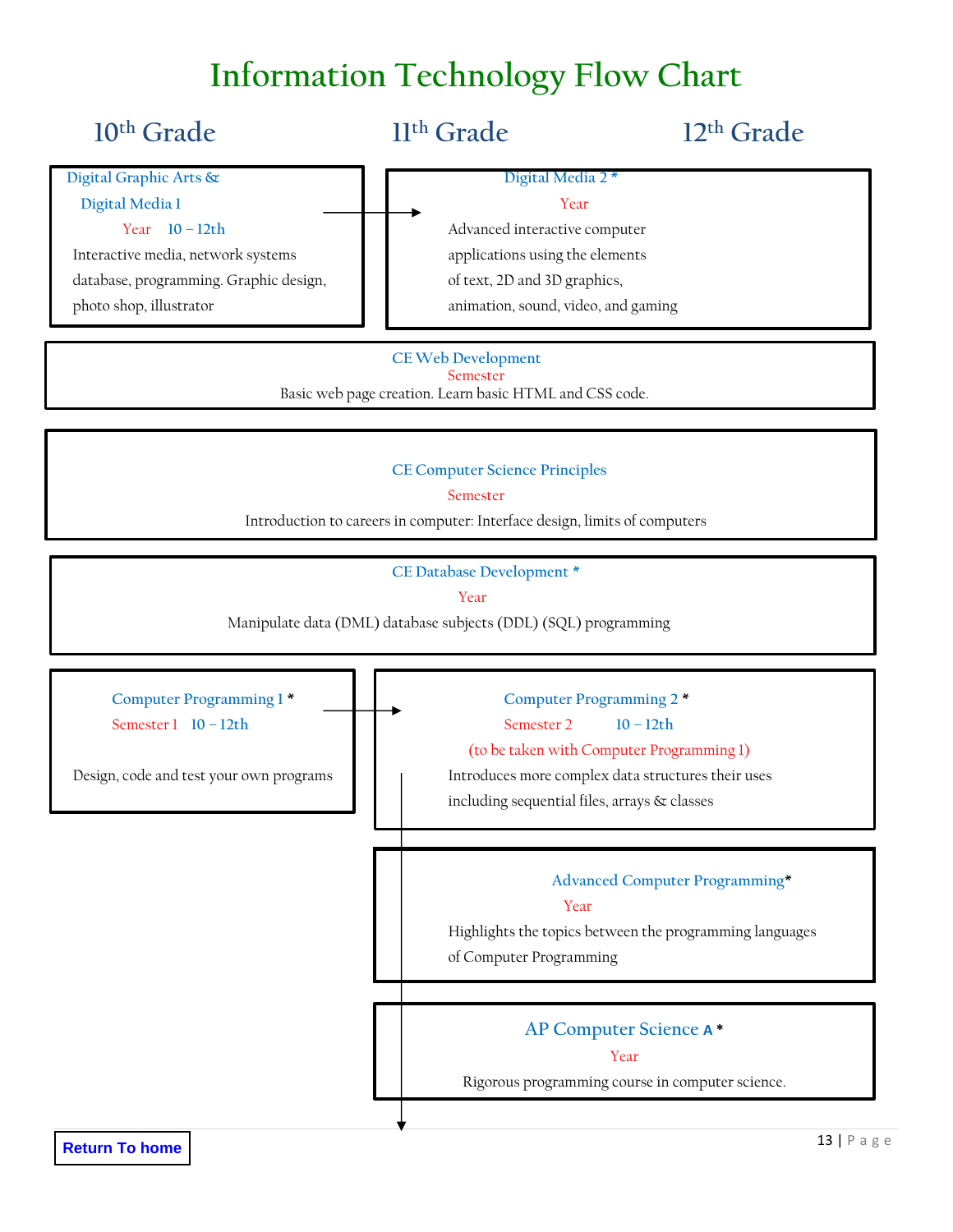**Mobile Development Fundamentals \*** Semester Develop apps for phones, tablets, and other devices that run on a variety of operating systems. *Can be used for Concurrent Enrollment with Computer Programming 2*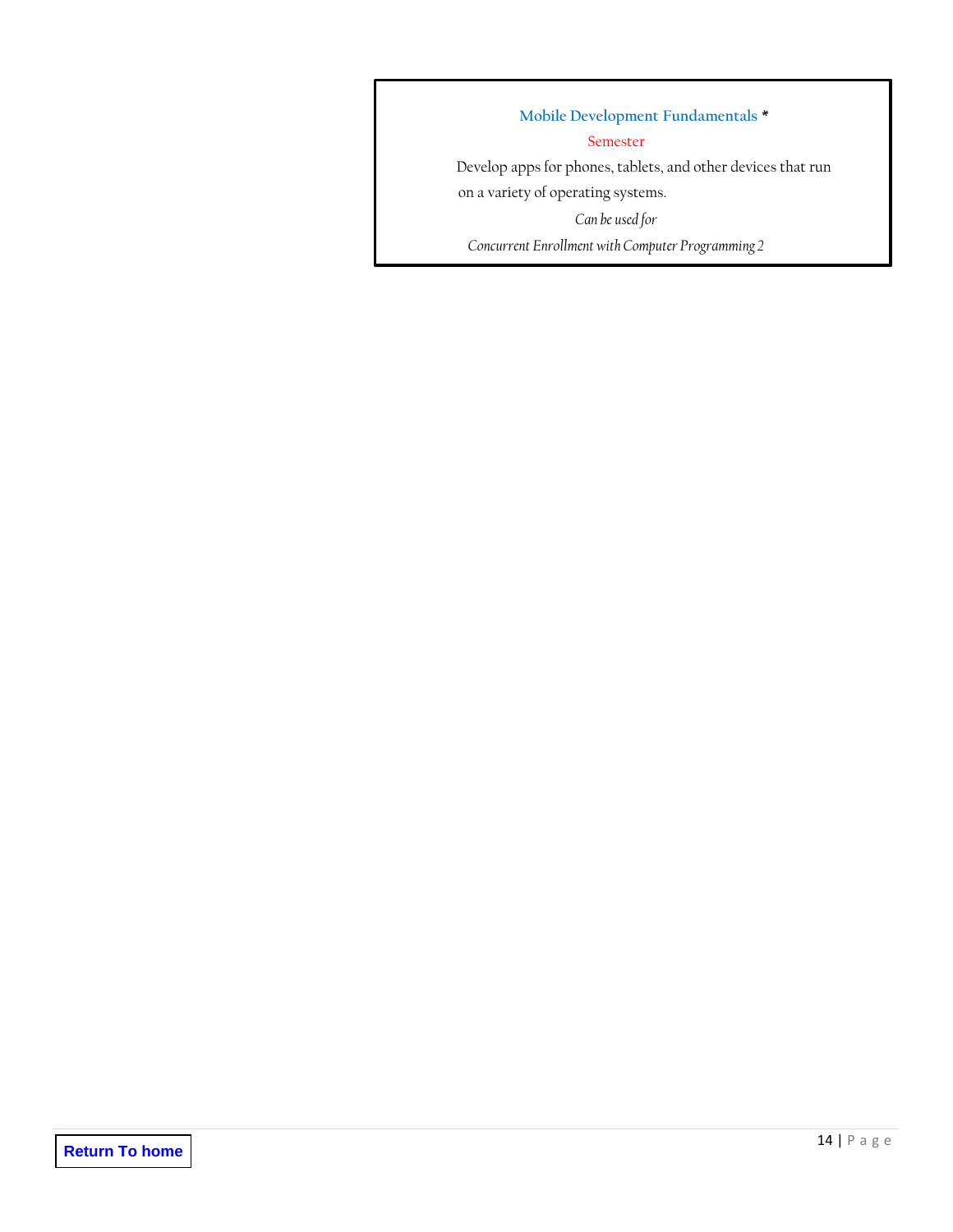# **EDUCATION**

#### <span id="page-14-0"></span>**TEACHING AS A PROFESSION 2 (7216)**

#### **(10-12) Semester**

#### **Course Fee: \$10.00**

Hands on experience of how an educator uses leadership skills successfully manage a classroom. Learn about the role of an educator in the classroom and instructional strategies. Learn and observe differentiated instruction and how it affects student learning. Create an environment where students are encouraged and empowered to become lifelong learners. Practice the art of creation instructional activities to inspire students to enjoy learning.

#### **CE TEACHING AS A PROFESSION 3 - INTRO TO EDUCATION – WSU (7217)**

#### **(11- 12) Semester**

Students will explore the exciting world of teaching, examine what it means to be a teacher and participate in field observations (Early Childhood, Elementary, Secondary schools). "Teachers of Tomorrow" is designed to introduce students to personal and professional experiences within the educational community**. This course is a prerequisite to Elementary and Secondary licensure programs in the** *"Department of Teacher Education"* **at Weber State University.** Pick up a registration form from Instructor. Requires transportation to off-campus sites including Davis School District Offices and other schools within the district

*\*WSU concurrent enrollment fees apply.*

#### **PEER TUTOR (213)**

#### **(10-12) Year**

<span id="page-14-1"></span>This course is designed to provide students with opportunity to tutor, and assist students with disabilities through activities, projects, and assignments, as well as help them understand a variety of disabilities and individual circumstances.

# **DEBATE**

#### **Requirements:**

- **Students are required to compete in varied weekend competitions October – March**
	- **Become member of Syracuse Debate and Competitive Speech team.**
		- **Students must be eligible to compete: no F's or U's and 2.0 GPA.**
- **There is a \$50 participation fee and \$20 National Forensics League Membership fee and \$20 transportation fee.**

#### **DEBATE 1 (4385)**

# **(10-12) Semester**

#### **Course Fee: \$50.00**

This course for students with an interest in debate and speech competition. Second Semester students continue on in debate/competitive speech or honors debate per teacher assignment. Students will gain advanced skills in research, writing, notetaking, and logical analysis by building effective argumentation and humorous/dramatic performance pieces.

#### **DEBATE 2 (4390)**

**(11) Year Prerequisite: Teacher recommendation and Debate 1 Course Fee: \$50.00** Students will continue with the study of debate philosophy and cross examination on a variety of current topic.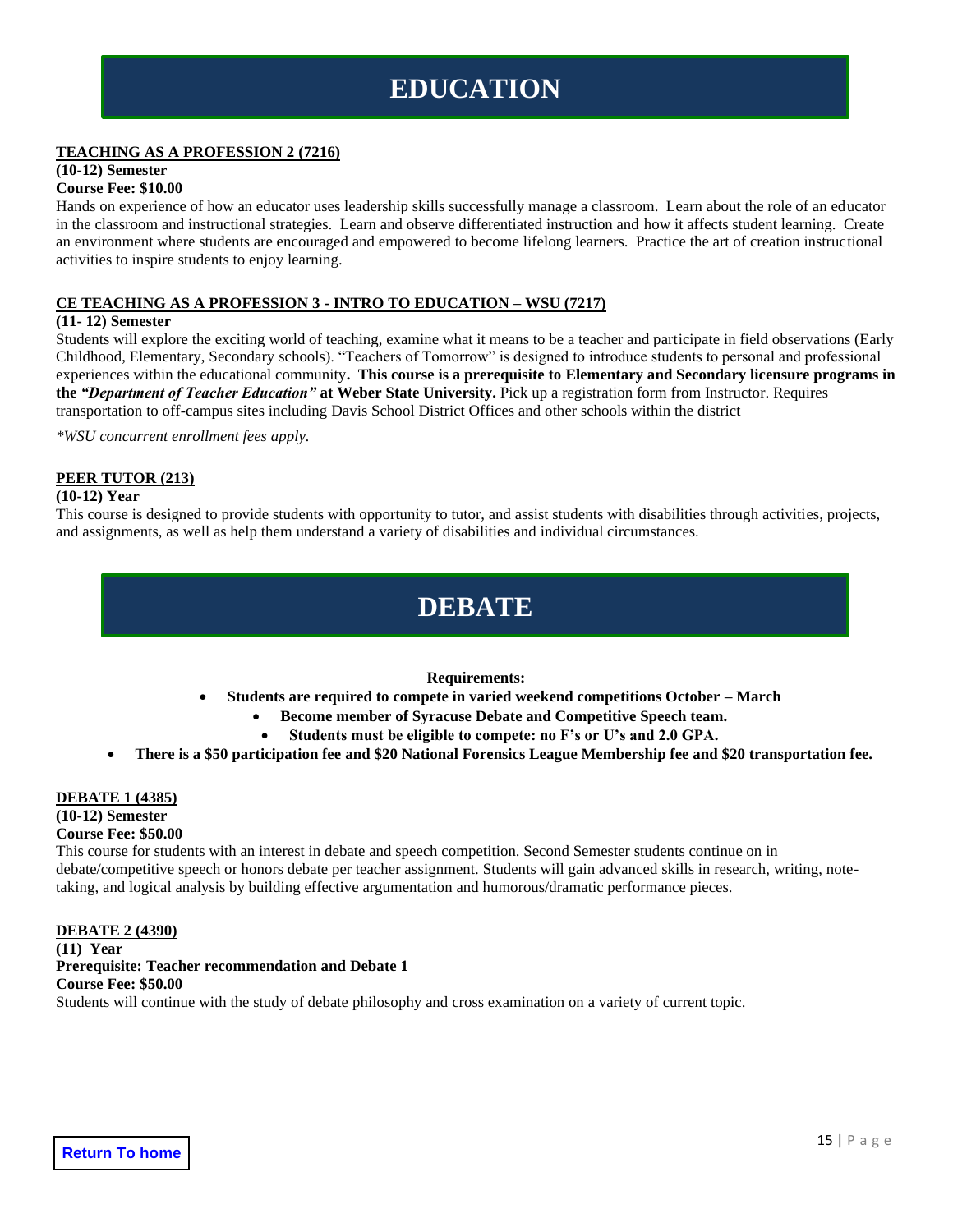#### **DEBATE 3 (4395)**

#### **(12) Year Prerequisite: Teacher recommendation, and Debate 1 and Debate 2 Course Fee: \$50.00**

<span id="page-15-0"></span>This course is a continuation for third year debate students interested in debate and speech competition.

# **ELECTIVES**

#### **IMPACT TEAM (216)**

#### **(11-12) Year**

#### **By application/election only. See your counselor or Mr. Lewis for an application.**

The purpose of the Impact Team is to use improvisational theater to reach out to people in the schools and community. Improvisational theater is used in the form of socio-drama, which is based on real life experiences. We will be teaching an antialcohol, drug and bullying curriculum called 'Prevention Dimension' to both elementary and junior high school children.

#### **LATINOS IN ACTION (214)**

#### **(10-12) Year Prerequisite: Application turned into Mrs. Reid. Interview with Mrs. Reid prior to registration. 2.0 GPA or higher.**

This class is a Peer Leadership class for Latino students. It is designed to enrich the life of students by developing the following skills:

- Writing and reading
- Resume development
- Speaking, listening, interpersonal and presentation
- Work ethic/responsibility
- Time management
- Teamwork/cooperation
- Decision making/Goal setting

We will also be going to the local elementary schools during class time to tutor students who are falling behind in school.

#### **CE SPORTS LEADERSHIP (217)**

#### **(11-12) Semester**

This course is designed for those students who see themselves involved in sports at various levels when their competitive careers end. The class will help students prepare to be effective coaches, parents of athletes, or program administrators. We will discuss various topics including marketing, ethics, character, sports psychology, communication, positive parenting, fundraising, conflict management, skill/tactics, organization, etc.

*\*WSU concurrent enrollment fees apply.*

#### **YEARBOOK STAFF (4365)**

**(10-12) Year**

- **Requirements:** 
	- **Application and approval of adviser**
	- **3.0 GPA**
	- **No Citizenship deficiencies**
	- **An advanced ability in writing**
	- **An interest in photography, desktop publishing, and possible leadership opportunities.**

The yearbook staff is responsible for the publication of *Mnemosyne*, the Syracuse High yearbook. Staff members complete layouts, write copy, take photographs, and create all the pages of the yearbook. Students will be required to attend school events, both during and after school to complete assignments. Attendance at yearly summer camp is suggested. (Students who attend camp may receive two WSU Communication credits).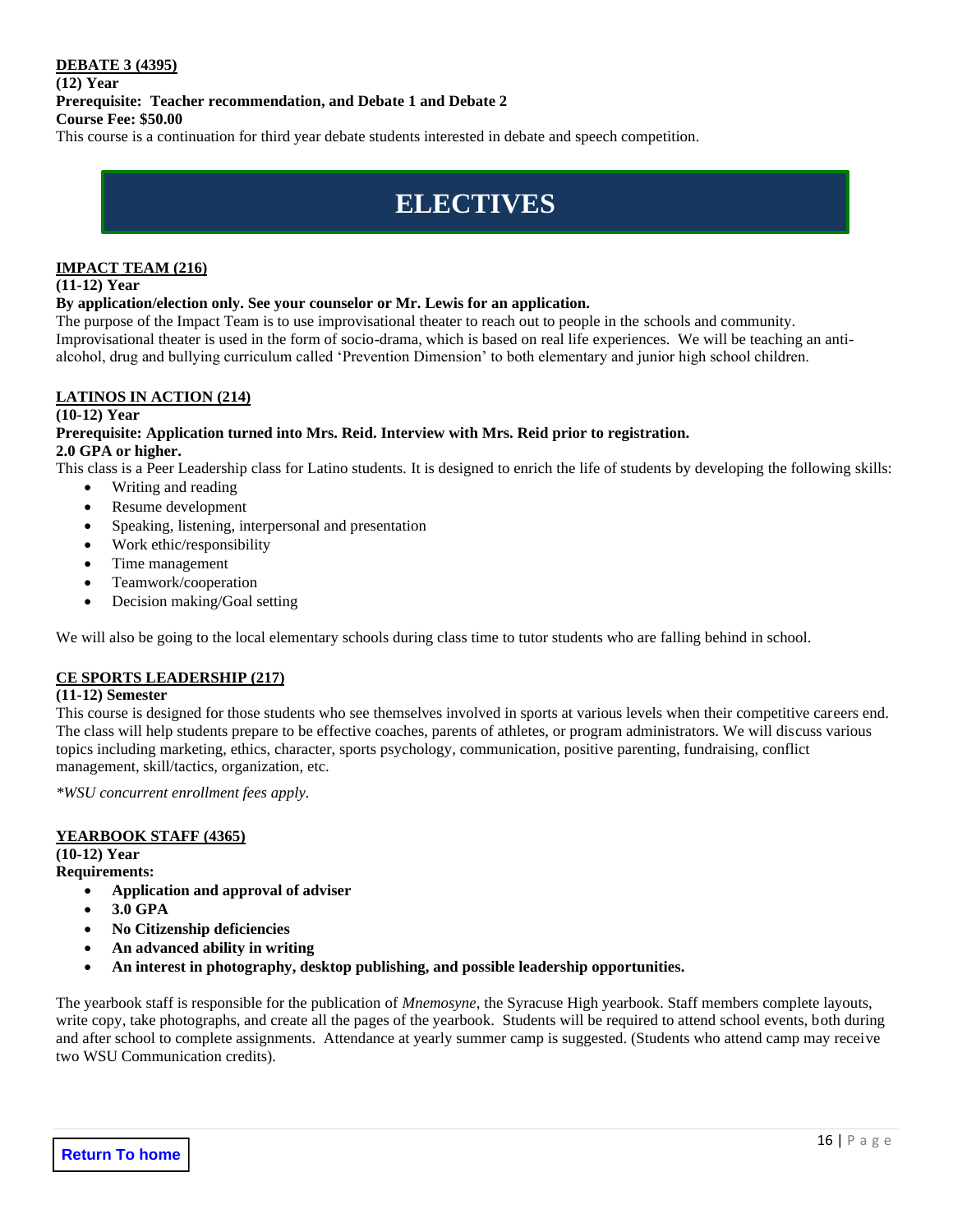**(11-12) Year Prerequisite: Must have 2 or more AP or CE classes** Students may have one period to work on their studies from these rigorous courses. Study period only.

# **DRIVERS EDUCATION**

#### <span id="page-16-0"></span>**DRIVERS ED / TITAN PRIDE (1100 / 400)**

**(10-12) Semester Prerequisite: It is required to have a Driving Permit to take either of these courses. 10 HOURS of driving time with a parent prior to Drivers Ed starts. Fee: 80.00**

This course is required of all students before obtaining a Utah Driver's License. The course includes four phases of the program: classroom, range, simulators, and the road training. The road training, range, and simulators will be taught before school, after school, Saturdays, and in the summer. It is anticipated that everyone passing all phases of the program will be able to obtain their completion certificates on or near their 16th birthday.

First semester is for those students who turn 16 years of age before Feb. 29 of the following year. Second semester is for those students who turn 16 years of age between March 1 and August 31 of that same year.

The quarter opposite Driver's Education will be our Transition Class, **TITAN PRIDE**, which will be integrated with our Driver's Education Curriculum.

# **ENGLISH**

#### <span id="page-16-1"></span>**ENGLISH 10 (4080)**

#### **(10) Year**

This course builds comprehension, composition, language, and critical thinking skills. The focus of study is world literature, including longer and shorter narrative, informational, poetic, and digital texts. Students use the writing process to develop skills in argument, exposition, and narrative. Enriched understanding of vocabulary, grammar, and usage are emphasized, along with preparation for college entrance exams taken in the junior year.

#### **ENGLISH 10 HONORS (4085)**

#### **(10) Year**

#### **-An introductory knowledge of Greek Mythology, and advanced writing and reading skills.**

The Sophomore Honors English Program is an intensive and accelerated study of language and world literature in preparation for the 11th and 12th grade honors programs, AP tests, and college entrance. It includes a study of vocabulary, literature, writing, and humanities.

#### **ENGLISH 11 (4100)**

#### **(11) Year**

This course builds comprehension, composition, language, and critical thinking skills. The focus of study is American literature, including narrative and expository texts foundational to the cultural and intellectual traditions of the United States. Students use the writing process to develop skills in arguments, exposition, and narrative. Emphasis is placed on the critical examination of vocabulary, grammar, and usage. Preparation for college entrance exams is also emphasized.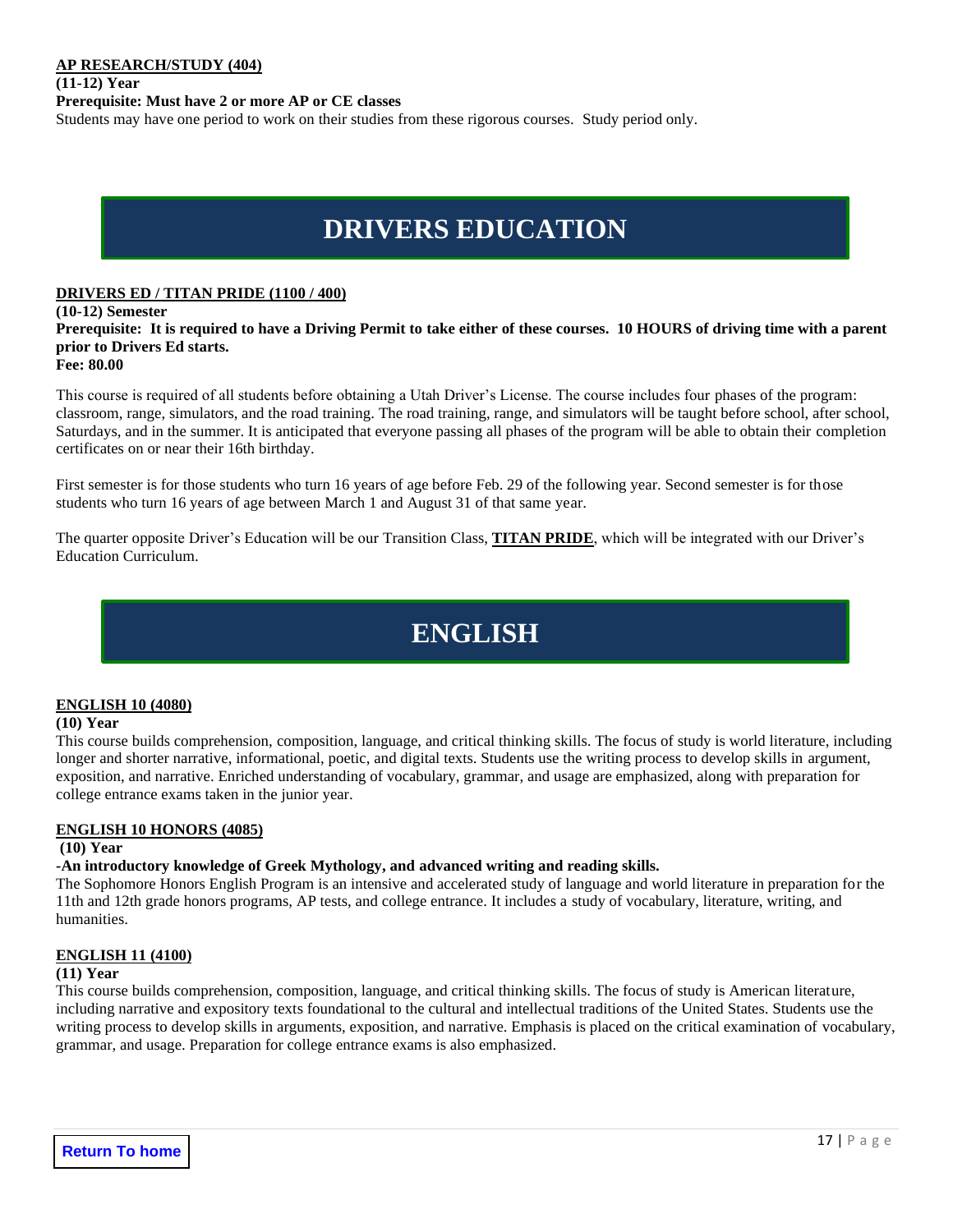#### **ENGLISH 11 HONORS (4105)**

**(College Prep) (11) Year**

#### **\*Analytical thinking skills, good reading skills, advanced writing skills.**

College prep is designed to get students ready for college and life after high school by focusing on multiple writing forms. Students will create a variety of assessments using clear, concise writing—key components of effective writing. Emphasizing writing and reading skills, this class helps prepare students for the ACT English and Reading sections. There will also be a focus on literature to help with critical thinking skills and effective writing.

#### **ENGLISH 12 (4150)**

#### **(12) Year**

This course builds comprehension, composition, language, ad critical thinking skills. The focus of study is British literature, including seminal narrative and expository texts of English-speaking world. Students use the writing process to develop skills in argument, exposition, and narrative composition. College and career readiness is emphasized, with a focus on critical vocabulary, grammar, usage, speaking, and listening skills.

#### **AP LANGUAGE & COMPOSITION (4310)**

#### **(11) Year**

This course is an effective writing and an increased ability to think and read critically. AP English Language is designed to help students improve their writing so they can meet communication demands in college, on the job, and in the community as well as preparing the student for the AP exam offered during fourth term for college credit. Students who do well with this course and are successful in passing the AP Language exam are advised to take AP Literature senior year.

#### **AP LITERATURE AND COMPOSITION (4315)**

#### **(12) Year**

#### **Requirements: Students will be required to complete assigned reading during the summer.**

Students completing the AP English Literature course are expected to pass the AP exam. Course is designed for accelerated juniors and seniors who wish to work for college credit. Students passing the AP test will receive six credits from Utah universities. 3 of the credits will go towards waiving the English 1010 requirement. Instruction includes analytical writing skills, an in-depth study of English and Classical literature, and extensive preparation for the AP Literature exam.

#### **CE ENGLISH 1010 (4295)**

**(12) Semester**

**Prerequisites: - 3.0 GPA - ACT English & Reading score of 21 or higher (scores must be obtained by May of junior year) - Three years of high school English**

**\*90% attendance for full semester regardless of reason.**

#### **\*Commitment to meeting deadlines for work submitted.**

Concurrent Enrollment offers students the opportunity to get credit for college freshman English, or English 1010 while fulfilling the requirement for high school senior English. The curriculum is the same as freshman English classes in any college or university. The grading standards are those of a college class rather than a high school class.

*\*WSU concurrent enrollment fees apply.*

#### **CE ENGLISH 2010 (4300)**

#### **(12) Semester**

**Prerequisites: - 3.0 GPA - ACT English & Reading score 29 or better – AP Lang or Lit 3 or better** 

#### **-Passed CE ENGLISH 1010 with a C grade or better**

This course prepares students to join conversations on important topics as informed and responsible participants so that they may contribute meaningfully. By the end of the course, students will be able to write clear, coherent, thesis-driven arguments that are carefully edited. Students who successfully complete this course will be able to find, evaluate, and manage sources, understand those sources in relation to ongoing conversations, and enter dialogue with them in their essays. Furthermore, they will be able to adapt their writing to a variety of situations inside and outside of the university.

*\*WSU concurrent enrollment fees apply.*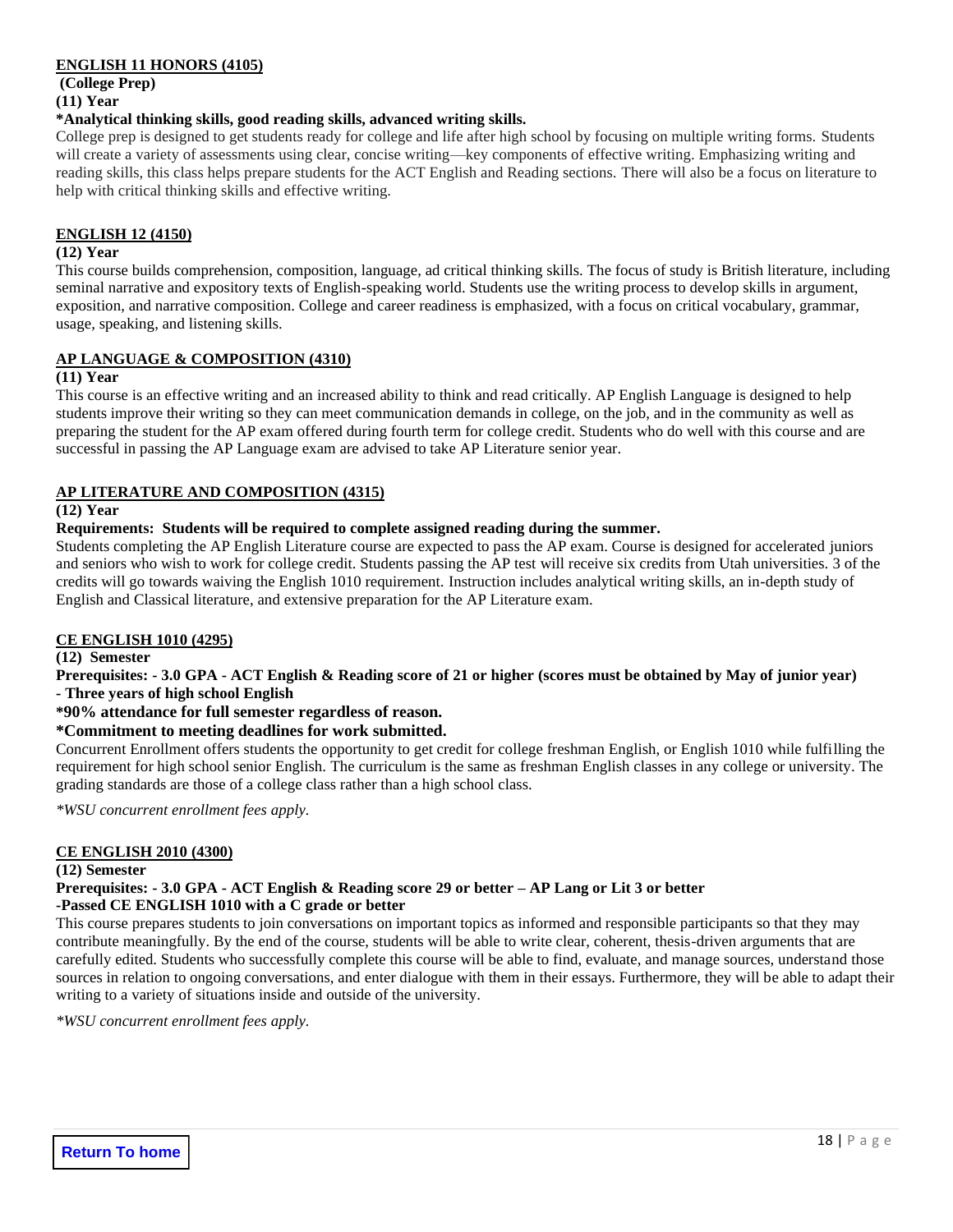#### **CE LITERATURE 2200 (4305)**

#### **(11-12) Semester**

#### **Prerequisites: - 3.0 GPA - ACT English & Reading score 18 or better**

This class will fulfill a Humanities credit at WSU and NOT an English credit. At SHS it can either be an English or elective credit, but it will NOT replace English 1010, 2010, or AP Literature. This course is providing students with an introduction to the reading and analysis of the primary genres of literature-fiction, poetry, and drama. Over the course of the semester, students will learn to read literature critically and write informed analyses of that literature.

*\*WSU concurrent enrollment fees apply.*

#### **CE COMMUNICATIONS (4290)**

#### **(12) Semester**

#### **Prerequisites: - 3.0 GPA**

Communications 2110 explores the dynamics of verbal and nonverbal communication in personal relationships and small groups. The emphasis is on practical application of course content to enhance interpersonal relationships and to achieve competence as group members.

*\*WSU concurrent enrollment fees apply.*

#### **CREATIVE WRITING 1 (4335)**

#### **(10-12) Semester**

This course introduces beginning writers to elements of effective writing while studying the basic ingredients of good stories, poem, and prose. Daily writing, group work, sharing of student work, and contest entries are also part of this class. Permission of the instructor is required to repeat this class.

#### **CREATIVE WRITING 2 (4340)**

#### **(11-12) Semester**

#### **Prerequisites: - Writing sample - Creative Writing 1 or permission from the instructor.** Skills Needed:

- An understanding of various writing genres and the writing process.
- Good grammar and mechanics
- Skillful writing practices
- A willingness to proofread, edit, and revise writings
- Participation in an evening showcasing student work.

<span id="page-18-0"></span>This course is an extension of those skills and practices learned in the beginning writing class, with an emphasis on advanced writing techniques. Students will create a portfolio during second term.

# **FAMILY AND CONSUMER SCIENCE**

• **FCCLA Student Leadership may be an integral part of these courses.**

#### **ADULT ROLES & FINANCIAL LITERACY (7452)**

#### **(11-12) Year**

#### **Course Fee: \$10.00**

Adult Roles is an action-packed year long course that counts for your Financial Literacy credit, CTE credit, and/or a general elective credit. The class builds upon the basics of self-concept, decision-making to set and implement goals, values, family life and relationships, communication skills, dating, mate selection, engagement, marriage, parenting, and money management. **Students who complete the entire course will fulfill the General Financial Literacy graduation requirement but must take the full course as the GFL standards are taught throughout the year.**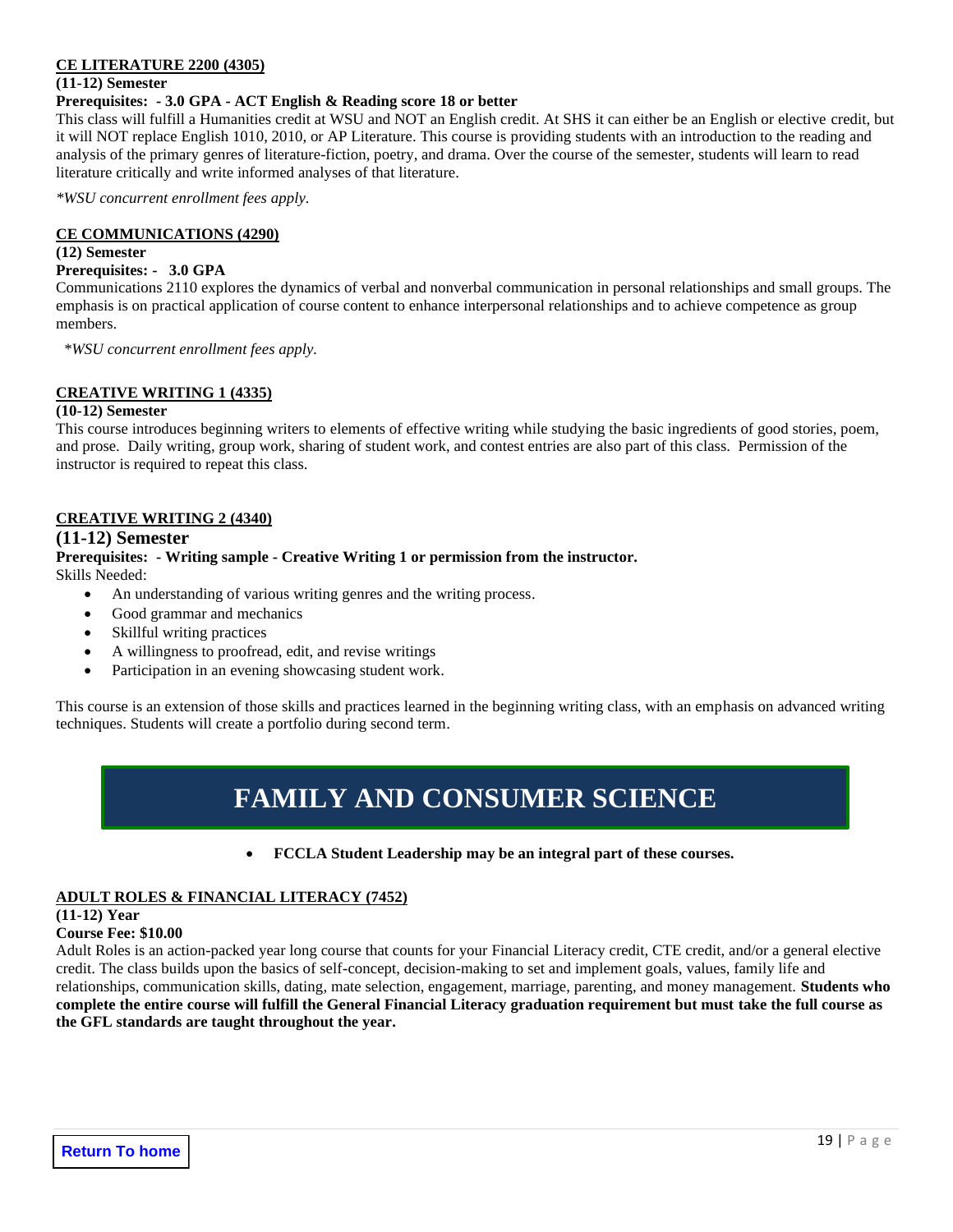#### **CE ADULT ROLES & FINANCIAL LIT (7452)**

# **(11-12) Year**

#### **Course Fee: \$10.00**

CE Adult Roles and Financial Literacy (ARFL) covers all the information from ARFL with the addition of the college curriculum from WSU's CHF 2400 course. It counts for your Financial Literacy credit toward graduation, CTE credit, and/or a general elective credit. Students will learn everything from communication and decision-making skills, to dating, marriage, parenting, and family relations, in addition to the personal finance information. This course gives students a great foundation to build on to become successful and autonomous adults. **Students who complete the entire 1.0 course will fulfill the General Financial Literacy graduation requirement but must take the 1.0 course as the GFL standards are taught throughout the course.**  *\*WSU concurrent enrollment fees apply.*

#### **CHILD DEVELOPMENT (7410)**

# **(10-12) Semester**

#### **Course Fee: \$5.00**

This course provides students with an understanding of the aspects of human growth and development. Parenting skills are developed as positive guidance techniques and child-related issues are studied. Attentions will focus on child development from conception to preschool age. Learning activities, observation techniques, and lab experiences in working with young children may be included. A skills certificate will be awarded to students who complete the CTE state performance objectives and the CTE state test with 80% accuracy. At the end of this course students will be qualified to take Early Childhood Education courses.

#### **EARLY CHILDHOOD EDUCATION 1 (7412)**

#### **(10-12) Semester**

#### **Prerequisite: Child Development**

#### **Course Fee: \$5.00**

This curriculum prepares individuals for child-related careers and/or more extensive parenting skills. Instruction is given regarding standards involved with childcare, employment skills needed to work with young children, how to maintain a healthy environment for children, developmentally appropriate practices (DAP) and curriculum design for young children. On-site lab experiences will be a component of the course. A skills certificate will be awarded to students who complete the CTE state performance objectives and the CTE state test with 80% accuracy.

#### **EARLY CHILDHOOD EDUCATION 2 (7413)**

**(11-12) Semester Prerequisite: Child Development, ECE Course Fee: \$5.00**

This course provides students an opportunity to work with children in a lab setting. Instruction includes demonstrating employment skills required to work with children, maintaining a healthy environment for children, implementing developmentally appropriate practices in a lab setting, developing, and implementing curriculum and developing positive relationships with children. On-site lab experiences will be a major component of the course. A skills certificate will be awarded to students who complete the CTE state performance objectives and the CTE state test with 80% accuracy.

**fee paid to state licensing for a background screening. This screening is good for one year and may be used at other childcare**

#### **EARLY CHILDHOOD EDUCATION 3 (7415)**

**(CHILD CARE CENTER)**

**(11-12) Semester**

# **Prerequisite: Child Development, ECE 1 Curriculum, ECE 2 Lab**

**Course Fee: \$5.00** The primary focus of this class is to complete steps to apply for the Child Development Associate (CDA) credential through hands-on, on-site early child development experiences. This course prepares individuals for careers and entrepreneurial opportunities in early childhood education. Experiences include program planning and management, resource and facility management, peer mentoring, supervising recreational and play activities, and preparing, implementing, and evaluating learning experiences for children. A skills certificate will be awarded to students who complete the CTE state performance documentation and CTE state test with 80% accuracy. Completion and documentation of this career pathway can directly support students in completing the Child development Associates (CDA) credential. This class may be repeated as students work to complete their CDA requirements. **There may possibly be a \$15.00** 

**Return To home**

**facilities in the state of Utah**.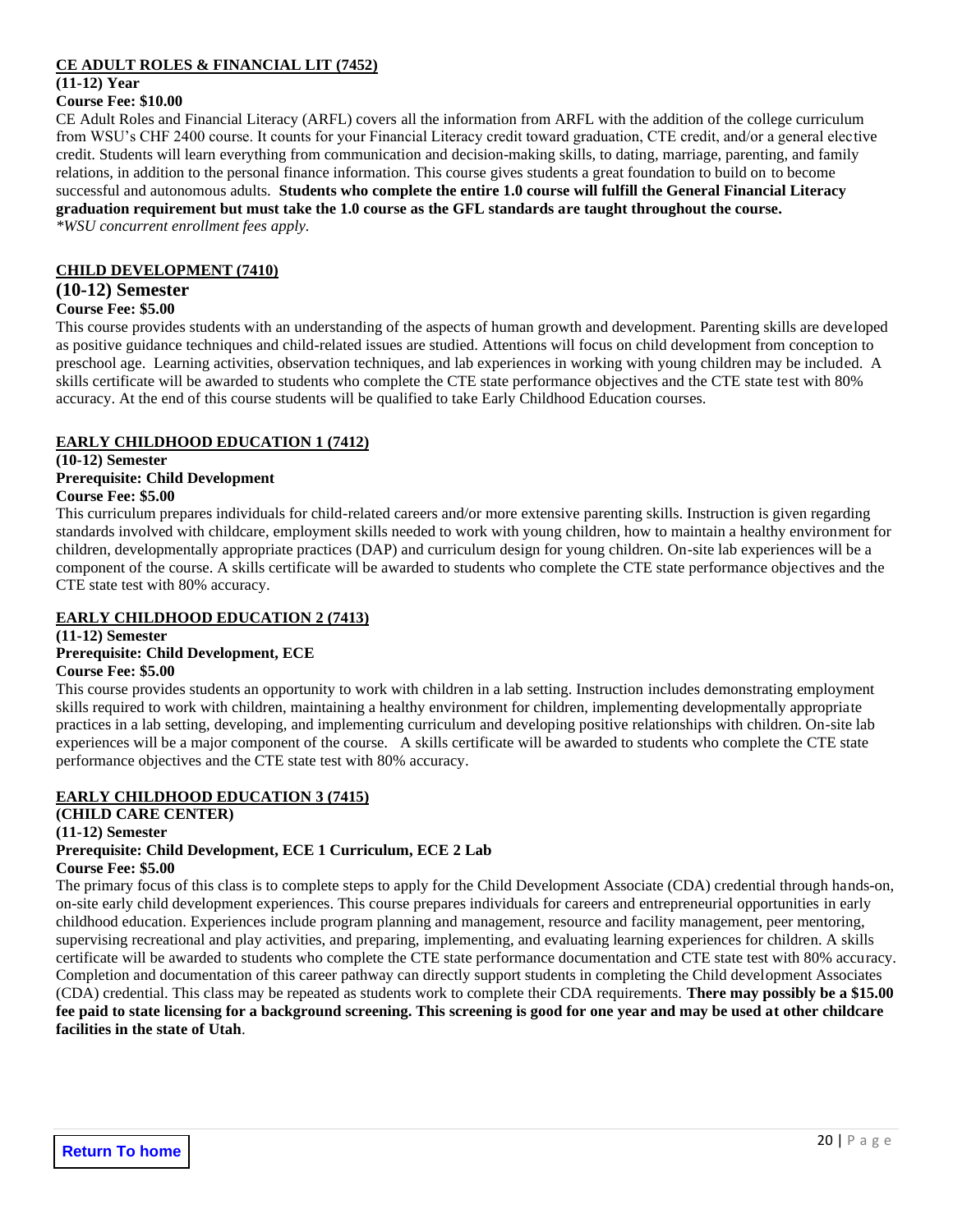#### **CE HUMAN DEVELOPMENT (7417)**

### **(11-12) Semester**

**Course Fee: \$5.00**

This course covers the development of individuals from conception through death. Current issues in research associated with these topics will be examined.

*\*WSU concurrent enrollment fees apply.*

#### **SEWING CONSTRUCTION 1 (7433)**

### **(10-12) Semester**

#### **Course Fee: \$5.00**

This course introduces students to basic sewing and pressing equipment, textiles, introductory level projects, construction techniques, and techniques for constructing edge finishes.

#### **SEWING CONSTRUCTION 2 (7434)**

#### **(10-12) Semester**

#### **Prerequisite: Sewing Construction 1 or Sports Sewing 1 Course Fee: \$5.00**

This course introduces students to intermediate sewing and surging techniques and reviews the types of fabric construction. Students will make intermediate level projects using correct construction techniques and will be introduced to quilting techniques which will give them the opportunity to use the industrial quilting machine.

#### **SPORTS SEWING 1 (7430)**

### **(10-12) Semester**

#### **Course Fee: \$5.00**

This course teaches students basic construction skills but is specialized to concentrate on specific fabrics or projects such as outdoor clothing or sports clothing. The basic standards, objectives, and indicators as listed in Sewing Construction 1 will be taught in this course.

#### **FOOD AND NUTRITION 1 (7460)**

#### **(10-12) Semester**

#### **Course Fee: \$15.00**

This course is designed for students who are interested in understanding the principles of nutrition and maintaining a healthy lifestyle. Attention will be given to the selection and preparation of food for personal health. Food Lab experiences will include the food groups from myplate.gov as well as the six basic nutrients.

#### **FOOD AND NUTRITION 2 (7461**

#### **(10-12) Semester**

#### **Course Fee: \$15.00**

This course is designed for students who are interested in understanding the principles of food preparation, safety, sanitation, management, and consumerism used in the home and the food industry. Nutrition principles and applications will be emphasized.

#### **CE FOUNDATIONS OF NUTRITION (7463)**

#### **(11-12) Semester**

Standards and objectives are determined by the college or university institution, from which credit will be granted. Basic concepts of nutrition will be taught at an accelerated pace and level.

*\*WSU concurrent enrollment fees apply.*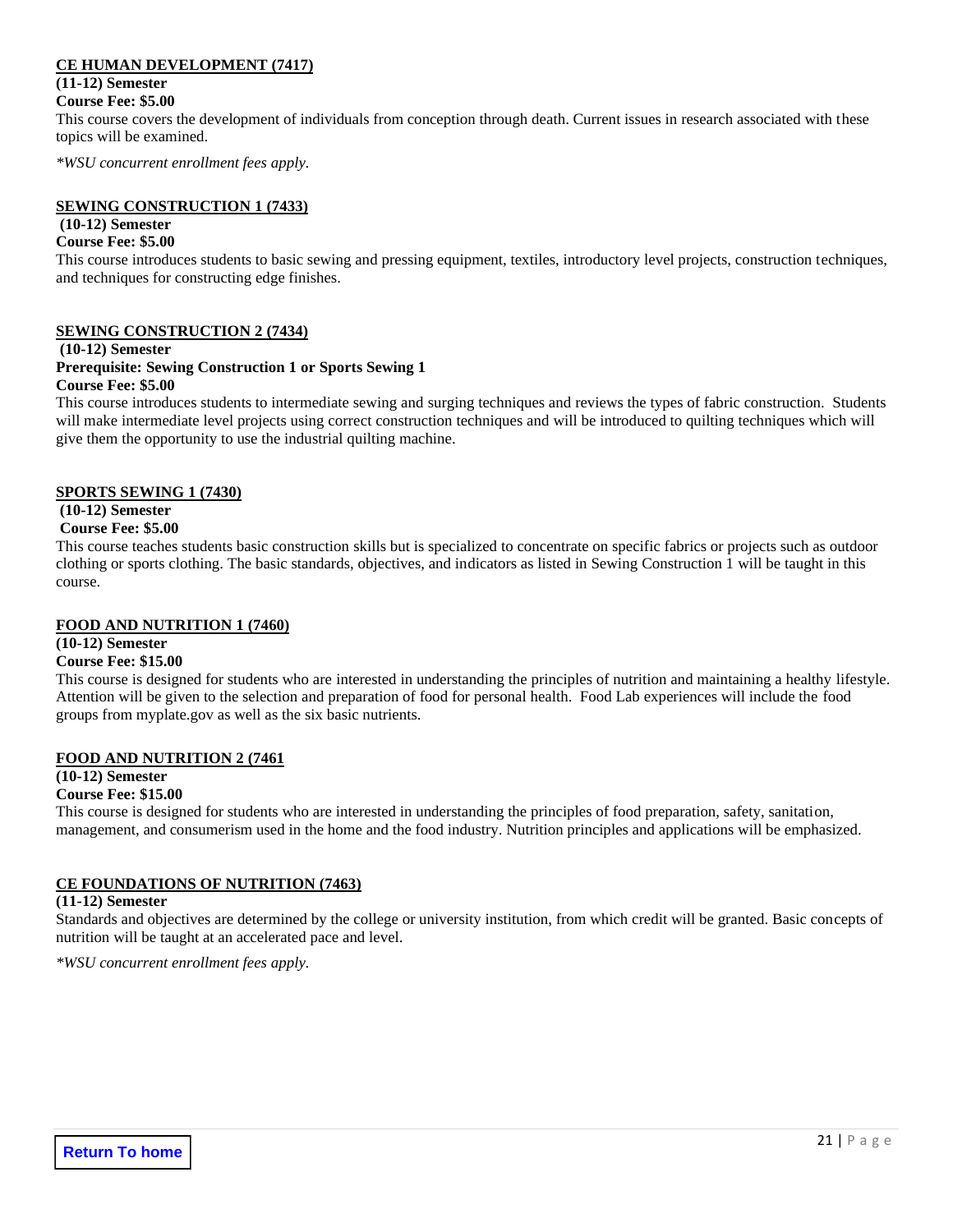#### **PROSTART CULINARY ARTS 1 and 2 (7468 / 7469)**

#### **(11-12) Year**

#### **Prerequisite: Food and Nutrition 1 or 2 is required**

#### **Course Fee: \$15.00, plus chef coat & hat costs approx. \$25.00. Students must hold a current food handler's permit. Permits can be obtained from the Health Dept. for \$30.00.**

This course from the National Restaurant Association introduces students into the world of professional cooking. Basic communication skills, safety and sanitation, food preparation, meal planning, and other topics are taught in the ProStart 1 course. In the ProStart 2 course students will continue to be trained for employment in restaurants incorporating additional skills such as customer relations, accounting procedures, and more advanced food preparation skills. ProStart 1 and ProStart 2 will be taught on opposite years from each other. Students may sign up for the year 2 course the first year and take the year 1 course the second year. After successful completion of year 1 AND year 2 students may earn a certificate from the NRA which will allow greater opportunities for jobs in the food service industry.

#### **INTERIOR DESIGN 1 (7445)**

#### **(10-12) Semester**

#### **Course Fee: \$9.00**

This course enables students to explore their creativity in the field of interior design. Identification of the elements and principles of design are emphasized. Other topics included are floor plans, furniture arrangement, and kitchen design.

#### **CE INTERIOR DESIGN 2 (7449)**

**(11-12) Semester**

### **Prerequisite: Interior Design 1**

#### **Course Fee: 5.00 and additional supplies will be needed for this course.**

This course provides students the opportunity to develop skills in applying the elements and principles of design to interiors. Projects are integrated throughout the course to provide applications as the student's study: architecture, furniture styles and constructions, textiles, surface treatments and backgrounds, design and function of space and lighting.

<span id="page-21-0"></span>*\*WSU concurrent enrollment fees apply.*

# **FOREIGN LANGUAGE**

#### **CHINESE 1 (3310) (10-12) Year Course Fee: \$5.00**

Chinese 1 is an introduction to the Chinese world, its language, and its people. The main emphasis is on oral skills while developing reading and writing skills. The student will be guided in recognizing the interrelationships of language and will develop a cultural appreciation of the Chinese world. The goal for this course is that students acquire the language in the low end of the Novice-Mid range.

#### **CHINESE 2 (3320) (10-12) Year Prerequisites: Chinese 1 Course Fee: \$5.00**

Chinese 2 continues to develop the oral skills with added emphasis on reading and writing skills. The focus is on the student's progressing from the low end of Novice mid to the higher end of this range. Expansion of vocabulary and grammatical structures continues. Contrast between English and Chinese will strengthen the language learning process. Cultural related actives of selected Chinese speaking countries or regions.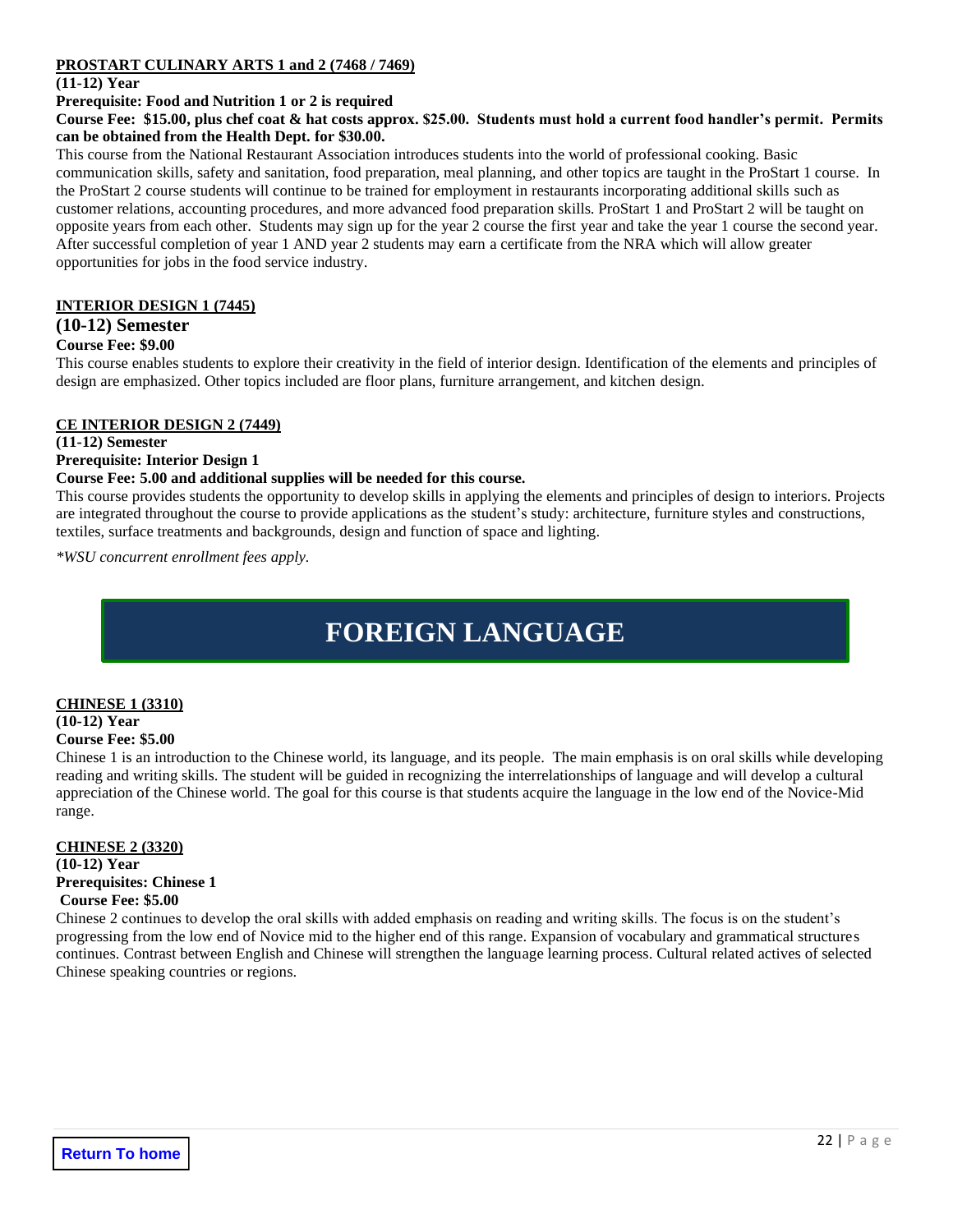#### **CHINESE 3 or 4 (3330 / 3340)**

#### **(10-12) Year Prerequisites: Chinese 1 and 2 Course Fee: \$5.00**

Chinese 3 is an expansion of Chinese 2. It is designed to provide opportunities for Chinese students to use the language in a more creative way, as they start to create meaning with the words and phrases they have acquired. During this year, students will progress to the Novice High range of proficiency.

#### **AP CHINESE LANG & CULTURE (3370)**

#### **(10-12) Year**

This intensive, college level course gives students the opportunity to receive university credit by successfully passing the Advanced Placement Chinese test administered in the spring. This class is conducted in the Chinese language.

#### **CE CHINESE BRIDGE 1, 2, 3 (3386 / 3387 / 3388)**

#### **(10-12) Year**

#### **Prerequisite: Chinese AP Language and Culture Exam score of 3 or higher.**

#### **Chinese Legacies: Tradition & Modernity**

This course explores the impact of traditional Chinese legacy on the formation and transformation of modern Chinese cultural identity. Students will have opportunities to use the knowledge learned in the course to interpret and negotiate various challenges and issues that they confront in their interaction with the Chinese language and culture.

#### **FRENCH 1 (3210)**

#### **(10-12) Year**

#### **Course Fee: \$5.00**

French 1 is an introduction to the French-speaking world, its language and its people. The main emphasis is on oral skills while beginning to develop reading and writing skills. The student will be guided in recognizing the interrelationships of languages and will develop a cultural appreciation of the Francophone world. The goal of this course is to produce speakers with a novice-mid proficiency.

#### **FRENCH 2/CE FRENCH 2 (3220)**

**(10-12) Year Prerequisites: French 1 Course Fee: \$5.00**

French II continues to develop the oral skills with added emphasis on reading and writing skills. Expansion of vocabulary and grammatical structures continues. Contrast between English and French strengthens the language-learning process. Culturally related activities of selected French-speaking countries or regions will be explored. The goal of this course is to produce speakers with intermediate-low proficiency.

*\*WSU concurrent enrollment fees apply.*

#### **FRENCH 3/CE FRENCH 3 (3230)**

**(10-12) Year Prerequisite: French 1 and 2 Course Fee: \$5.00**

French III is an expansion of French II. It is designed to provide opportunities for the students beyond those available in the French II class-in listening, speaking, reading, and writing. It stresses the development of the student from low intermediate proficiency and aims to help the student move into the intermediate-mid range of proficiency. The course includes cultural reading passages; it expands the use of grammatical constructions and vocabulary and begins the development of expository composition. Culturally related activities of selected regions or countries will be explored.

*\*WSU concurrent enrollment fees apply.*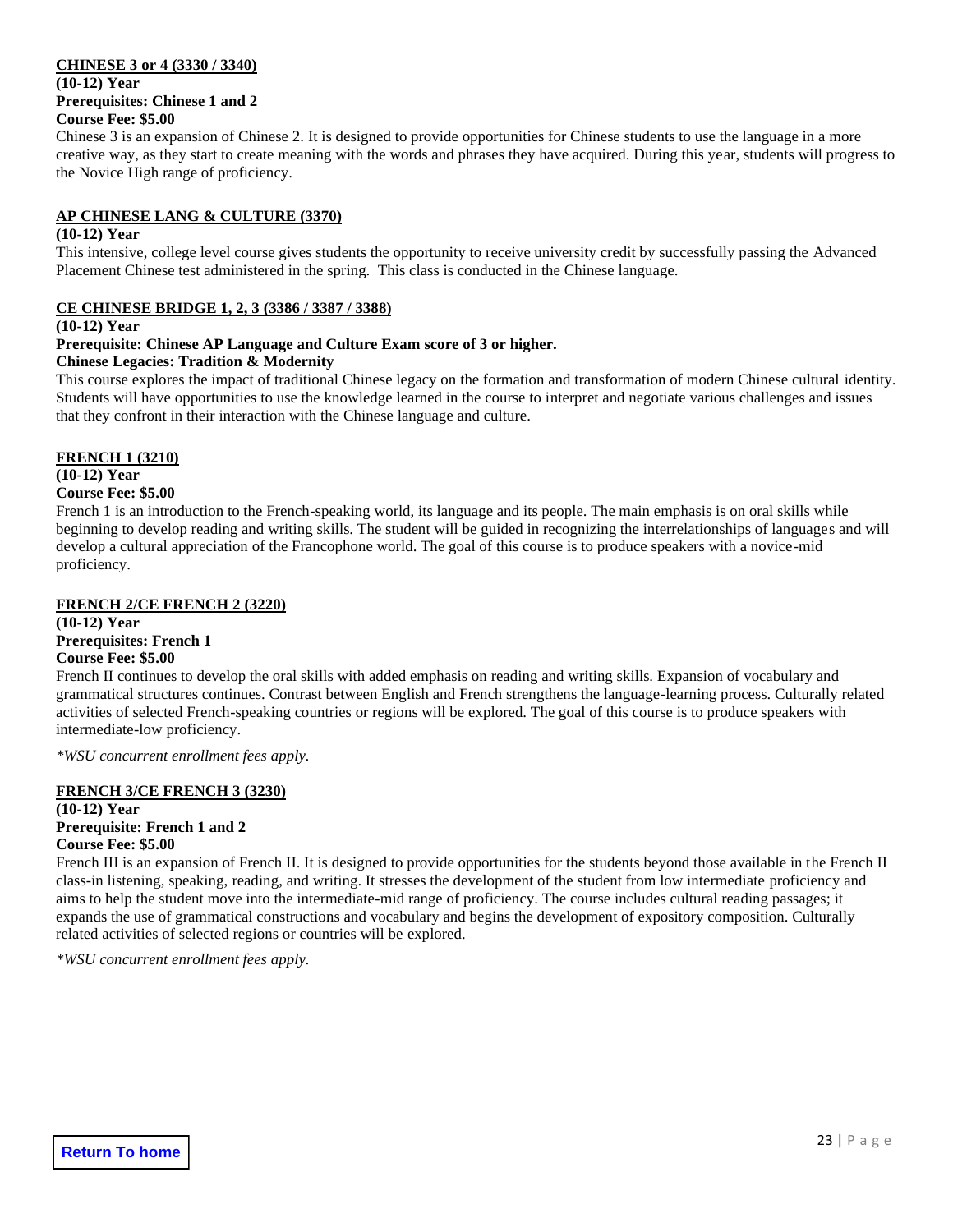#### **FRENCH 4/CE FRENCH 4 (3240)**

**(10-12) Year Prerequisite: French 1, 2, 3 Course Fee: \$5.00**

French 4 is an expansion of French 3. It is designed to provide talented language students some opportunities beyond those offered in other languages classes. The course utilizes higher-level /critical thinking skills and focuses on the development of intermediate-high proficiency in oral skills, comprehension of French literature and history, expository composition, and expanded use of grammar and vocabulary. The focus of this course is to intermediate-high proficiency.

*\*WSU concurrent enrollment fees apply.*

#### **SPANISH 1 (3110)**

**(10-12) Year**

#### **Course Fee: \$5.00**

Spanish I is an introduction to the Spanish world, its language, and its people. The main emphasis is on oral skills while developing reading and writing skills. The student will be guided in recognizing the interrelationships of languages and will develop a cultural appreciation of the Spanish-speaking world. The goal of this course is to produce speakers with a novice-mid proficiency.

#### **SPANISH 2/ CE SPANISH 2 (3120)**

**(10-12) Year Prerequisite: Spanish 1 Course Fee: \$5.00**

Spanish II continues to develop the oral skills with added emphasis on reading and writing skills. Expansion of vocabulary and grammatical structures continues. Contrast between English and Spanish strengthens the language-learning process. Culturally related activities of selected Spanish-speaking countries or regions will be explored. The goal of this course is to produce speakers with intermediate-low proficiency.

*\*WSU concurrent enrollment fees apply.*

#### **SPANISH 3/ CE SPANISH 3 (3182)**

**(10-12) Year Prerequisite: Spanish 2 Course Fee: \$5.00**

Spanish III is an expansion of Spanish II, it is designed to provide opportunities for the students beyond those available in the Spanish II class-in listening, speaking, reading, and writing. It stresses the development of the student from low intermediate proficiency and aims to help with the student move into the intermediate-mid range of proficiency. The course includes cultural reading passages; it expands the use of grammatical constructions and vocabulary and begins the development of expository composition. Culturally related activities of selected regions and countries will be explored.

*\*WSU concurrent enrollment fees apply.*

#### **SPANISH 4/CE SPANISH 4 (3183)**

**(10-12) Year Prerequisite: Spanish 3 Course Fee: \$5.00**

Spanish Iv is an expansion of Language III. It is designed to provide tenth, eleventh and twelfth grade talented language student some opportunities beyond those offered in other language classes. The course utilizes higher-level/critical thinking skills and focuses on the development of intermediate-high proficiency in oral skills, comprehension of Spanish literature and history, expository composition, and expanded use of grammar and vocabulary. The focus of this course is intermediate-high proficiency.

*\*WSU concurrent enrollment fees apply.*

#### **AP SPANISH (3170)**

#### **(10-12) Year**

Advanced level course focusing on preparation for the AP Spanish Language test. Much emphasis on listening, speaking, reading, writing, and especially on advanced grammar concepts.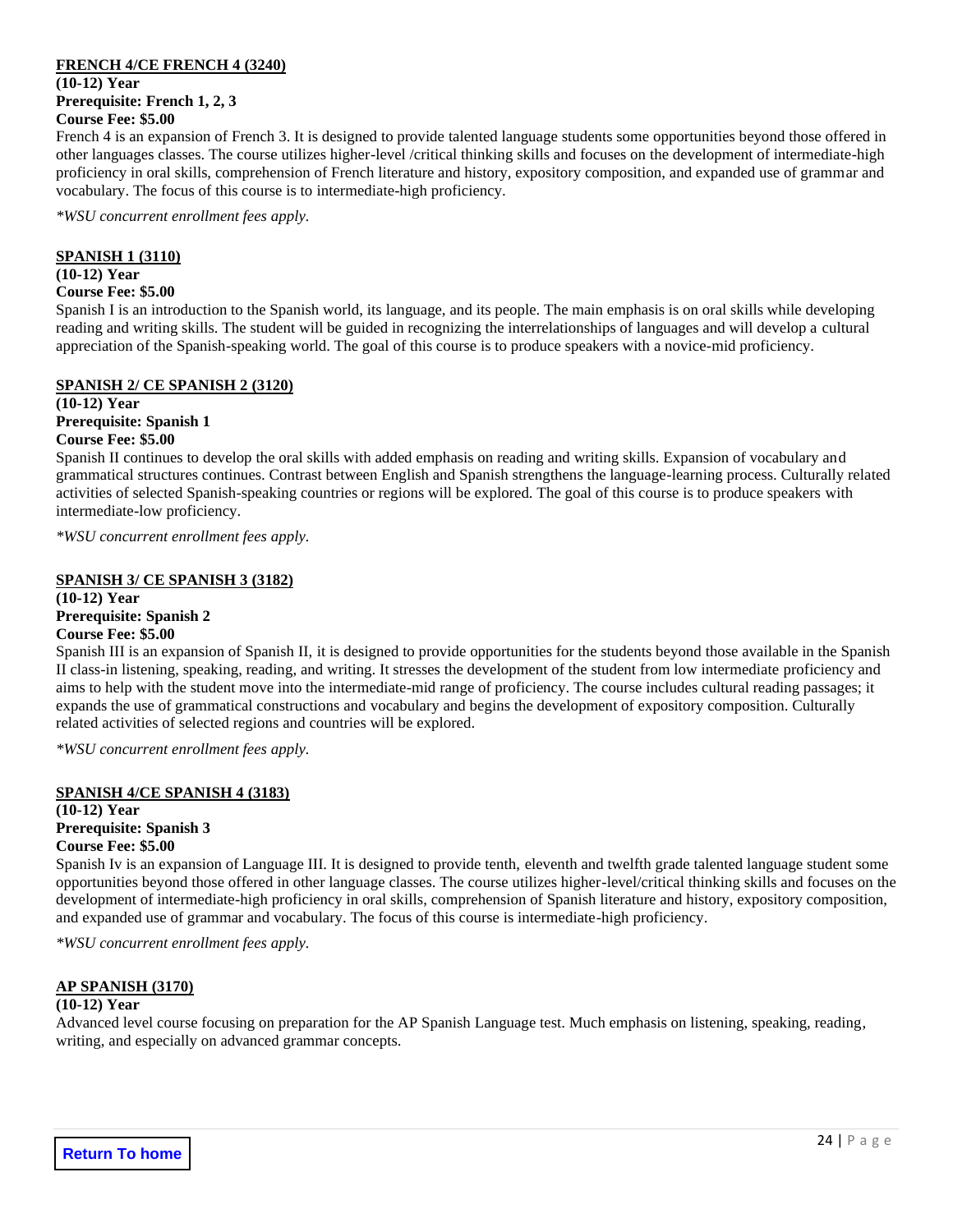#### **CE SPANISH BRIDGE 1, 2, 3 (3186 / 3187 / 3188)**

#### **(10-12) Year**

**Prerequisite: In grades 9-11, pass AP Spanish Language and Culture Test with 3 or above.** 

This course considers how critical moments of change in the Spanish-speaking world have shaped the present by building new identities. By the end of this course, students will be able to discuss familiar topics as well as some concrete social, academic, and professional topics. Students will utilize interpretive communication skills (listening and reading) to speak and write in detail and in an organized way about events and experiences in various time frames, to confidently handle routine situations with an unexpected complication, and to share their point of view in discussions on some complex cultural and historical issues.

<span id="page-24-0"></span>*Other credits: 12th grade English Credit,3 WSU SPAN 3116 WSU registration and course fees apply.*

# **HEALTH SCIENCES**

### **HEALTH EDUCATION 2 (1010)**

#### *\*REQUIRED FOR GRADUATION*

#### **(10-12) Semester**

Health education provides opportunities for students to develop knowledge, skills, and attitudes necessary for practicing lifelong, health-enhancing behaviors. The Health 2 curriculum focuses on what students can do for themselves to meet the objectives of the six state core standards and illustrates the impact their attitudes, personal health and behaviors have on the world around them. Students will learn that they are responsible for their personal well-being and that building a solid foundation of health literacy and decisionmaking skills can contribute to positive health choices throughout life.

#### **INTRO TO HEALTH SCIENCE (7308)**

**(10-12) Year**

#### **Course Fee: \$10.00**

This course is designed to create an awareness of educational and career options in health science and health tech programs. Instruction includes basic anatomy and physiology, medical terminology, medical ethics, diseases, and disorders. This course is highly recommended and will prepare students for the medical anatomy and physiology course (MAP) and/ or for a variety of health technology programs. Students in the Science Pathway pursuing a career in the health sciences are encouraged to take this course as a sophomore. **This course fulfills Health Education 2 credit (.5) & CTE credit (.5)**

#### **CE MED. ANATOMY & PHYSIOLOGY (7309 / 7310)**

**(11-12) Year Course Fee: \$10.00 HOSA membership encouraged Utah Skills Certification available Register for 2 periods for the entire academic year.**

This course is a PREREQUISITE for ANY Workplace Skills/ Medical Internship. This course provides a review of health technology and medical fields with opportunities for career exploration and clinical experiences in a variety of medical and health care professions. Curriculum includes detailed study of anatomy, physiology, medical terminology, pathophysiology, and medical ethics. Students also receive Utah State Office of Education CTE Skills Certification in Anatomy and Physiology course completion.

*\*WSU concurrent enrollment fees apply.*

#### **BIOTECHNOLOGY (7301)**

**(11-12) Year**

### **Lab Fee: \$15.00 per semester**

#### **Utah Skills Certification available**

This course introduces you to exciting ways in which science is currently applying our knowledge of biology. The curriculum covers such topics as biochemistry, DNA structure, gene expression, protein synthesis, human genetic diseases, recombinant DNA strategies, as well as forensics and bioethics. You will gain many valuable, marketable skills which may launch further opportunities in such fields as medicine and bioengineering. You will perform many experiments much like those presently done in modern research settings.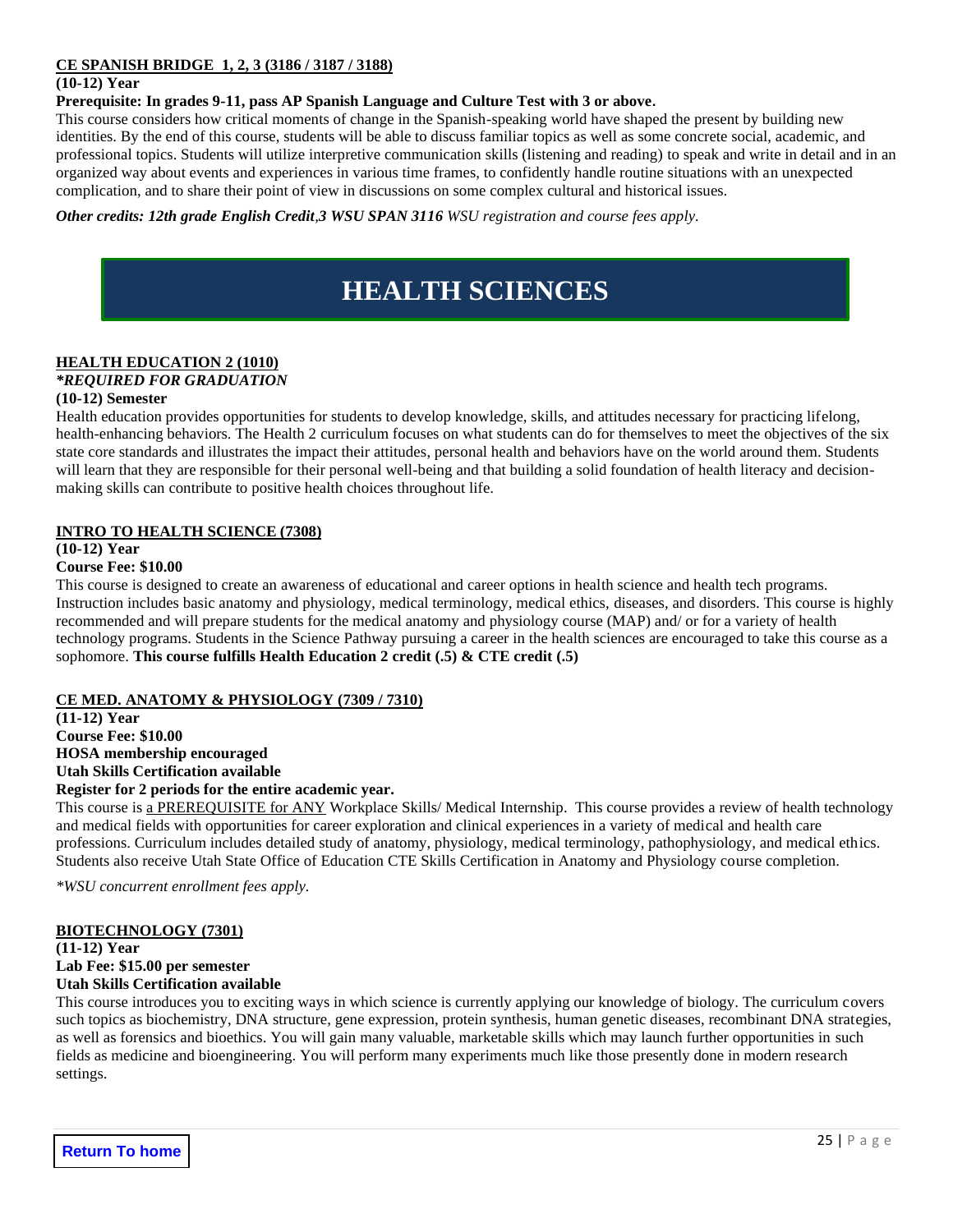#### **MEDICAL FORENSICS (7315)**

**(11-12) Year Prerequisite: Biotechnology or Teacher Recommendation Lab Fee: \$15.00 per Semester HOSA membership is available to all students.**

#### **Utah Skills Certification available.**

This course introduces you to the ways that science is used to solve crimes in a realistic way. It breaks down the use of science in the field of law enforcement into the following areas: fingerprinting, trace evidence collections and crime scene documentation, hair and fiber examination, blood and blood spatter evidence, pathology of death and the use of entomology in estimating time of death, criminal psychology and profiling, forensic anthropology, and forensic toxicology. On top of that students investigate famous cases in each are we cover in class through case studies of serial killers and famous crimes. This is a hands-on lab class; students are expected to know how to conduct investigations and analyze evidence.

#### **CE EXERCISE SCIENCE / SPORTS MEDICINE (7305)**

#### **(11-12) Year**

#### **HOSA membership is available to all students.**

**Material fee of \$75.00 covers curriculum materials and certifications.** This course designed to teach students components of exercise science/sports medicine, including exploration of therapeutic careers, medical terminology, anatomy, and physiology, first aid, emergency response, injury prevention principles, the healing process, rehabilitation techniques, therapeutic modalities, sorts nutrition, sport psychology and performance enhancement philosophies.

*\*WSU concurrent enrollment fees apply.*

#### **CERTIFIED NURSE ASSISTANT (CAN) (7319)**

#### **(11-12) Semester- 2 periods**

Students enrolled in this program will learn to assist the nurse by providing and demonstrating the "hands on" care to the sick and elderly. Some skills learned include personal care, measuring height & weight, recording vital signs and rehabilitation/ restorative services. Students will also learn how to care for cognitively impaired residents and work with mental health issues. The CNA program has a very strict attendance policy that is mandated by the Utah Nursing Assistant Registry. Students may only miss 3 class periods per semester. They are also required to attend 24 clinical hours at a long-term care facility in our community. After completing the program and becoming certified, students may participate in internships and can be employed with hospitals, long-term care facilities, assisted living facilities, Drs. Offices, rehabilitation centers, and home health and hospices companies.

# **INTERNSHIPS**

#### <span id="page-25-0"></span>**INTERNSHIPS/ WORKPLACE SKILLS (7912)**

**(11-12) Semester- 2 periods Prerequisite: On-line Application Required No F's, No U's All medical internships- minimum of a 3.5 GPA Course Fee: \$35.00**

This exciting work-based learning course prepares students to become successful employees in the work force while exploring future careers. Students can intern in a field that they are considering as a potential career. The course curriculum correlates with the student's internship experience and focuses on work-based skills and issues. The internship program is in partnership with local businesses. (Students may request a specific business.) Internships require 2 periods together. Find out what your future career is all about by participating in an internship!

Where to find On-line Application? Go to: SHS homepage – Parents  $&$  Students-Internships-Internship Applications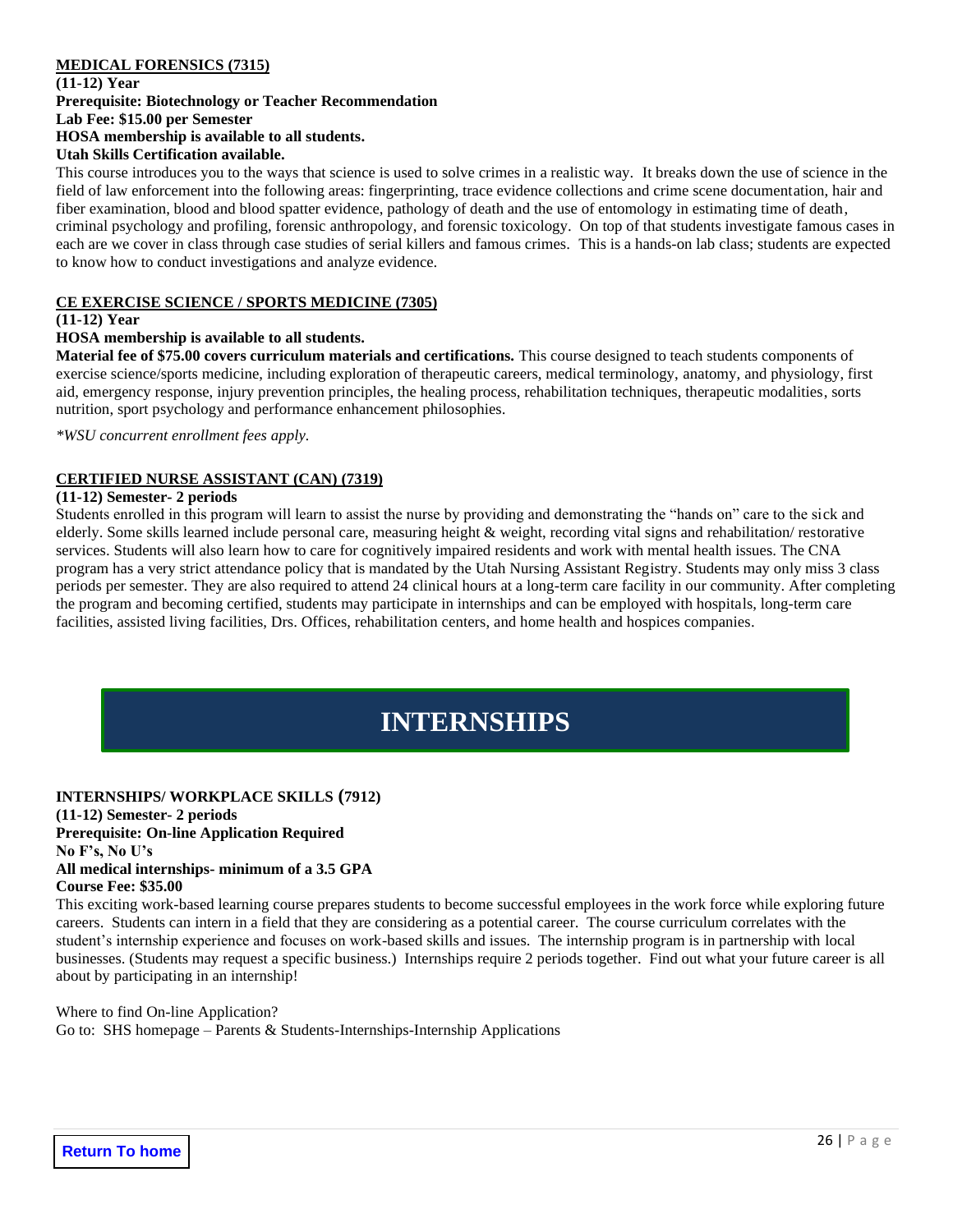# **MATHEMATICS**

• **We recommend the TI-84+ edition calculator.**

• **Calculators are available to rent for \$20 per semester.**

#### <span id="page-26-0"></span>**SECONDARY MATH 2 ESSENTIALS (5300)**

#### **(10) Year**

This course is for focused, hard-working sophomores who had a difficult time passing Secondary 1. Students will become proficient in gaining and building success in math and life skills, reinforcing Secondary Math 1 skills, and preparing to enter Secondary Math 2 the following year. There will also be opportunities for credit recovery for failed terms of Sec. Math 1. This course may be taken by recommendation only. Talk to your student's teacher and counselor for more information.

*TI-84 calculators are recommended but not necessary.*

#### *A \$10.00 fee for a credit recovery computer program is required.*

#### **SECONDARY MATH 2 (5300)**

#### **(10-11) Year**

#### **Prerequisite: Proficiency in Secondary Math 1**

Secondary Math 2 is necessary for graduation. This course is the primary course for preparing students for the ACT and other college entrance exams. This course covers many topics in Geometry and Algebra. This course is the first course introducing Trigonometry which is essential for any further mathematics classes. Graphing Calculators are required by the 2<sup>nd</sup> term of this course and will be necessary for the rest of the student's math classes in high school.

*A \$10.00 fee for a consumable manual is required.*

#### **SECONDARY MATH 2 HONORS (5305)**

#### **(10-11) Year**

#### **Prerequisite: 3.0 + in Secondary 1 Honors or teacher recommendation**

This course is for sophomores with a serious commitment to attend college. Students must be enrolled in the Honors level of Secondary 2 to eventually take AP Calculus and/or AP Statistics, and very likely earn college math credit, before graduating from high school. Students will gain a strong foundation in geometry, trigonometry and second year algebra as well as some work with statistics. This is a college prep level course that will teach students critical thinking skills, and strong work ethic, while preparing them for Secondary 3 Honors and college entrance exams. Students will need a graphing calculator for this course. *A \$10 fee for a consumable manual is required.*

#### **MATH DECISION MAKING FOR LIFE (5830)**

#### **(11) Year**

#### **Prerequisite: Passing Grades in Secondary Math 2 and/or Secondary Math 3**

This course is designed to give students a broader knowledge of the subject of mathematics. There will be some discussions about mathematical history and its evolution. Some basic skills will be mastered in basic algebra, geometry, statistics, population growth, number theory, and graph theory. Students **MUST** own a scientific calculator to use in class and at home. Warning: This class is not a college preparatory class. If you are going to college you should take Calculus, Math 1050, Precalculus or College Prep.

#### **SECONDARY MATH 3 (5400)**

#### **(10-12) Year**

#### **Prerequisite: Proficiency in Secondary Math 2**

This course will build on topics learned in Secondary 2 and will cover topics such as probability and statistics, polynomial, rational, and radical functions, and trigonometry. Graphing calculators are required.

### *A \$10.00 fee for a consumable manual is required.*

### **SECONDARY MATH 3 HONORS (5405)**

#### **(10-12) Year**

#### **Prerequisite: A's, B's or C's in Secondary 2 Honors or teacher recommendation.**

This class is for juniors and accelerated sophomores only. This is the prerequisite course for AP Calculus. This course is a fast-paced course that will really stretch students and prepare them for AP Calculus. Students who are taking this course as a junior can also take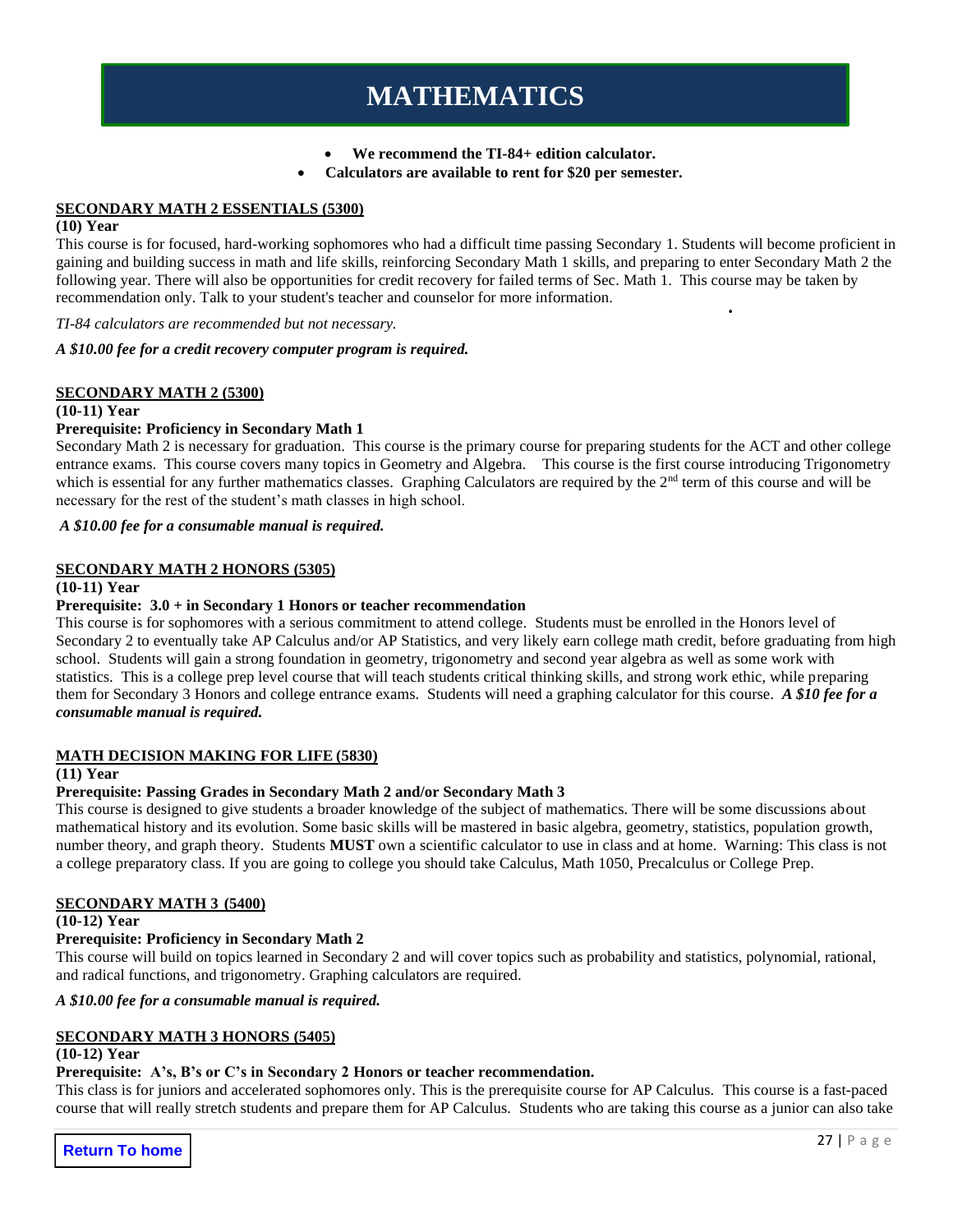AP Statistics the same year. Please read more about these options and help your student make an informed decision. Students will need a graphing calculator for this course.

*A \$10.00 fee for a consumable manual is required.*

#### **COLLEGE PREP MATH (5850)**

#### **(12) Year**

This course is designed to prepare students for College Algebra 1010 at the university level. Students will solidify their understanding of algebraic concepts and extend them to cover more difficult concepts preparatory for college math courses. Much of this course will focus on conceptual understanding, as is necessary in college level mathematics. No college credit is given for this course.

*A \$10.00 fee for a consumable manual is required.*

#### **CE MATH 1010 Intermediate Algebra (5610)**

**(12) Year**

#### **Prerequisite: Secondary Math 1,2, 3**

This course is intended to prepare students for college level mathematics courses. It should provide a strong algebraic foundation for any higher-level math courses that the student may need. Intermediate Algebra provides the necessary background for: MATH 1030 Quantitative Reasoning, MATH 1040 Statistics, MATH 1050 College Algebra, and MATH 1090 College Algebra for Business Students.

*\*WSU concurrent enrollment fees apply.*

#### **CE MATH 1030 / CE MATH 1050 (5620 / 5640)**

**(12) Year**

**Prerequisite: ACT math score of 23 + or 60+ on ACCUPLACER test. Score must be in place by May. GPA of at least 3.0** This course will be offered on our campus concurrently with Weber State University. Students will receive credit for Math 1050 (4 college Semester credits) that will be transferrable to most other state institutions. Be aware that the grade that you earn in this course will be on your college transcript along with any other concurrent enrollment classes that you have taken while at SHS. The prerequisites listed below are required by WSU and we have no control over these requirements. The ACT must be taken by April of the previous year to qualify for the 1050 course. Students will need a graphing calculator for this course. We suggest a TI-84+ (silver, platinum, or fashion colors not necessary).

*\*WSU concurrent enrollment fees apply.*

#### **AP CALCULUS AB (5520)**

**(11-12) Year** *Must also enroll in AP Calculus Lab* **2 Periods, 1 each day**

#### Students who successfully complete the course and pass the AP examination receive 6 semester hours of college credit at most universities and the quantitative literacy requirement is typically waived. The material included in this course is equivalent to the first calculus course in college. If a score of 4 or 5 is achieved, most universities will allow you to enter directly into Calculus 2. **Students are required to have a graphing calculator (preferably a TI-84 series).**

#### **AP CALCULUS BC (5530)**

**(11-12) Year** *Must also enroll in AP Calculus Lab*  **2 Periods, 1 each day**

Students who successfully complete the course and pass the AP examination receive 6 – 8 semester hours of college credit at most universities and the quantitative literacy requirement is typically waived. The material included in this course is equivalent to the first two calculus courses in college. If a score of 5 is achieved, most universities will allow you to enter directly into Calculus 3. **Students are required to have a graphing calculator (preferably a TI-84 series)**

#### **AP CALCULUS LAB AB/BC (5525)**

#### **(11-12) Year**

This course is designed as an enrichment course to AP Calculus. It provides students with extra individual help and time to work on Calculus assignments. New material is not covered in the course. All AP Calculus students must take the lab on the day opposite their AP Calculus class.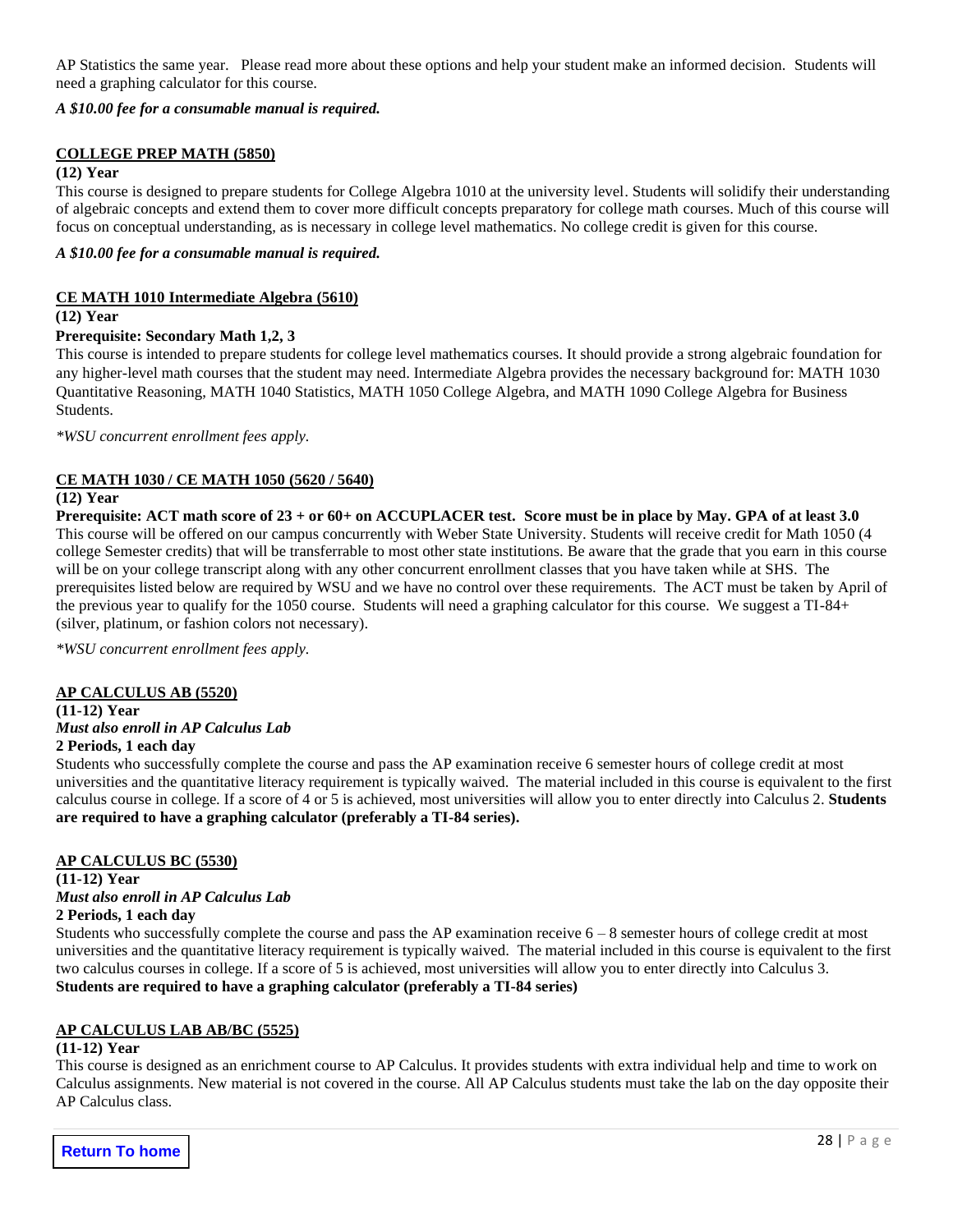#### **AP STATISTICS (5510)**

#### **(11-12) Year**

Statistics is the study of data. This course analyzes data to find common features and departures from common features. Students who successfully complete the course and pass the Advanced Placement Examination receive 4 semester hours of college credit at most universities.

#### **Pre/Math 1050 (5635/40)**

#### **(12) Year**

#### **Prerequisite: Math 1010 or ACT Math score 23 or higher or placement test & 3.0**

The Precalculus portion of this class is designed to help students review secondary math 3 in preparations for the rigor of Math 1050. The Math 1050 portion of the course covers a survey of college mathematics and is also a preparatory course for calculus. Topics from continuous mathematics include polynomial, rational, exponential, and logarithmic functions, equations and their applications, absolute value, polynomial and rational inequalities, and nonlinear systems. Topics from discrete mathematics include matrices, matrix algebra and inverses, and determinants.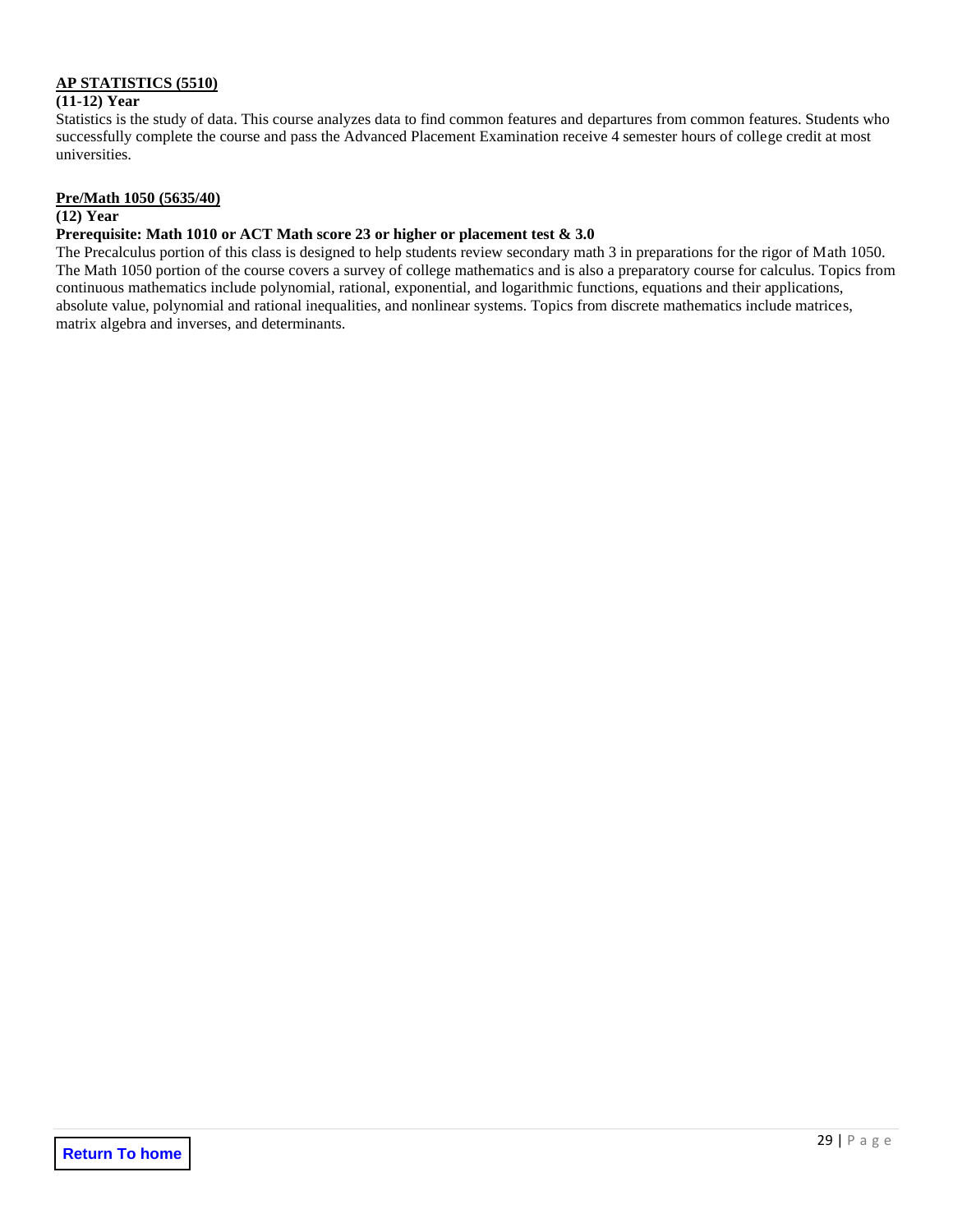# **Syracuse High Math Department**

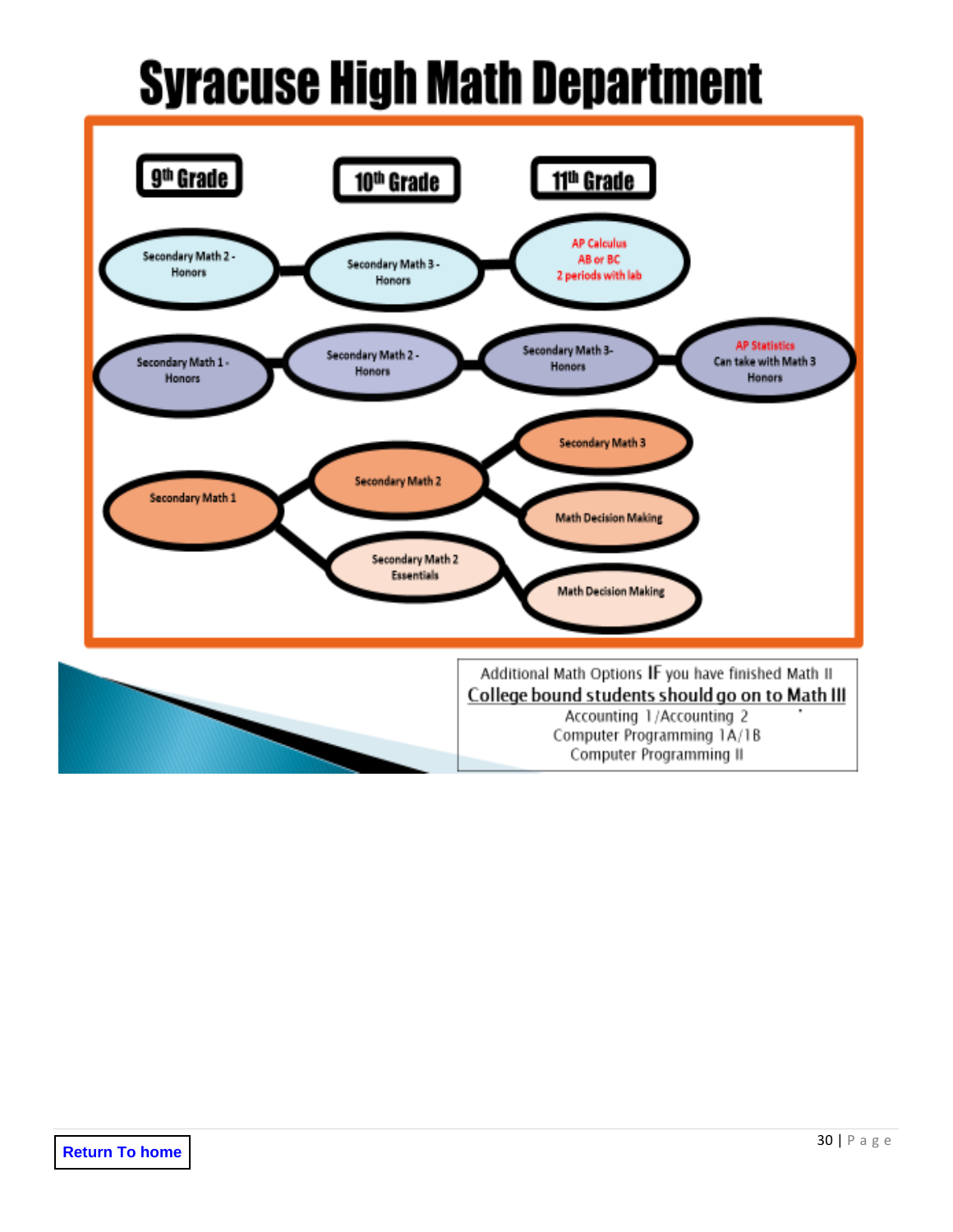# **PERFORMING ARTS AND MUSIC**

#### <span id="page-30-0"></span>**GUITAR (2401)**

#### **(11-12) Semester**

**You must provide you own acoustic guitar and have a place to store it.** This is a basic entry level guitar class.

#### **BAND LEVEL 2 (2210)**

**CONCERT BAND Intermediate (10-12) Year Course Fee: \$35.00** This class is designed for incoming and new students at Syracuse who play a woodwind or brass instrument. **Outside of class time is required.** 

#### **BAND LEVEL 3 (2228)**

**SYMPHONIC BAND (10-12) Year Prerequisite: Concert Band or audition Course Fee: \$35.00** This class is designed for all woodwind and brass players. You must have completed two years in the Concert Band or be auditioned for membership. **There will be outside of class time required.**

#### **BAND LEVEL 3 (2224)**

**PERCUSSION ENSEMBLE (10-12) Year Course Fee: \$35.00 & \$95.00**

This class is designed for all percussion players who wish to play in the Titan Band. **There is some outside of class time required.** 

#### **BAND LEVEL 3 (2225)**

**JAZZ ENSEMBLE (10-12) Year Prerequisite: Concert, Symphonic or Percussion** *This class is held before school.*

The class emphasis is on jazz techniques. Instrumentation is limited to saxophones, trumpets, trombones, bass guitar, piano, jazz guitar, and drums. Piano, guitar, drums, and bass by audition only. Students must be enrolled in either Concert or Symphonic Band or Percussion Ensemble to enroll in Jazz Ensemble, unless approved by director.

#### **AP MUSIC THEORY (2321)**

#### **(11-12) Year**

The course will develop listening, sight reading, and theory knowledge and skills. Students explore aural, national, and analytical aspects of musical composition. Students in this class will be prepared to take the AP music theory test.

#### **CHOIR LEVEL 2 (2308)**

### **WOMEN'S CHOIR**

### **(10-12) Year**

This course is open to all women. It is a full year course. Curriculum is based on the state standards. Students will gain experience in vocal technique, notational literacy, productive rehearsal habits, and performance of varied repertoire. In addition, students will also explore composition and improvisation, expand music listening skills, analyze and evaluate music, and find personal, historical, and cultural connections through music. **Performances and rehearsals outside of class time are required each term.**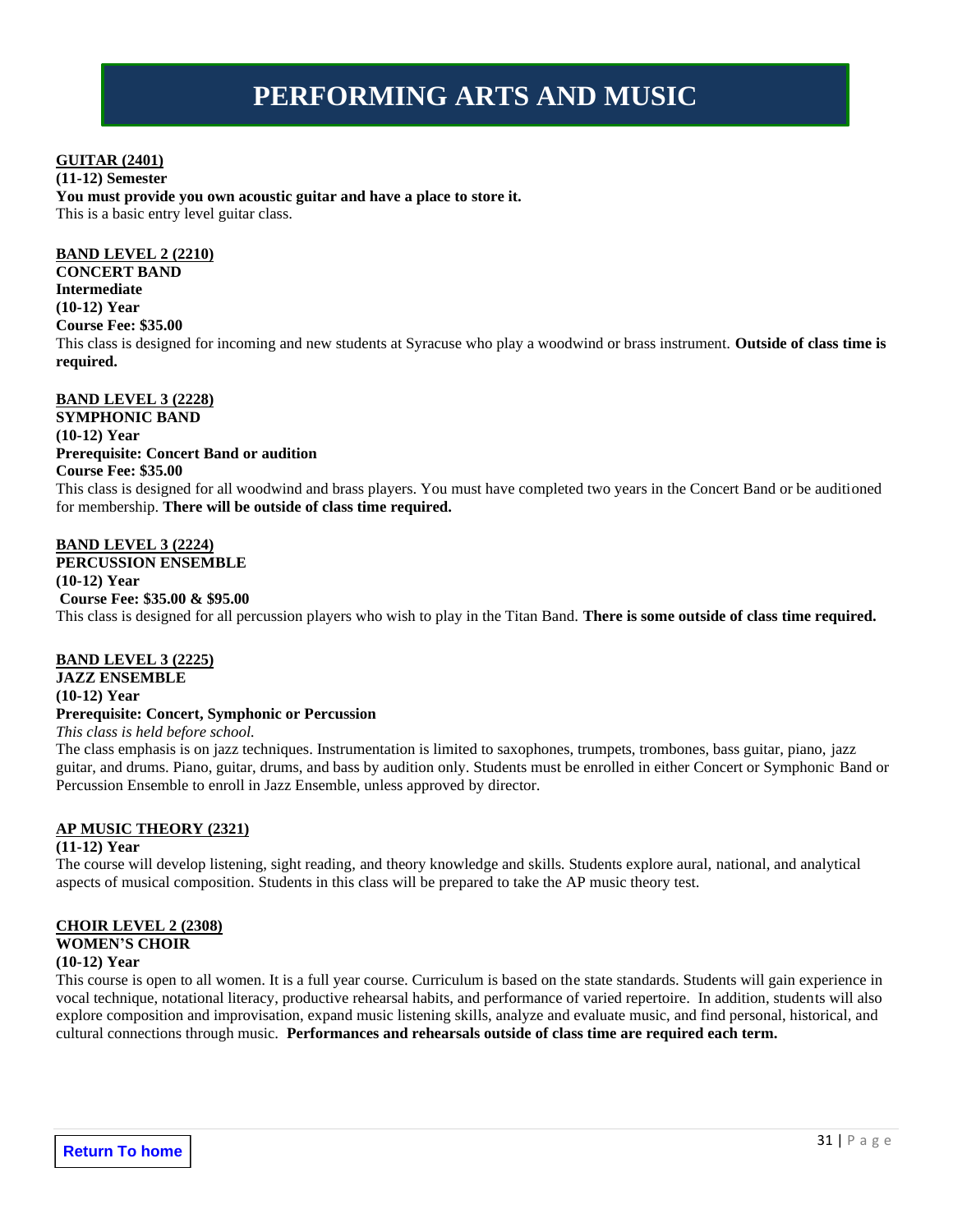#### **CHOIR LEVEL 2 (2309) MEN'S CHOIR (10-12) Year**

This course is open to all men. It is a full year course. Curriculum is based on the state standards. Students will gain experience in vocal technique, notational literacy, productive rehearsal habits, and performance of varied repertoire. In addition, students will also explore composition and improvisation, expand music listening skills, analyze and evaluate music, and find personal, historical, and cultural connections through music. **Performances and rehearsals outside of class time are required each term.**

#### **CHOIR LEVEL 3 (2311)**

#### **CARITAS**

#### **(10-12) Year**

This course is open to 10-12 grade women by audition only. It is a full year course. In addition to the basic curriculum listed above, this choir will represent Syracuse High School at festivals. This is an accelerated course for the dedicated choral student. **There will be extra rehearsals and performances outside of class time.** Students must maintain academic eligibility.

### **CHOIR LEVEL 3 (2310)**

# **A CAPPELLA**

#### **(11-12) Year**

This course is open to men and women by audition only. It is a full year course. In addition to the basic curriculum listed above, this choir will represent Syracuse High School at festivals. This is an accelerated course for the dedicated choral student. **There will be extra rehearsals and performances outside of class time.** Students must maintain academic eligibility. Students may opt to participate in the spring music tour.

#### **CHOIR LEVEL 3 (2315)**

#### **MADRIGALS**

#### **(11-12) Year**

This course is open to men and women by audition only. In addition to the basic curriculum listed above, this choir will represent Syracuse High School at festivals and in community performances. **This is an accelerated course for the dedicated choral student including many rehearsals and performance outside of class time.** Students are expected to register for A Cappella and Madrigals for the full year.

#### **ORCHESTRA LEVEL 3A (2409)**

#### **(10) Year**

This Orchestra class is for sophomores only who have played the violin, viola, cello, or bass for at least 3 years. There is no audition required. Students are expected to make an optional one-time purchase of our concert uniform (\$120.00 tuxedo for men, \$72.00 dress for women) that will be used for the duration of their time in orchestra. There is also a participation fee. Students will have the opportunity to participate in our annual out-of-state tour in the spring, but this is not required. There are some activities held outside of normal school hours such as concerts and festivals, but these will be minimal.

Violas, cellos, and basses are available to rent for a yearly fee of \$95.00.

#### **ORCHESTRA LEVEL 3B (2409)**

#### **(11-12) Year**

This Orchestra class is for juniors and seniors only who have played the violin, viola, cello, or bass for at least 3 years. There is no audition required. Students are expected to make an optional one-time purchase of our concert uniform (\$120.00 tuxedo for men, \$72.00 dress for women) that will be used for the duration of their time in orchestra. There is also a participation fee. Students will have the opportunity to participate in our annual out-of-state tour in the spring, but this is not required. There are some activities held outside of normal school hours such as concerts and festivals, but these will be minimal.

Violas, cellos, and basses are available to rent for a yearly fee of \$95.00.

#### **DANCE 1A (2601)**

#### **(10-12) Semester Prerequisite: Must have passed Fit for Life Course Fee: \$10.00**

Dance 1A focuses on learning the basic dance skills such as movement qualities, time, space, and energy. Students will participate in a variety of dance forms, however there is an emphasis on modern/improvisation. To give students an experience in several types of dance, ballet technique, jazz, hip hop and some character dance will also be taught.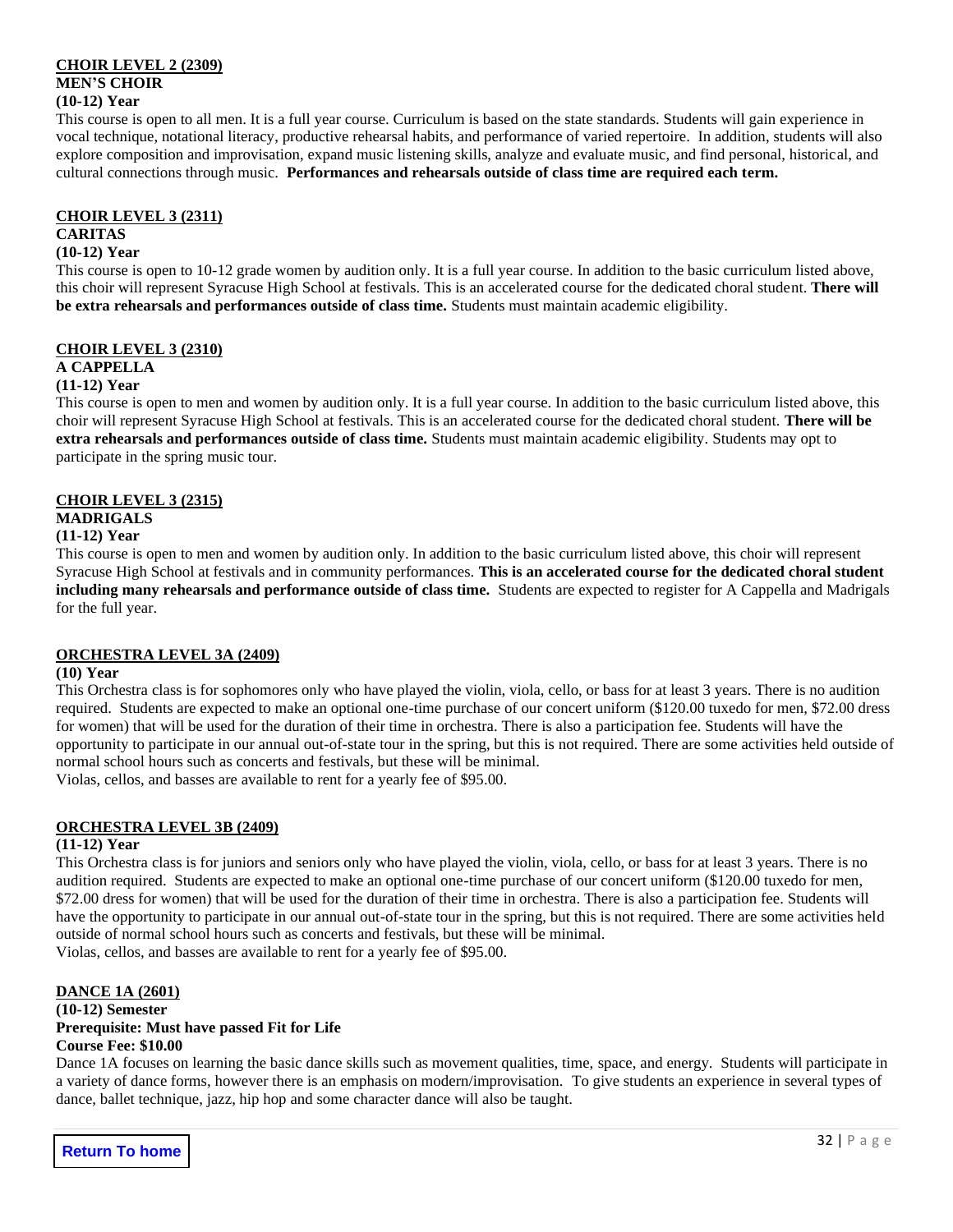#### **CE DANCE 2 A (1280) (11-12) Semester Course Fee: \$10.00**

CE Dance is an introduction to dance providing a knowledge base from which to experience dance from a variety of viewpoints: historically, culturally, aesthetically, critically, and creatively. This course takes a close-up look at the rules, messages, and meanings embodied in dance around the world. Open to all students. This is a concurrent enrollment class taught through Weber State University.

*\*WSU concurrent enrollment fees apply.*

#### **SOCIAL DANCE (1042)**

#### **(11-12) Semester Prerequisite: Must have passed Fit for Life Course Fee: \$10.00**

This course is an introduction to American Social Dance with various contemporary and time-honored dances enjoyed by people of all ages. Students will be exposed to basic musical structure, social protocol, proper posture, and partnering techniques while learning social dances include the Salsa, Swing, Tango and more. **Enrollment is limited. Only one semester may be taken during one school year.**

*\*Can be used as a PE or Art credit*

#### **THEATRE LEVEL3 (2504)**

### **(10-12) Semester**

#### **Course Fee: \$10.00**

A class designed for the beginning student of Theatre. The fundamentals of Theatre are introduced. Topics covered include but are not limited to: Movement, Voice and Diction, Broadway, Theatre History, Play writing, and Improvisation. Students should be advised this is a group performance-based class. Individual rehearsal time is given, and students must be able to self-motivate and make strong use of the available rehearsal time given to them. Students are also required to see live theatre performances outside of class time.

#### **THEATRE LEVEL 4 (2505)**

**(10-12) Semester Prerequisite: Theater 3**

#### **Course Fee: \$10.00**

Students will be studying Theatre on a deeper, more individualized level than in Theatre 3. Play analysis and character analysis are introduced and studied. Strong emphasis will be on early Theatre History including Greek and Asian Theatre through Elizabethan Theatre. Students must be willing to perform in front of peers in both a group and individual setting and demonstrate an appreciation for all areas of theatre. Students are required to see live theatre performances outside of class time.

#### **FILM STUDIES (2517)**

### **(11-12) Semester**

#### **Course Fee: \$10.00**

This is an in-depth course regarding the history of Cinema. Study will be on a selected list of films, film making, film genre, and the effects of Cinema on Society as a whole. Films will be viewed in class and evaluation will be written as well as discussion based. Students should be able to evaluate films individually to contribute to class discussion. Students will be asked to see current films outside of class time.

### **CE THEATRE (2510) PLAY READING (11-12) Semester**

#### **Course Fee: \$10.00**

This is a college level Theatre class. The course of study is equivalent to Theatre 1010 at the university level. As a part of this class students will study theatre from a very analytical and theoretical standpoint. Topics that will be covered include terminology, theatre history and genres, design, and in-depth study of both classical and modern theatrical works. Many pieces of theatre and plays students will read and study in this class are of a mature nature in their content. This includes class discussions. THERE ARE NO ADJUSTMENTS that can be made to the curriculum and NO ALTERNATE assignments given for students to receive the *college level* credit for the course.

*\*WSU concurrent enrollment fees apply.*

**Return To home**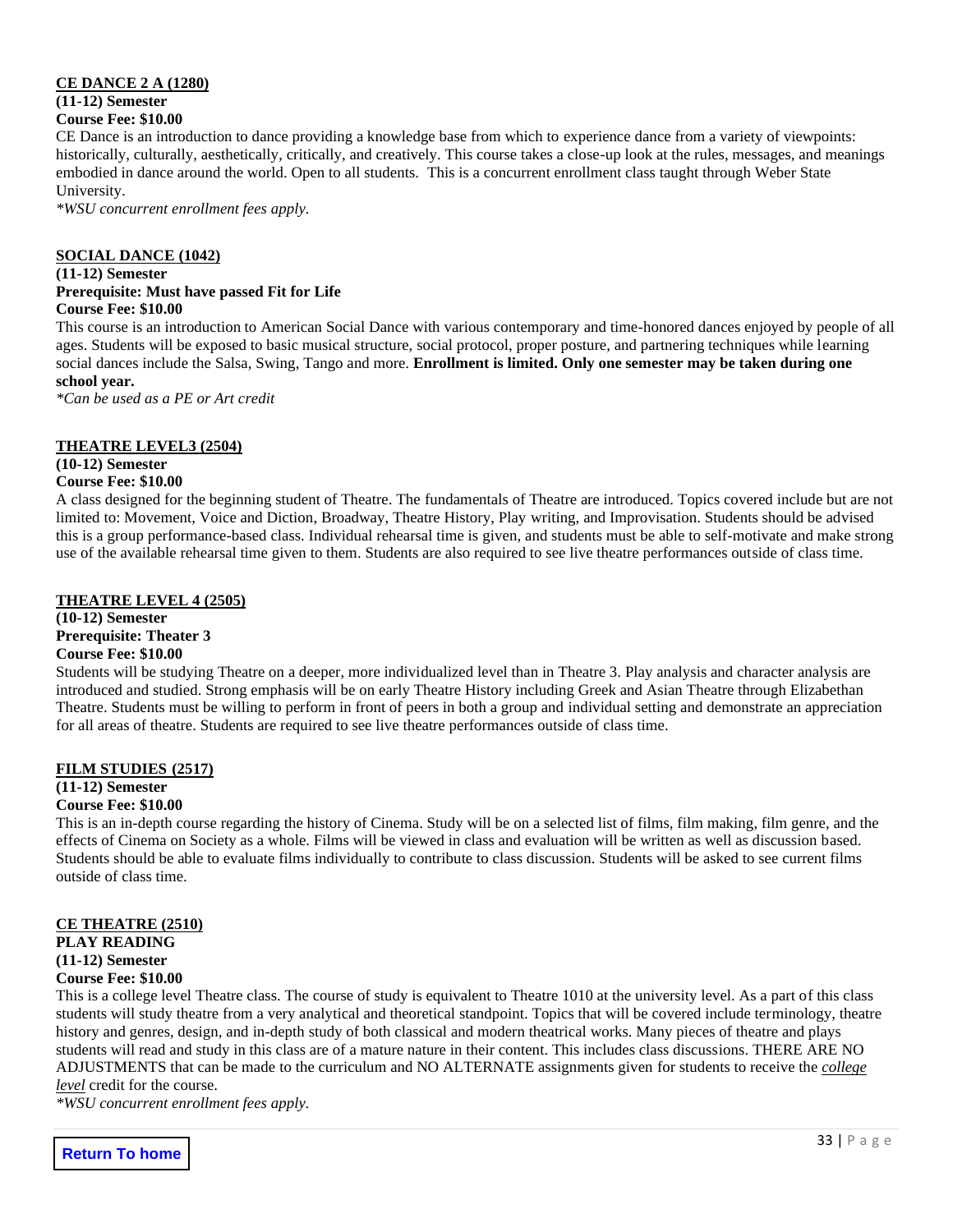#### **PRODUCTIONS 1 and 2 (2512/2513) (10-12) Semester \*AUDITIONS ONLY IN MAY Class Fee: \$50.00**

This class is a select group of students open to all sophomores, juniors, and seniors which produce a school musical and play. Students will be worked rigorously in acting, singing, and dancing. Students within these classes are expected to work on all aspects of the production process. Students may audition for one or both semesters. Rehearsals will also include outside of class time, as well as weekends and a commitment contract is signed at time of audition.

#### **STAGE CRAFT (2514)**

#### **(10-12) Year \*PERMISSION OF INSTRUCTOR Course Fee: \$10.00**

This is a course in technical theatre. Students gain a working knowledge of the stage facilities including public address systems, lights, sound, and miscellaneous operations and will assist in their operation during rehearsal and performance of School Plays. Students are responsible for design and production of scenery for Theatre productions. This course requires some out of school time participation. Students must complete an application with teacher before registration will be allowed.

#### **SET DESIGN (2515)**

#### **(10-12) Year Prerequisite: Stage Craft Course Fee: \$10.00**

This is a class for students who have taken at least one semester of Stage Craft (or another theater class) and have permission from the instructor to move to the next level of design. These are students who can be trusted to work on their own and demonstrate an excellent work ethic. This class has the primary responsibility of designing theatrical and technical aspects of SHS productions, such as costuming, prop design, lighting, set design, sound, advertising, etc.

# **PHYSICAL EDUCATION**

# <span id="page-33-0"></span>**FITNESS FOR LIFE (1030)**

#### **(10-12) Semester** *\*REQUIRED FOR GRADUATION* **Course Fee: \$5.00**

*Fitness for Life* is an individualized, concepts-based, one-semester course designed to give students the knowledge and skills necessary to self-assess, create, conduct, evaluate, and redesign personal fitness programs. It is required of all students and there are no substitutions, including participation in athletics. The course is a combination of classroom and activity-based learning activities with a focus on proper nutrition and the mastery of skills and concepts necessary for students to become accomplished monitors of their personal fitness. Through participation, students learn to compare the fitness benefits in a variety of individual and team activities. Fitness testing is used to establish individual baseline levels for designing fitness programs, to show improvement, and to provide students with personal information. Scores on fitness tests are not used as the primary or only measure of success in *Fitness for Life.* The *Fitness Gram* and the *Presidential Physical Fitness Tests* are recommended for use in this class.

Teachers guide students to make individual decisions about their personal programs and to develop positive attitudes and behaviors toward proper nutrition and fitness activities.

#### **LIFETIME ACTIVITIES /TEAM SPORTS (1040)**

#### **(11-12) Semester**

# **Prerequisite: Must have passed Fit for Life**

### **Course Fee: \$5.00**

Students will acquire skills in a variety of lifetime activities that contribute to sustained fitness and well-being. These skills and activities offer positive ways to cope with stress and contribute to the quality of life not only as a student, but as a future adult. Some of these activities will include basketball, badminton, softball, flag football, and soccer.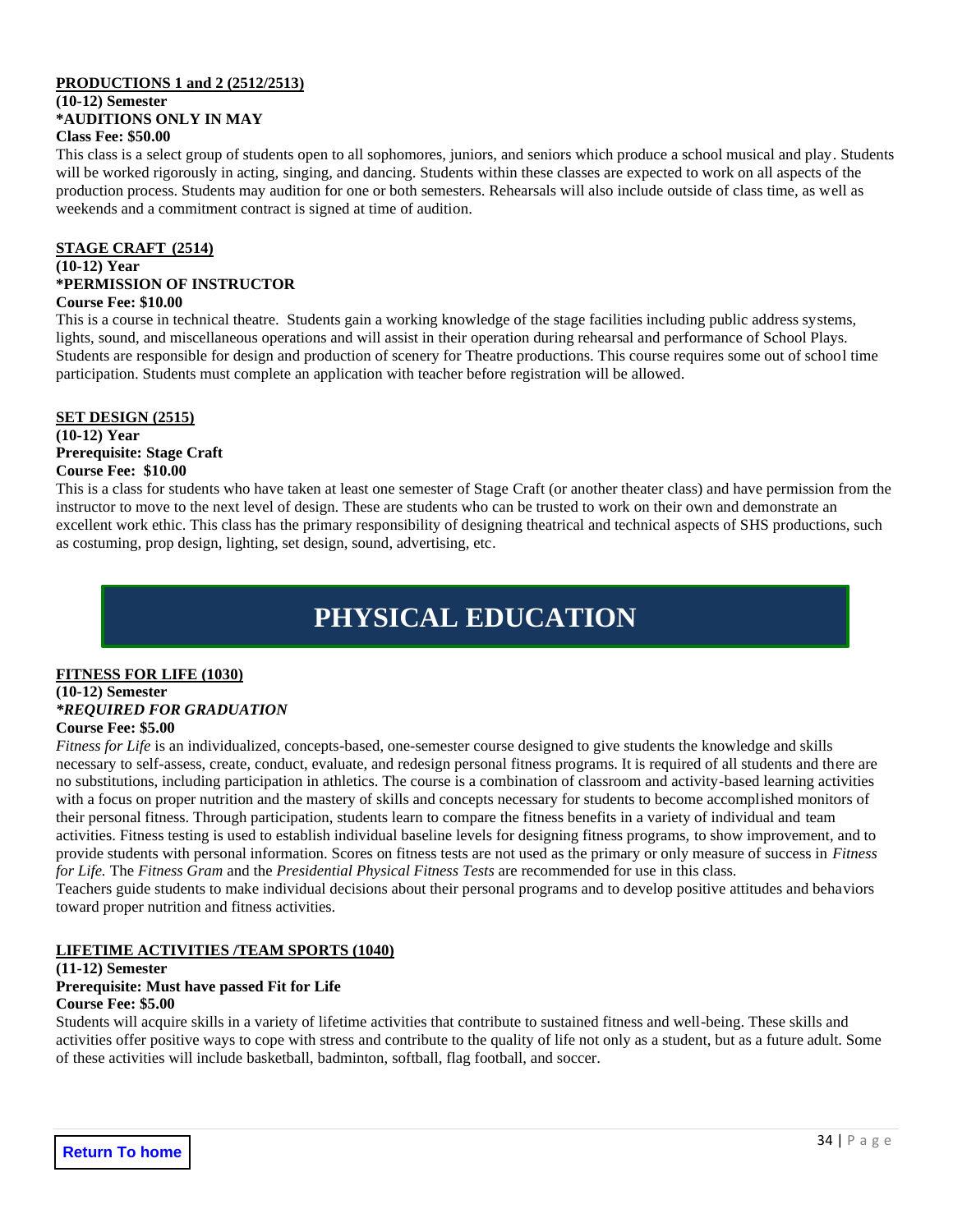#### **LIFETIME ACT. /RACQUET SPORTS (1040)**

**(11-12) Semester**

#### **Prerequisite: Must have passed Fit for Life Class Fee \$5.00**

Students in this one semester course will acquire skills in a variety of lifetime activities that contribute to sustained fitness and wellbeing. These skills and activities offer positive ways to cope with stress and contribute to the quality of life not only as a student, but as a future adult. Some of these activities will include badminton, tennis, pickle ball, table tennis. This course offers students a more in-depth opportunity in each activity that will help students improve their knowledge and skill.

#### **BODY CONDITIONING (1050)**

#### **(10-12) Semester**

#### **Prerequisite: Must have passed Fit for Life**

#### **Course Fee: \$5.00**

This course offers weight training to beginners, intermediate, and advanced students. Running programs, plyometrics and conditioning routines will be provided and added to daily activities. This will be a semester class in which elective credit will be given. This is a course provided for all students.

#### **YOGA (1060)**

#### **(11-12) Semester Prerequisite: Must have passed Fit for Life Course Fee: \$5.00**

Yoga seeks to unite your physical, mental, and spiritual self. Students will be working with the body through asanas (poses), breathing, and relaxation. Yoga can be viewed as a course in fitness training, sport therapy, lifestyle enrichment, and stress reduction.

#### **DRILL TEAM (1275)**

# **(10 – 12) Semester**

**\*AUDITIONS ONLY IN THE SPRING**

#### **Dancers CAN audition & participate in both Drill & Dance Company if selected.**

This is a specially selected precision dance-drill group open to selected sophomores, juniors, and seniors. *\*Can be used as a PE or Art credit*

#### **DANCE COMPANY (2606)**

#### **(10-12) Year**

#### **\*AUDITION ONLY IN THE SPRING**

#### **Dancers CAN audition & participate in both Drill & Dance Company if selected.**

This is a specialty dance group open to selected sophomores, juniors, and seniors. Dance Company focuses on the artistic side of dance. Emphasis placed on dance technique as well as choreography skills. The culmination of Dance Company ends in a spring concert comprised of student and guest choreography.

Class is 8th period for a full year.

*\*Can be used as a PE or Art credit*

#### **CHEERLEADERS (221)**

**(10-12) Year Students enrolled are admitted from the results of spring tryouts.**

#### **ADVANCED TEAM CONDITIONING (1053)**

### **(10-12) Semester**

**Course Fee: \$5.00**

4<sup>th</sup> period: A conditioning class for students who will be participating in girls' basketball, wrestling, or girls' soccer. Permission from head coach of your sport is required.

8<sup>th</sup> period: A conditioning class for students who will be participating in track, swimming, tennis, softball, boys' soccer, boys' basketball. Permission from head coach of your sport is required.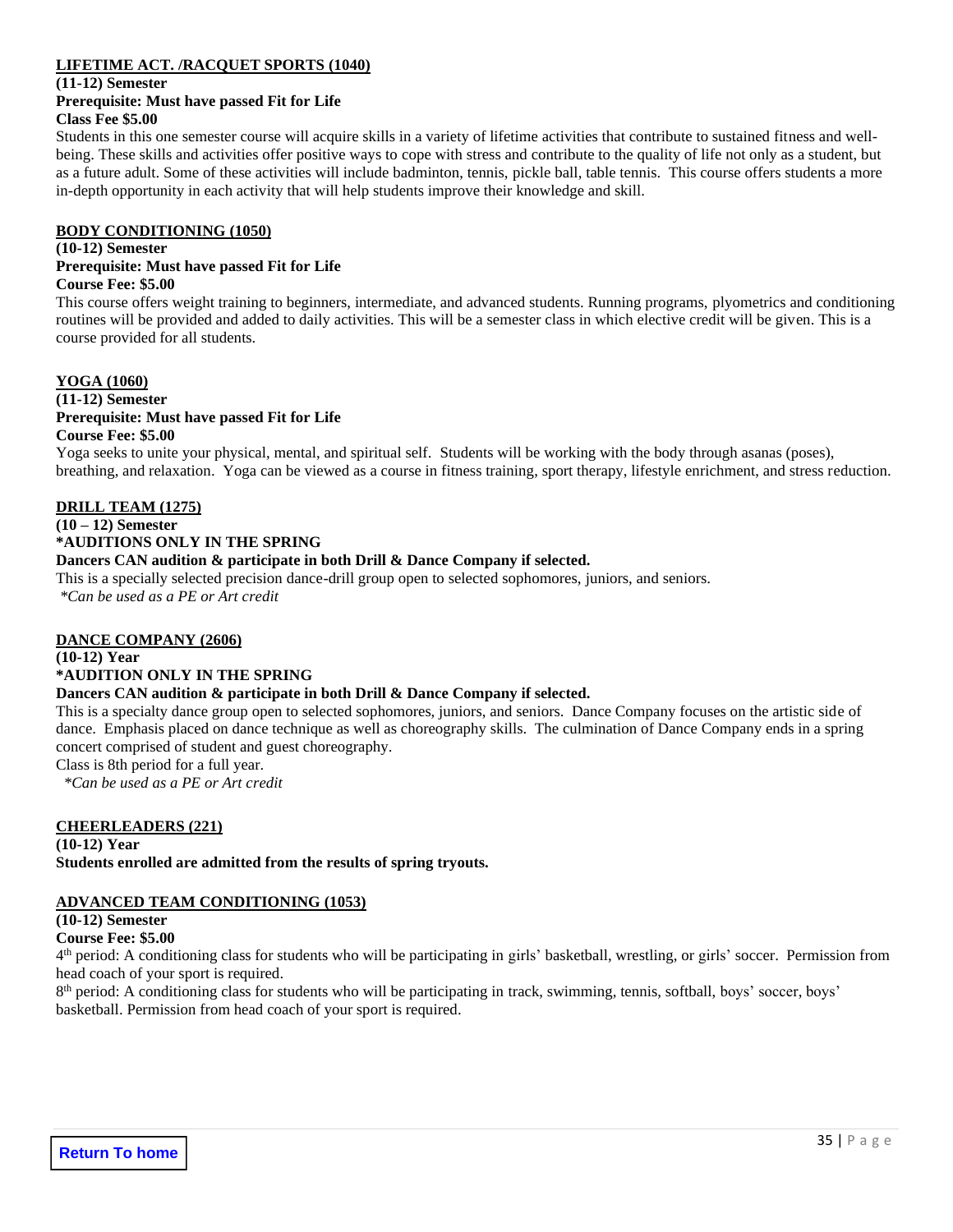#### **FOOTBALL Team Conditioning (1053)**

**(10-11) Year (12) 1 st Semester**

#### **Course Fee: \$5.00**

**This class is for athletes participating in football.** It is designed to improve muscular strength, endurance, flexibility, and cardiovascular fitness.

Football Team conditioning sophomore year will cover the Fitness for Life graduation requirement if the student is in the class and meets the requirements for the entire year.

# **RELEASE TIME**

#### <span id="page-35-0"></span>**RELEASED TIME / SEMINARY (850)**

#### **(10-12) Year**

<span id="page-35-1"></span>Students will be placed in this released time course in concert with registration through their respective religious affiliation.

# **SPECIAL EDUCATION**

**The courses listed in this section are open only to qualified special education students. You must be approved by an IEP Team to register for these classes.**

#### **APPLIED LANGUAGE ARTS (4090/4110/4170)**

#### **(10-12) Year**

This course is designed to provide students with the basic reading and writing strategies through core curriculum content, as well as help them prepare for life after high school and understand that writing is an integral part of their everyday lives.

#### **APPLIED MATH 1B (5210)**

#### **(10) Year APPLIED MATH 2A (5315) (11) Year APPLIED MATH 2B (5410)**

#### **(12) Year**

This course is designed to provide students with basic algebraic math concepts through a detailed scope and sequence, as well as help them prepare for life after high school and understand that math is an integral part of their everyday lives.

#### **APPLIED READING (4215/4245)**

#### **(10-12) Year**

This course is designed to provide student with basic reading and comprehension strategies through a variety of reading material, as well as help them prepare for life after high school and improve their general reading and comprehension skills.

#### **APPLIED READ 180 (4220)**

#### **(10-12) Year**

This course is designed to provide students with moderate reading and comprehension strategies through group discussion, independent reading, and a Read 180 computer program, as well as help them prepare for life after high school and improve their general reading and comprehension skills.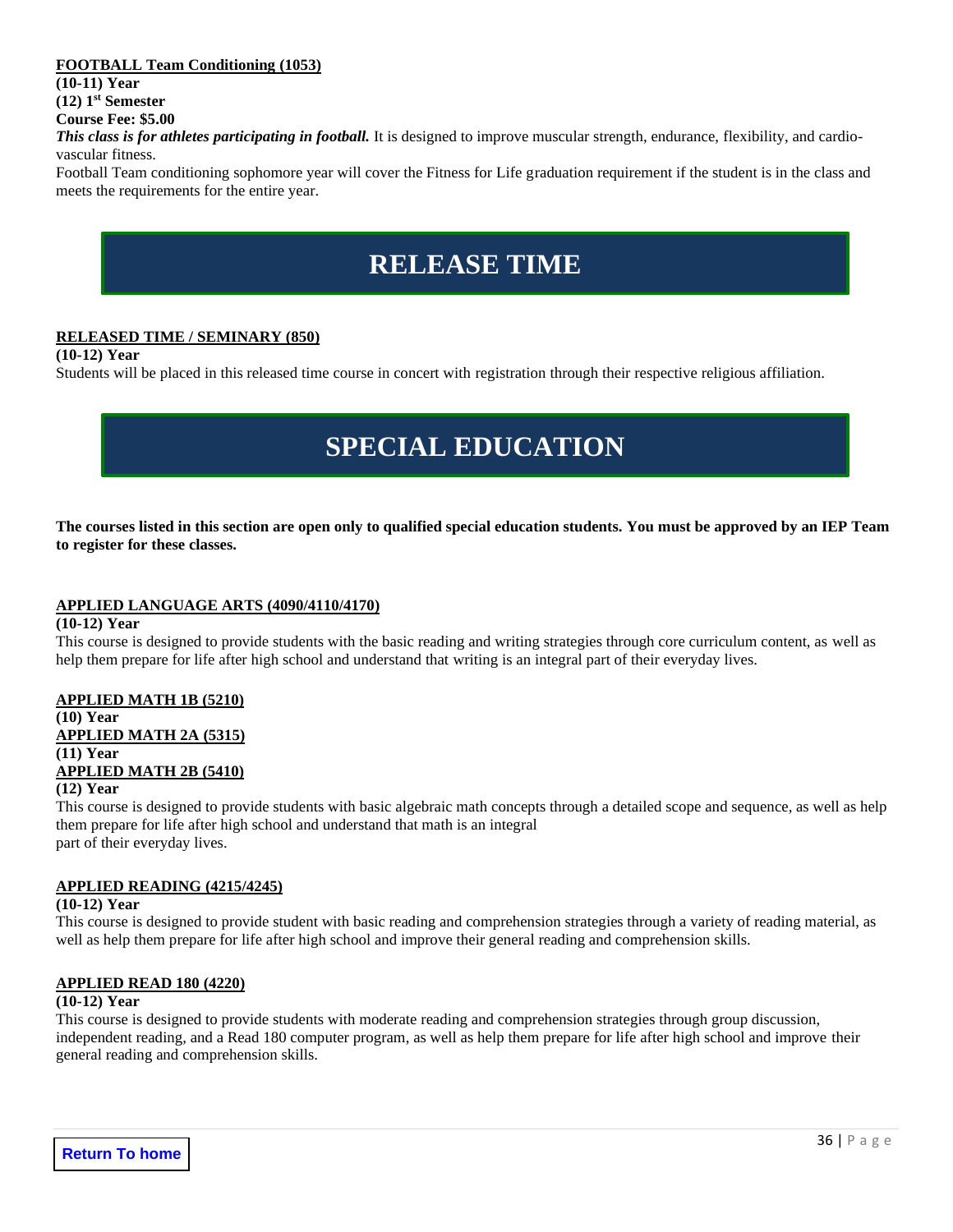#### **APPLIED SKILLS (503)**

#### **(10-11) Year**

Applied skills teaches students with disabilities essential skills needed to prepare them to be successful in high school. It also gives them an opportunity to learn and implement transition skills and an opportunity to work on homework assignments.

#### **DIRECTED STUDIES**

#### **(11-12) Year**

#### **Course Fee: \$10.00 refundable deposit is required for this class.**

This course is designed to provide students with an opportunity for credit recovery through course curriculum packets, as well as help them prepare for graduation. For referral and eligibility information, contact case managers, students who do not meet eligibility requirements will be removed from this program. Student Contract requirements must be met before credit will be issued. Credit will be given on a Pass/ Fail bases ONLY.

#### **APPLIED SKILLS/TRANSITION**

#### **(12) Year**

This course is designed to provide students with opportunities to select and connect to the setting of their choice after school through transition curriculum, as well as help prepare them for life after high school and a post high school experience.

#### **LEARNING CENTER**

**This placement is open to qualified special education students ONLY.**

#### **FUNCTIONAL SKILLS UNIT**

<span id="page-36-0"></span>**This placement is open to qualified special education students ONLY.** 

# **SCIENCE**

#### **BIOLOGY (6200)**

### **(10-12) Year**

#### **Lab Fee: \$10.00**

General Biology is a Core laboratory science that exposes students to topics in ecology, cellular chemistry and function, heredity and genetics, diversity of life, and change through time. Students will be prepared for the end of level testing given in May.

### **AP BIOLOGY (6230) (10-12) Year**

#### **Lab Fee: \$10.00**

This course is to prepare students for the AP Biology test. Students are expected to perform and participate at a higher level than other biology classes, including extra reading, and responsibilities outside of class time. Students should be prepared to apply themselves and work hard to pass the AP Biology Test. Among the subjects covered at a college level are biochemistry, cells, evolution, genetics, and ecology.

### **CHEMISTRY (6400)**

**(10-12) Year Prerequisite: Secondary Math 2 Lab Fee: \$10.00**

This is an introductory course that studies atoms, their structure, and interactions. Applications of chemistry to real life will be presented throughout the year. Concepts presented in class will be reinforced through laboratory work. Chemistry instructors are correlated to the same curriculum and grading scale and will prepare students for the state end of level testing in May.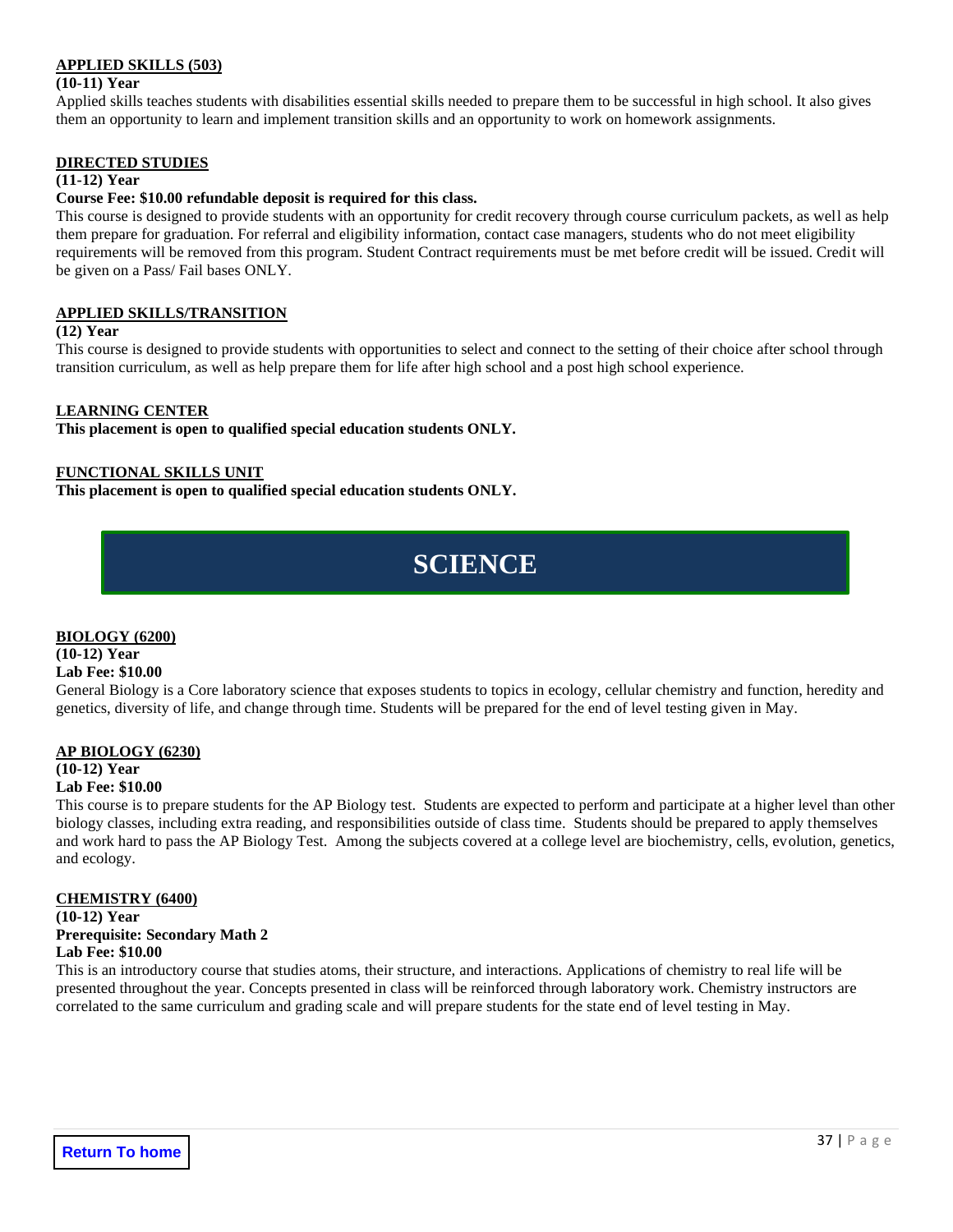#### **CE CHEMISTRY & LAB (6450/6451)**

**(11-12) Year Prerequisite: Completion of Secondary Math 2, 3 with a 3.0 or better Lab Fee: \$10.00**

### **Student will also need to purchase the required textbook.**

This course will introduce general and some organic chemistry to students in nursing, engineering technology, and some other fields of science and health professions. Chemistry 1110 is the first semester of a two-semester series that includes general, organic, and biochemistry.

*\*WSU concurrent enrollment fees apply.*

#### **AP ENVIRONMENTAL SCIENCE (6330)**

#### **(10-12) Year**

#### **Lab Fee: \$10.00**

AP Environmental Science will provide

students with the scientific principles, concepts, and methodologies required to understand the interrelationships of the natural world, to identify and analyze environmental problems both natural and human-made, to evaluate the relative risks associated with these problems, and to examine alternative solutions for resolving or preventing them. Environmental science is interdisciplinary and embraces a wide variety of topics from different areas of study.

#### **PHYSICS (6500)**

#### **(10-12) Year Prerequisite: Successful completion of Secondary Math 1 Lab Fee: \$10.00**

Students will learn and master problem solving techniques and apply scientific methods with such topics as motion, Newton's laws, energy, conservation laws, gravity, waves, light, sound, and electrostatics. This course is intended to develop creativity and critical thinking skills through reformed science education practices which include, but not limited by, both model-based inquiry labs as well as labs that explore each of the topics.

With these skills, students learn to discover patterns and relationships in nature, and search for reasons **why (cause & effect) things happen as they do in our physical universe.** This will ultimately lead to students further developing a sense of curiosity and wonder about the universe. Math will be used primarily as a tool with our emphasis on qualitative, pictorial, and graphical reasoning.

### **AP PHYSICS 1 (6530) (10-12) Year**

#### **Lab Fee: \$10.00**

AP Physics 1 covers Newtonian mechanics (including rotational dynamics and angular momentum); work, energy, and power; and mechanical waves and sound. It also introduces electric circuits and electrostatics. This course is the equivalent of a first-semester college course in algebra-based physics, but it is designed to be taught over a full academic year to enable AP students to develop deep understanding of the content and to focus on applying their knowledge through inquiry labs.

#### **AP PHYSICS C (6232)**

#### **(11-12) Year**

#### **Lab Fee: \$10.00**

**AP Physics C: Mechanics (6532) Full year (10- if you are in calculus/11/12)** This course will cover motion, force, and energy; we will be discussing these topics with calculus about 20% of the time. It is equivalent to the first semester of *Physics for Scientists & Engineers* at a university. This is a good course for future STEM majors. College credit awarded depending on university requirements. **Recommendation:** Students should have passed Calculus (AB or BC) or be taking it in the same year as this class*.* 

#### **ASTRONOMY (6326)**

#### **(10-12) Year**

#### **Class Fee: \$10.00**

In this course students will explore the origins of the universe, black holes, alien planet habitability, supernovas, comets, and other stellar objects in and around our own solar system.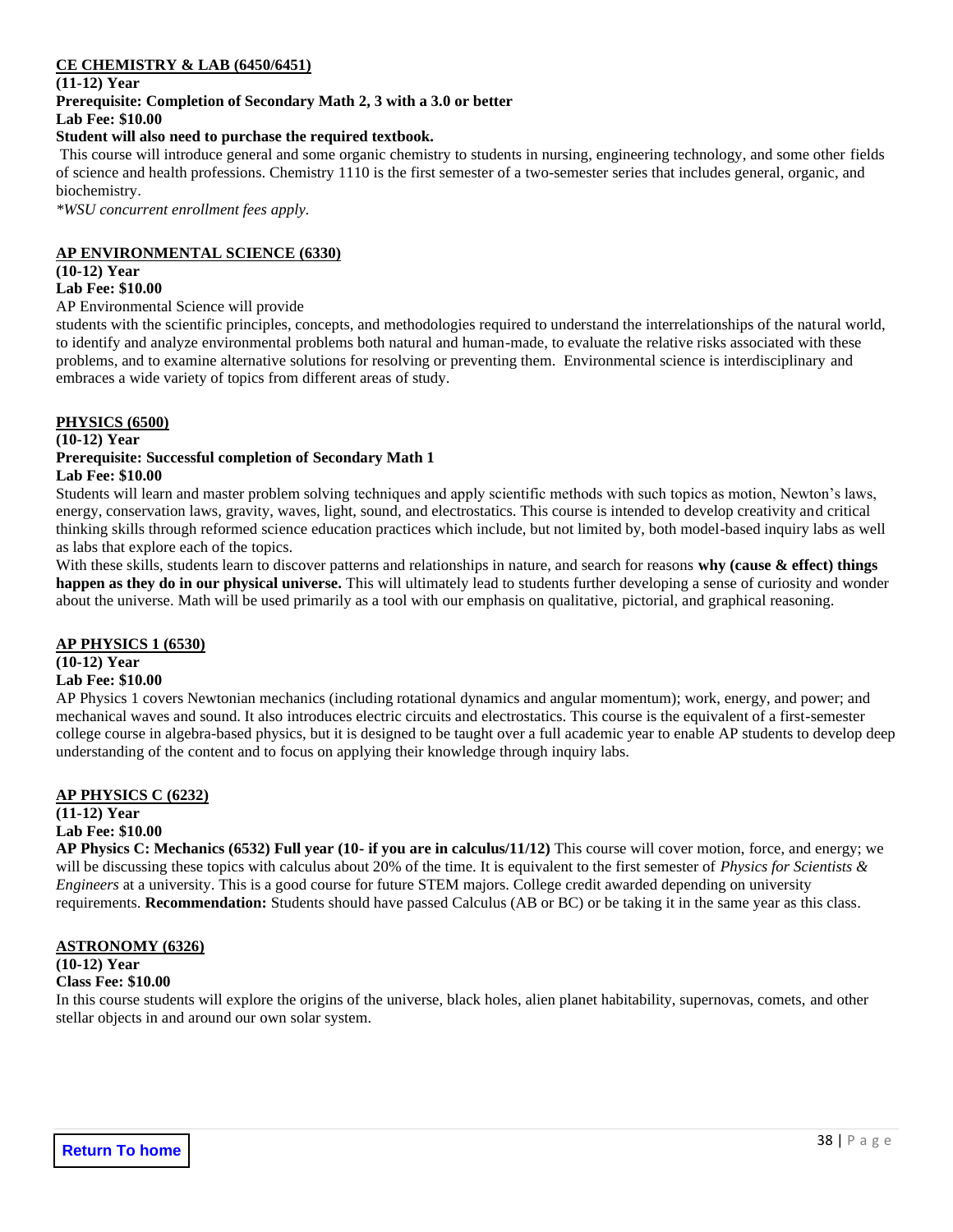#### **BOTANY/ZOOLOGY (6269/6262)**

#### **BOTANY (SEM 1) ZOOLOGY (SEM2) Year Prerequisite: Biology Lab Fee: \$10.00**

#### **Botany:**

Students will learn how plants grow and function by looking specifically at woody plants; they will be exposed to all types of plants but using woody plants as a touchstone to explore the highly varied world of plants. They will learn about the basic tenets of biology while looking at specific examples in dendrology.

Students will explore the major phyla of kingdom Plantae, learn how to identify various common woody plants in the neighborhood, how they work, and how they interact with the environment around them. They will learn about water transport, weather management, and nutrient balancing.

#### **Zoology:**

Students will learn about biology through the lens of animals, specifically birds; they will revisit the basic tenets of biology (evolution, ecology, anatomy, physiology, cell theory, genetic theory) by studying the 28 orders of birds extant in the world; the goal will be to solidify basic understanding of biology while simultaneously exploring how those basic principles of biology are applied and used in the natural world.

Students will also learn how to identify birds found in Syracuse, Utah. Identification is an important first step to understanding, and thus sets a foundation for the other topics in class.

# **SKILLED AND TECHNICAL EDUCATION**

### • **Skills USA membership is encouraged**

### <span id="page-38-0"></span>**AUTO 1 (CE) (7642)**

#### **(10-12) Semester Lab Fee: \$10.00**

This is beginning course designed around the owner-operator of an automobile. This class will discuss the basic automotive systems and how they relate to one another. Topics will include: Shop safety, automotive careers, tools and their usage, automotive math and measurements, vehicle systems and parts, service information, vehicle maintenance and service, tires/wheels, and basic electrical systems. Students will be expected to participate in both the classroom and shop discussions and activities. Students desiring to continue with the Advanced Automotive program will need to demonstrate that they have understood the concepts presented in this course by maintaining a course score of at least C, or better, throughout the semester, and not received any U's in Citizenship in this course.

*\*WSU concurrent enrollment fees apply.*

#### **AUTO 2 (CE) (7644) (11-12) Year Lab Fee: \$20.00**

#### **Prerequisite: Auto 1**

This course will explore Brakes, Steering/Suspension and Manual Drivetrain systems. Students will have to pass an industry standard safety certificate program at the beginning of this course as a requirement to enter the shop facility. Brakes will be covered in detail with several hands-on lab experiences. Some of the brake topics will include basic hydraulics, booster, drum brake components, disc brakes, bleeding brake systems, proper adjustment and resurfacing of brake drums and rotors. Brake topics will also include modern brake systems such as Anti-lock Brake systems, Traction Control Systems and Stability Control Systems. Steering and Suspension will include such topics as basic suspension/steering components, how basic hydraulics apply to both, parts, system and component identifications, lab work in proper removal and installation of all these components and finishes up with Alignment basics and adjustments. Modern suspension and steering systems will include computer-controlled system theory and operation. Manual Drive train systems will include topics such as basic maintenance and adjustments of clutch pedal linkages, cables, automatic adjusters and springs, basic hydraulics of the clutch system, bleeding the hydraulics, inspection of drivetrain components and driveshaft. *\*WSU concurrent enrollment fees apply.*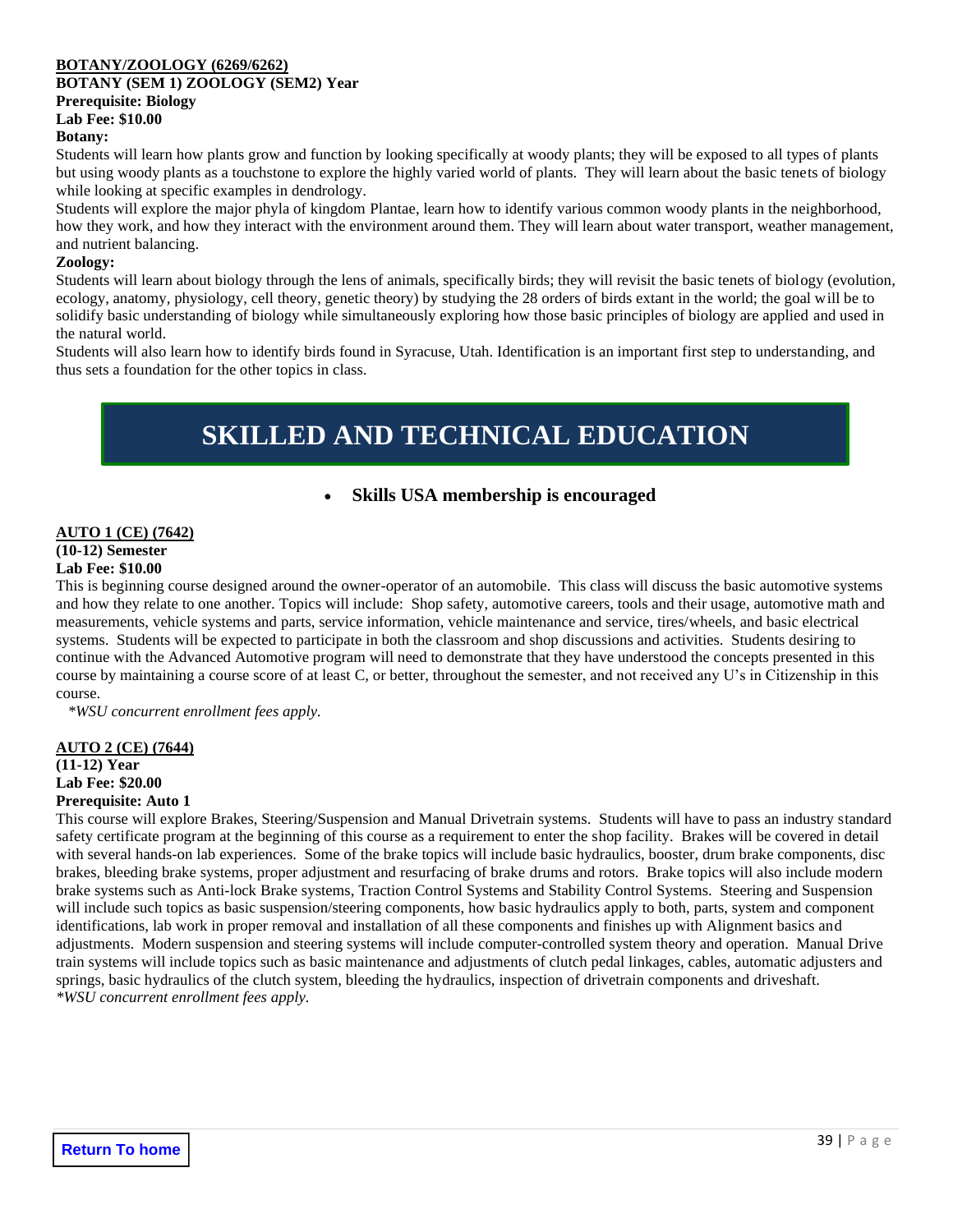#### **AUTO 3 (CE) (7656)**

**(12) Year Two period block class Lab Fee: \$40.00**

#### **Prerequisite: Auto 1 & 2 with a C or better, and no U's received in either of those classes**.

This course will explore Basic Electrical and Electronic Systems in Modern Vehicles, Engine Performance, Automatic Transmission Theory and operation and Heating/Ventilation/Air/Conditioning system theory and operation with a functional test and maintenance goal. Auto III will have a more hands-on approach to automotive repairs. Students will be given opportunities to do actual vehicle repairs on a wide variety of automobiles. Students will be graded on their abilities to perform repairs and other assigned tasks. Course study will include electrical systems and operation theory/diagnostics and testing. Engine performance will include modern automotive technology of OBDII systems operation and diagnostics. Theory and operation of Automatic Transmission and the basics of servicing of them. HVAC Theory and operation as well as service checks and maintenance. *\*WSU concurrent enrollment fees apply.*

**CONSTRUCTION MANAGEMENT (7620)**

#### **(10-12) Year**

#### **Lab Fee: \$10.00**

This is the first in a sequence of courses that prepares individuals to enter the construction industry. This course is designed to allow for scaled model construction with an emphasis on the structural wall, floor, roof, and building envelope of commercial construction.

#### **CARPENTRY 1 (7622)**

**(11-12) Year Off campus Two period block class Purchase of some hand tools required.**

In this class a house is built by the students and the instructor. This course is designed to give students a practical experience in residential construction. The skills taught are blueprint reading, job site and tool safety, concrete work, framing, roof construction, shingling, drywall, deck construction, finish carpentry, tile installation, hardwood flooring, and carpet laying. Students are encouraged to take the class for two or more periods. Students are required to have some hand tools. *Class is off campus, and transportation must be arranged by the student and parents.*

#### **CARPENTRY 2 (7624)**

**(12) Year Off campus Two period block class**

#### **WOODWORKING (7670)**

#### **(10-12) Year**

#### **Lab Fee: \$10.00**

Students learn to use hand tools and woodworking machines while building a project. Instruction will be given on machine operation, project planning and construction, and wood finishing. Students will build a required project and then one of their choice.

#### **FURNITURE MANUFACTURING (7672)**

**(11-12) Year Lab Fee: \$10.00 per semester Prerequisite: Woodworking**

This is the second instructional course in a sequence of courses that prepare individuals to apply technical knowledge and skills to design and construct furniture design projects, assemble and finish furniture articles, repair furniture; and stresses the safe use of a variety of hand and power tools and machinery.

#### **DRONE AVIATION (7660)**

#### **(10-12) Semester**

#### **Course Fee: \$10.00**

This is a brand-new course to the state of Utah. Students will have hands on instruction of piloting a drone. Successful students can earn their 107 pilot's licenses.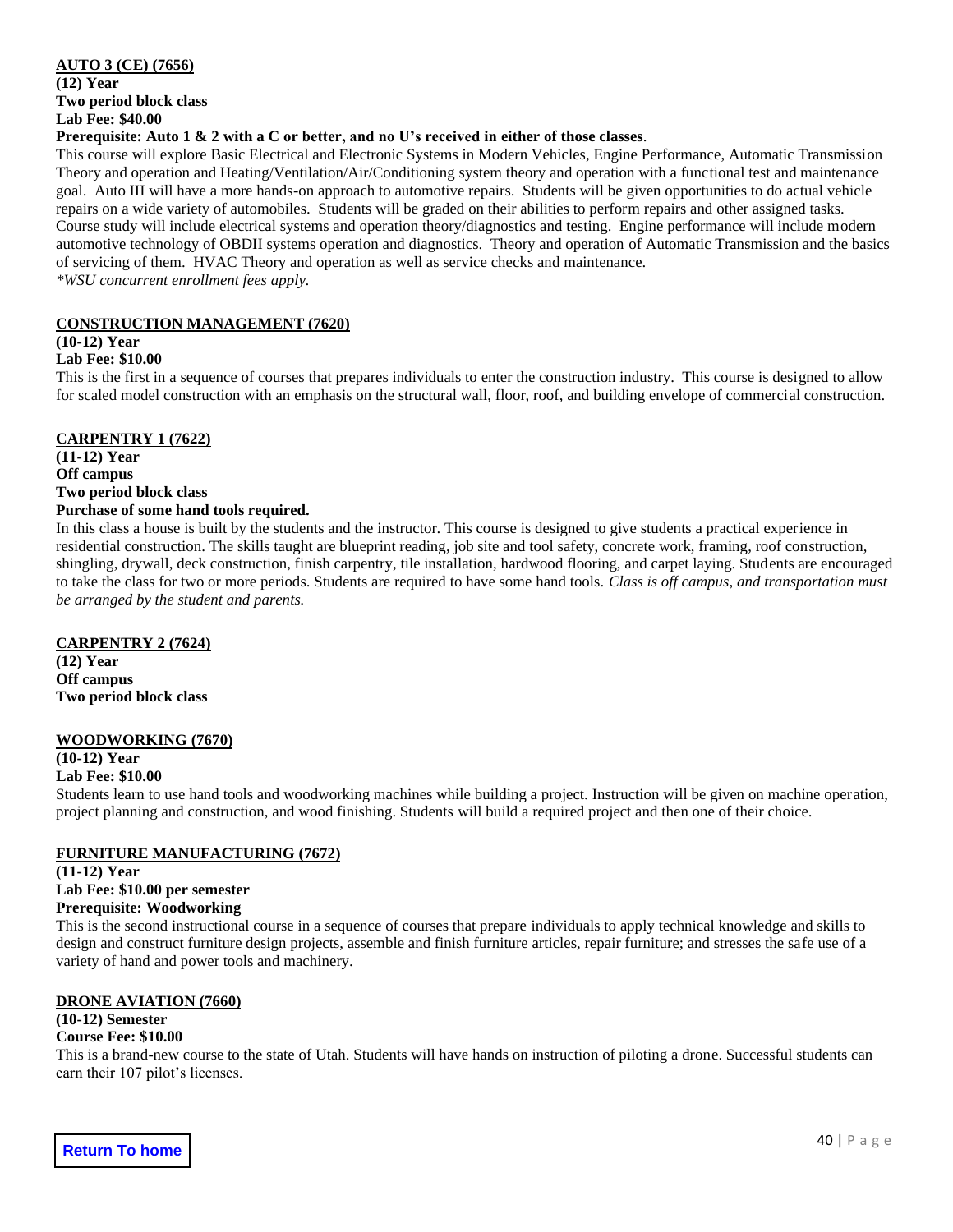#### **PRIVATE PILOT GROUND SCHOOL (7660)**

### **(11-12) Semester**

#### **Course Fee: \$350.00**

**Hosting school changes each year so see your CTE Coordinator for school rotation.** Credits: CTE or Elective. Magnet class taught in partnership with Cornerstone Aviation, by an FFA certified instructor at DSD High Schools. Course prepares the student for the national airspace system. To include the following fundamentals, but not limited to: Principles of flight, Flight environment, Performance and systems, Meteorology and weather data, Basic navigation, Aviation physiology, Flight planning and decisionmaking. Additional flight training, course fees, and testing fees required.

# **TECHNOLOGY AND ENGINEERING (PLTW)**

#### • **TSA Club enrollment is encouraged.**

#### <span id="page-40-0"></span>**ROBOTICS AND AUTOMATION (7885/7886)**

#### **(10-12) Year Lab Fee: \$10.00 per semester Prerequisite: Introduction to Engineering (Can be taken consecutively)**

Robotics and Automation offers students the chance to combine building skills with computer programming skills. In this course, students will learn a form of C programming language to operate the robot. Students will learn how to utilize input and output signals to control their robot. Students will have the opportunity to program autonomous and driver control of the robot.

#### **INTRO TO ENGINEERING DESIGN (CE) (7888)**

#### **(10-12) Year Lab Fee: \$10.00**

### **National Certified test is available.**

IED is an introductory course which develops student problem solving skills, with emphasis placed on the development of 3-D solid models. Students will work from sketching simple geometric shapes to applying a solid-modeling computer software package. They will learn a problem-solving design process and how it is used in industry to manufacture a product. The Computer-aided Design system (CAD) will also be used to analyze and evaluate the product design. Students will be exposed to the techniques learned and equipment used by engineers throughout the United States.

\*WSU concurrent enrollment fees apply.

#### **PRINCIPLES OF ENGINEERING (CE) (7890)**

#### **(11-12) Year Lab Fee: \$10.00 Prerequisite: Introduction to Engineering National Certified test is available.**

This "hands-on" course was developed by engineers in a combined effort known as Project Lead the Way (PLTW) for the purpose of channeling more skilled individuals toward the high demand world of engineering. This course introduces students to the various technology systems and manufacturing processes. Students learn how engineers use math, science, and technology to solve problems that benefit humankind. All the information in this course can be applied to the design of robotic function. This course guides students toward the discovery, use and development of creative thinking and inventing.

*\*WSU concurrent enrollment fees apply.*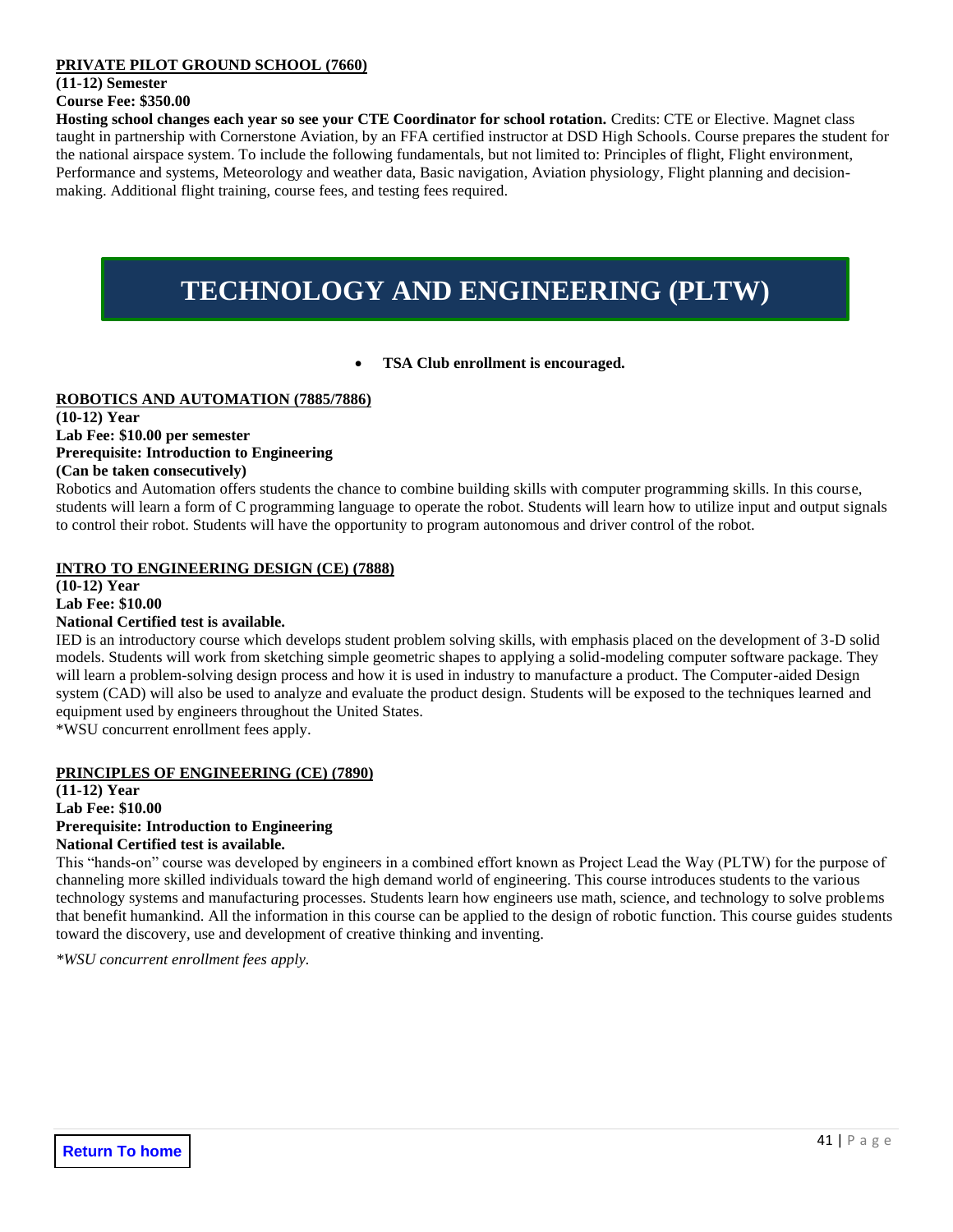#### **ENGINEERING DESIGN & DEV. (CE) (7896)**

**(12) Year**

**Lab Fee: \$10.00 per semester**

**Prerequisite: Principles of Engineering and Computer Integrated Manufacturing (CIM).** 

**CIM can be taken consecutively.**

#### **National Certified test is available.**

#### **Capstone Course**

The knowledge and skills students acquire throughout PLTW Engineering come together in EDD as they identify an issue and then research, design, and test a solution, ultimately presenting their solution to a panel of engineers. Students apply the professional skills they have developed to document a design process to standards, completing EDD ready to take on any post-secondary program or career.

<span id="page-41-0"></span>*\*WSU concurrent enrollment fees apply.*

# **SOCIAL STUDIES**

#### **WORLD HISTORY (4540)**

#### **(10) Year**

This survey class is required of all sophomores to complete their graduation requirements. The course is a series of two 1 semester sections; one consisting of Ancient History (pre-history to 1500 A.D.), the other semester, Modern History (1500 A.D. to present). Both sections focus on economic, political, religious, and social system that shaped historical events and are designed to provide students with the knowledge and skills necessary to analyze and deal critically with issues today. An emphasis will be placed on basic writing skills for Social Studies.

#### **AP WORLD HISTORY (4591)**

#### **(10) Year**

Students will explore key themes of world history, including interaction with the environment, cultures, state-building, economic systems, and social structures, from approximately 8000 B.C.E. to the present. Students will also learn to apply historical thinking skills including the ability to craft arguments from evidence; describe, analyze, and evaluate events from a chronological perspective; compare and contextualize historical developments; and analyze evidence, reasoning, and context to construct and understand historical interpretations.

#### **U.S. HISTORY 2 (4550)**

#### **(11) Year**

This course devotes attention to the basic geographic, economic, social, political, and historic developments in the United States with particular emphasis on the events following to Reconstruction era and the westward movement. The course helps students to develop an understanding of the Constitution, the American system of government, the American legal system and an appreciation for the major ethical considerations supported by American society over time. Students will identify ways to solve problems, make decisions, and participate as an effective citizen of the United States, while developing basic skills of historical interpretations, research, analysis, and writing skills. College credit may be available based upon achievement on the AP test.

#### **CE AMERICAN CIVILATIONS (4555)**

#### **(11-12) Year**

This course will investigate the changes in American History by events, trends, and movements. Students in this course will assess historical materials, weigh evidence, and interpret conclusions in essays.

*\*WSU concurrent enrollment fees apply.*

#### **AP AMERICAN HISTORY (4593)**

#### **(11-12) Year**

AP U.S. History is designed to provide students with the analytical skills and factual knowledge necessary to deal critically with the issues and materials of American history and will also prepare them for the challenges inherent in college courses. It is a rigorous course that requires substantial reading comprehension and writing. The skills that will be developed include the ability to research, reason, analyze, and to develop clear, persuasive arguments in an essay format. College credit may be available based upon achievement on the AP test.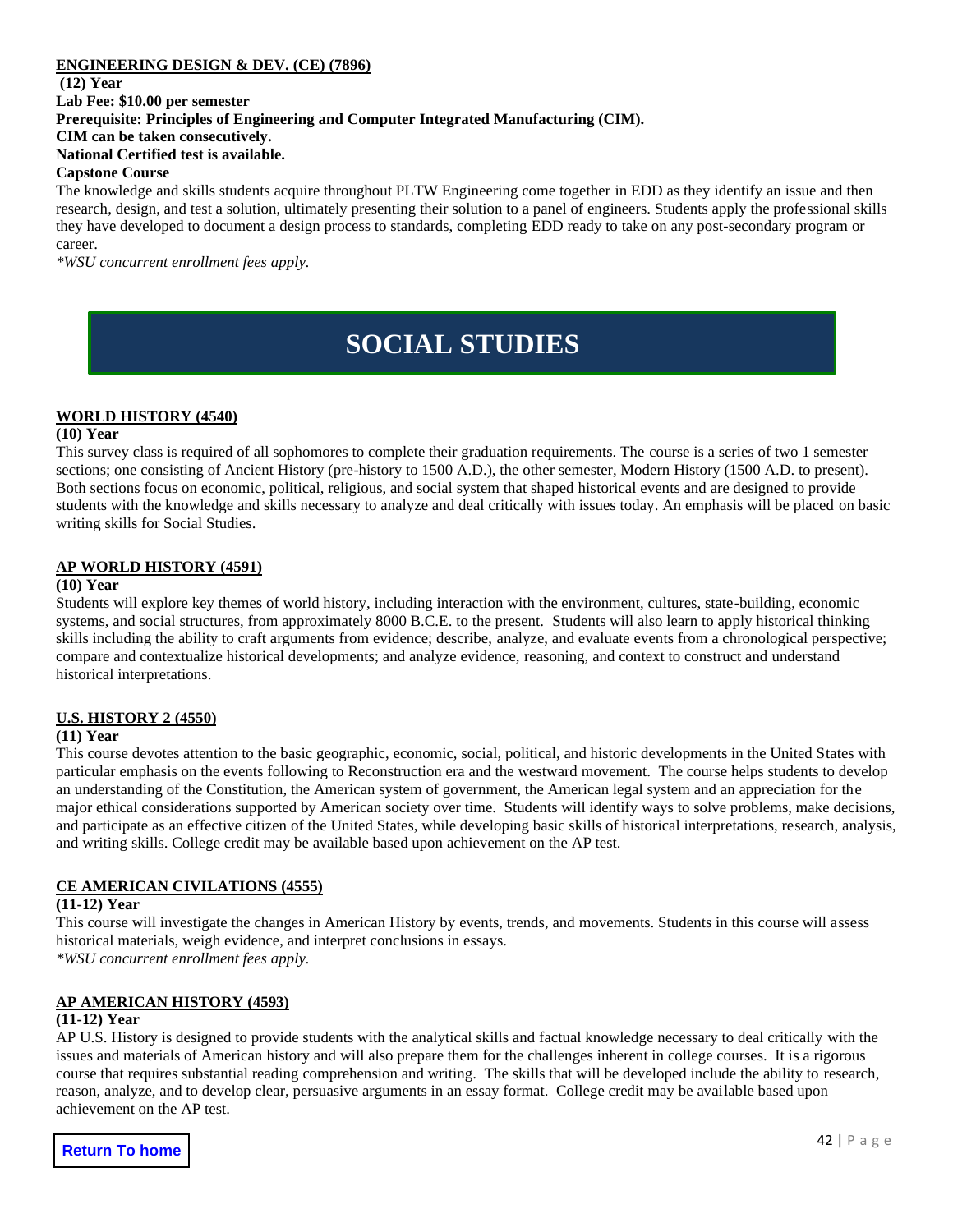#### **U.S. GOVERNMENT & CITIZENSHIP (4560)**

#### **(11-12) Semester**

#### *\*REQUIRED FOR GRADUATION*

This course designed to help further students' knowledge of American Government and Civic responsibilities. Students will study the U.S. Constitution, major Supreme Court cases, Civic responsibility, politics and the three branches of Government.

#### **AP US GOVERNMENT & POLITICS (4594)**

#### **(11-12) Semester**

This course is usually taught in conjunction with the AP Comparative Government and Politics but can be taken for a semester class/credit. The AP US Government & Politics semester course allows juniors and seniors the opportunity to study the American political system and government, and related political institutions, ideas, and philosophies. Students will develop analytical skills necessary to deal with the critical issues and materials of our Government system, preparing students for the rigor to pass the AP Exam. IT is a rigorous course with substantial reading and writing. Students will cover topics such as the U.S. Constitution, Political Parties, Major Supreme Court Cases, Civic Responsibility, the Executive, Judicial and Legislative Branches of Government. This class fulfills US Government & Citizenship credit.

College credit may be available based upon achievement on the AP test.

#### **AP COMPARATIVE GOVERNMENT & POLITICS with AP US GOV'T AND POLITICS (4594/4595)**

#### **(11-12) Year**

This course is taught in conjunction with both Comparative Government & Politics and AP U.S. Government and Politics for a full year course. The AP Comparative Government semester course allows students the opportunity to study and compare economic/political challenges, trends and upheavals, and institutional characteristics across six nation states: China, Great Britain, Iran, Mexico, Nigeria, and Russia. Students will use the comparative method to analyze and assess the diversity of political life, institutional alternatives, differences in processes and policy outcomes, and the impact of global political and economic changes. Students will develop analytical skills necessary to develop a framework to compare modern political systems and understand their interaction in a global environment, preparing students for the rigor to pass the AP Exam. It is a rigorous course with substantial reading and writing. College credit may be available based upon achievement on the AP test.

#### **PSYCHOLOGY (4570)**

#### **(11-12) Semester**

This is a semester course designed for juniors and seniors to provide an insight into the complexities of human behavior and the process of the mind. Topics include, but are not limited to, theories of psychology as a science, learning, and memory. Emphasis is placed upon improvement of communication skills, an understanding of the processes of human behavior, and mental process.

#### **SPORTS PSYCHOLOGY CE (4572)**

#### **(11-12) Semester**

This course explores the mental and psychological factors that affect athletic performance. You will learn tools you can directly apply to your own performance to achieve excellence in your sport. The course curriculum will include Mental Toughness, Dealing with Anxiety and Pressure, Getting Psyched Up, Mental Conditioning, Motivation, Visualization and Imagery, Relaxation, Goal Setting, Avoiding Choking, Attitude, Positive Thinking, Focus, and Leadership. Most of the assignments will involve you applying what you learn to your own training in your own sport.

#### **AP PSYCHOLOGY (4598)**

#### **(10-12) Year**

This is a college level course for juniors and seniors and will cover the material traditionally covered in the introductory psychology course. Topics include, but are not limited to, theories of psychology as a science, learning, and memory. Instruction will aid the students by developing and emphasizing writing skills, critical thinking, and creating a knowledge base to successfully complete the AP test. College credit may be available based upon achievement on the AP test.

#### **SOCIOLOGY (4601)**

#### **(11-12) Semester**

This course is devoted to the study of human society. Sociology provides juniors and seniors with the insight into their own social background and the community in which they live. Topics may include, but are not limited to, socialization, the family, deviance, social class, race, and gender. Sociology is a limited course offering.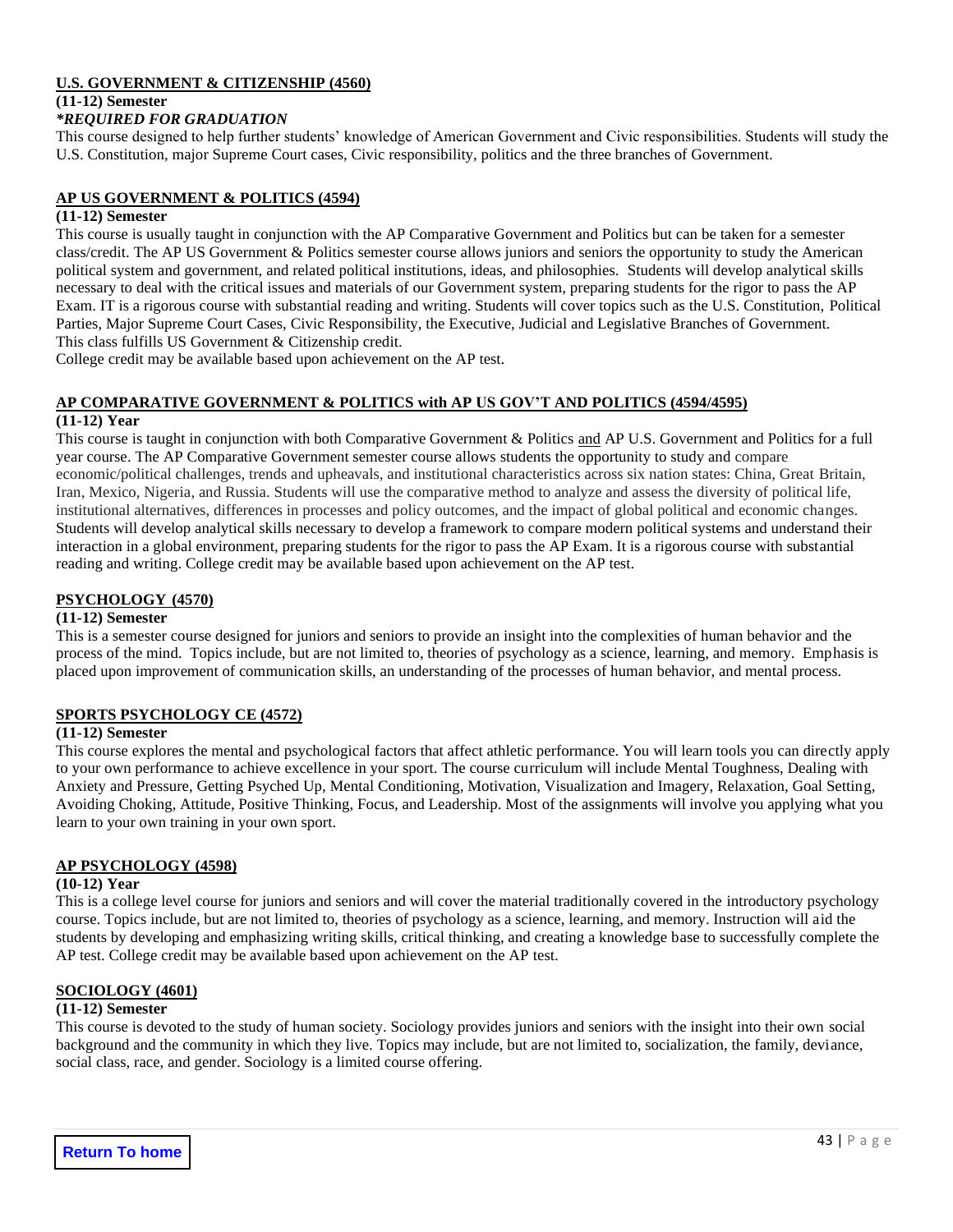#### <span id="page-43-0"></span>**STUDENT GOVERNMENT**

\*Campaign, Election, Application, and/or Interview only.

# **DAVIS TECHNICAL COLLEGE (DTC)**

### <span id="page-43-1"></span>**Available Programs**

| 8018 | Cosmetology/Barbering               |    | 12 |
|------|-------------------------------------|----|----|
| 8075 | Nail Technician                     |    | 12 |
| 8005 | Esthetician                         | 11 | 12 |
| 8080 | Pharmacy Technician                 | 11 | 12 |
| 8049 | <b>Automation Technology</b>        | 11 | 12 |
| 8055 | Automotive Technician               | 11 | 12 |
| 8008 | Architectural L& Engineering Design | 11 | 12 |
| 8006 | <b>Business Technology</b>          | 11 | 12 |
| 8010 | <b>Composite Materials</b>          | 11 | 12 |
| 8020 | <b>Culinary Arts</b>                | 11 | 12 |
| 8025 | Cybersecurity                       | 11 | 12 |
| 8030 | Dental Assistant                    | 11 | 12 |
| 8035 | Diesel/Heavy Duty Technology        | 11 | 12 |
| 8048 | HVAC (Night only)                   | 11 | 12 |
| 8052 | <b>Information Technology</b>       | 11 | 12 |
| 8063 | Machinist Tool Technology (CNC)     | 11 | 12 |
| 8070 | <b>Medical Assisting</b>            | 11 | 12 |
| 8078 | Nurse Assistant (CNA)               | 11 | 12 |
| 8081 | <b>Plastic Injection Molding</b>    | 11 | 12 |
| 8083 | Plumbing                            | 11 | 12 |
| 8093 | Web Design                          | 11 | 12 |
| 8095 | Welding                             | 11 | 12 |

**\*\*Application required, 2 period blocks, provide own transportation**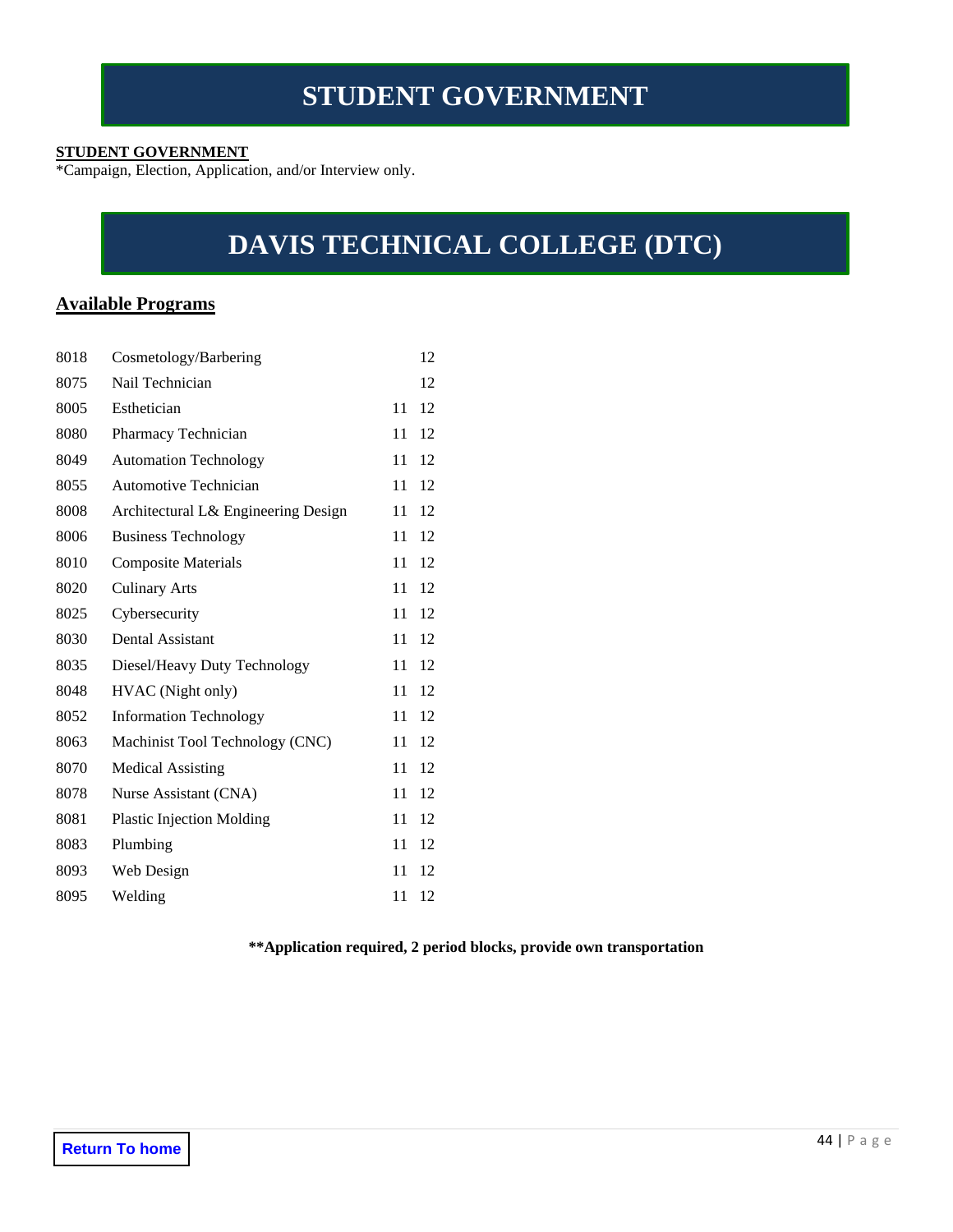# **MAGNET COURSES**

<span id="page-44-0"></span>**These courses are provided at other school locations in Davis District. Students will be expected to provide their own transportation to the various sites.**

<span id="page-44-1"></span>**Please see Mr. Pendleton or your counselor for information and availability.**

# **CONCURRENT ENROLLMENT (CE)**

- WHAT? College credit offered while you are in high school
- **WHERE?** Syracuse High School
- **WHEN?**  $10^{th}$ ,  $11^{th}$  &  $12^{th}$  grade -
- **WHY?** Save money, time, start college classes and work on general education early

**Earn the Edge Scholarship** =  $$2,000$  per year up to 4 years Earn a minimum of 12 C.E. credits while in high school with a 3.0 college GPA **For more information: weber.edu/Concurrent EnrollmentEdge**

# **HOW? Go to weber.edu/concurrent & follow the steps:**

#### **1. Apply to Weber State**

Create username and PIN You will need a credit/debit card to pay the one-time \$30 admission fee. Allow 48 hours before you move to step 2

**2. Set Up WILDCAT Account** Enter social security number & birth date for temporary username/password Change your temporary password

### **3. Register for Courses when you start them at SHS** Enter your username and password Click on CHOOSE YOUR SCHOOL - SHS Choose Class with instructor/ ADD

Add courses and continue until payment screen Pay tuition – you are not registered until you pay - BE AWARE OF DEADLINES

### **HELP? Syracuse High School**

| Leslie Fessler, CTE secretary: 801-402-7919 lfessler@dsdmail.net |                                   |
|------------------------------------------------------------------|-----------------------------------|
| Steve Fenn, CTE Director:                                        | $801-402-7924$ scfenn@dsdmail.net |

#### **Weber State University**

Richard Leary Advisor:801-395-3529[richardleary@weber.edu](mailto:richardleary@weber.edu)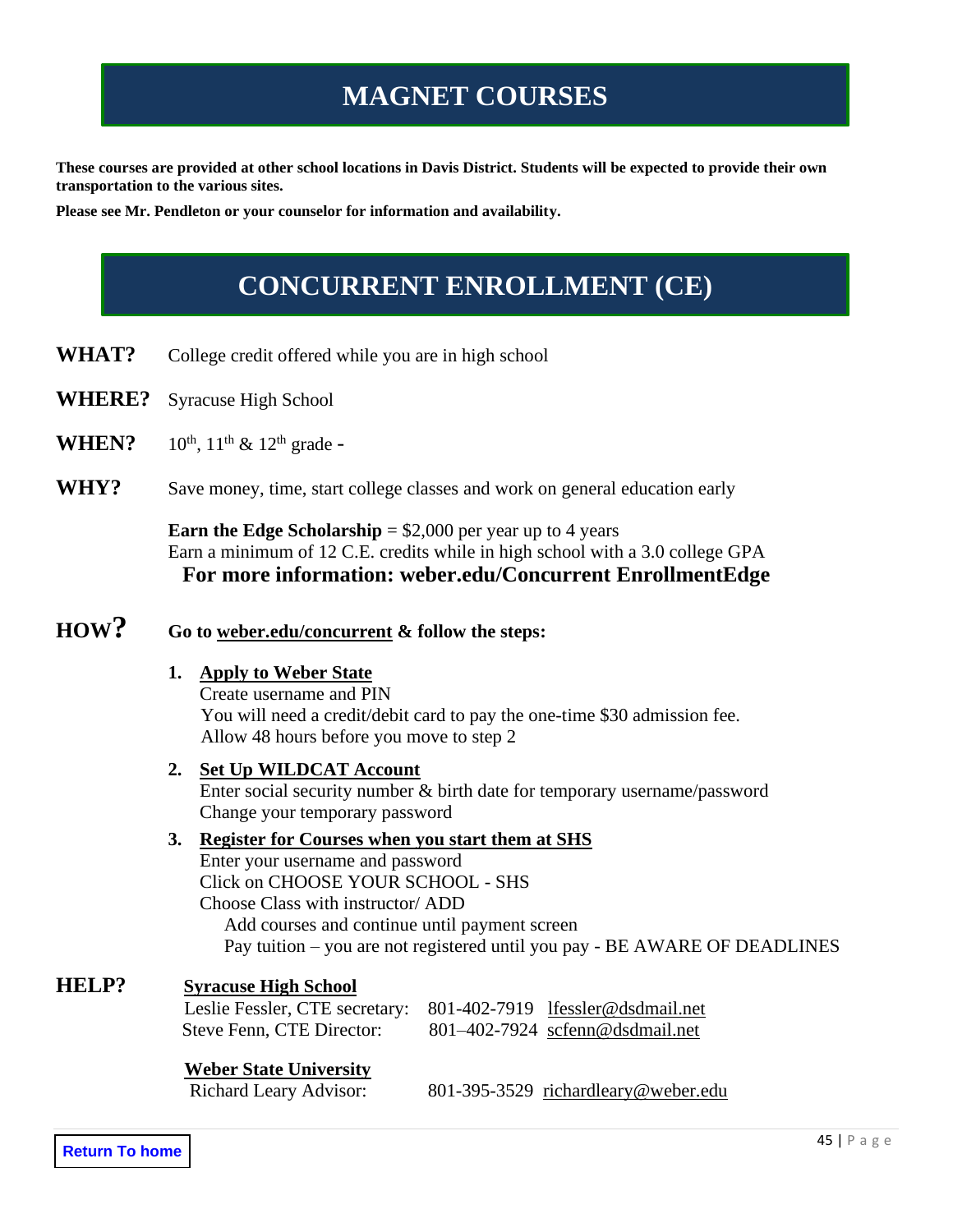# **Transition to College - In October of your senior year complete a** "*Status Switch***"**

- 1. Log in to your eWeber student portal at weber.edu
- 2. Click on the Admissions tab, or search for "*Status Switch***"** (Light switch icon)
- 3. Complete the questions and you are done

**Early College**- Attend college in High School. For more information, see web site www.weber.edu/earlycollege